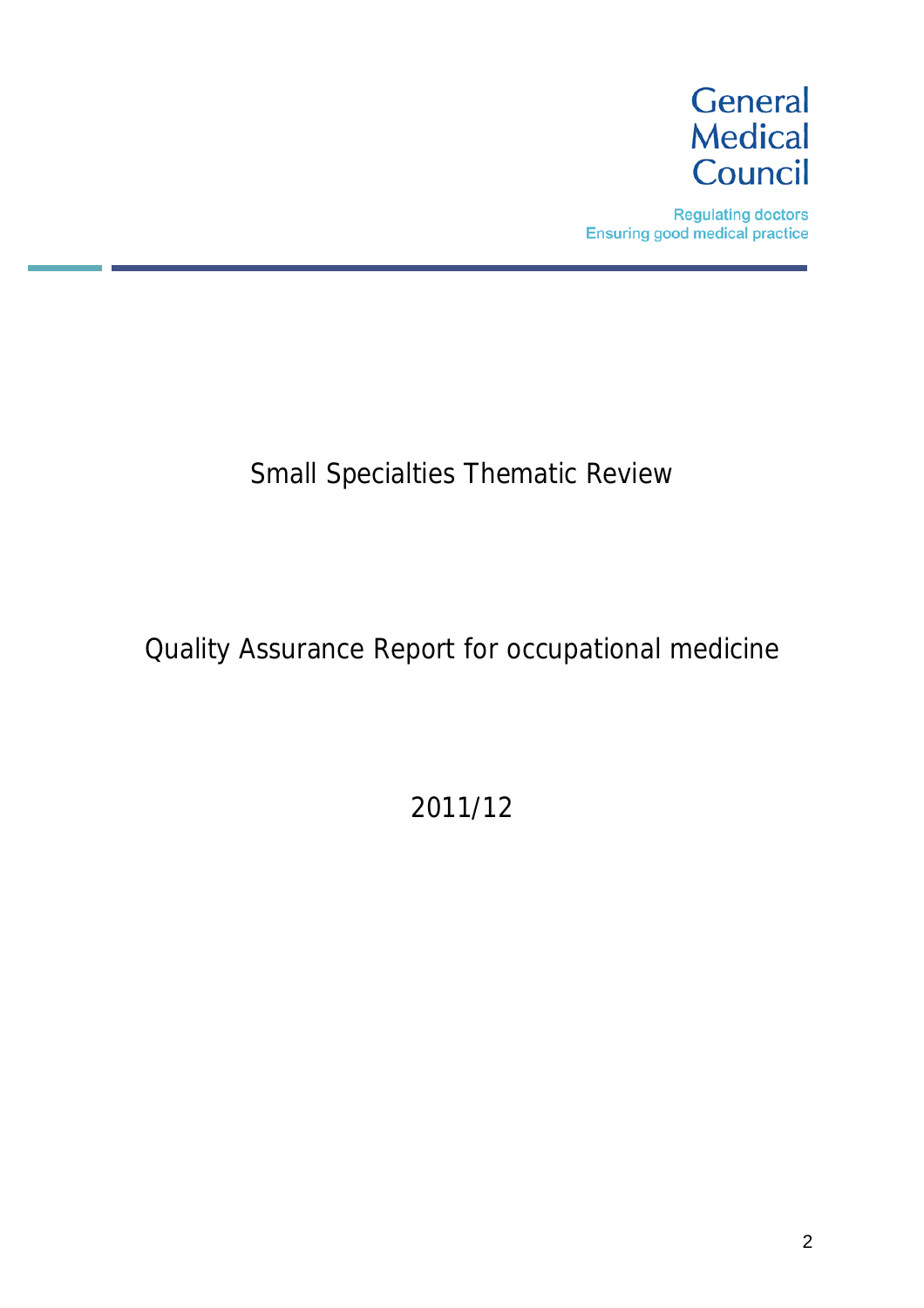Ï

| Membership of the Faculty of Occupational Medicine Examinations  11          |  |
|------------------------------------------------------------------------------|--|
| Membership of the Faculty of Occupational Medicine Dissertation 11           |  |
|                                                                              |  |
|                                                                              |  |
|                                                                              |  |
|                                                                              |  |
|                                                                              |  |
|                                                                              |  |
|                                                                              |  |
|                                                                              |  |
|                                                                              |  |
|                                                                              |  |
|                                                                              |  |
|                                                                              |  |
|                                                                              |  |
|                                                                              |  |
|                                                                              |  |
|                                                                              |  |
|                                                                              |  |
| Domain 5: Delivery of approved curriculum, including assessment  21          |  |
| Domain 6: Support and development of trainees, trainers and local faculty 24 |  |
|                                                                              |  |
|                                                                              |  |
|                                                                              |  |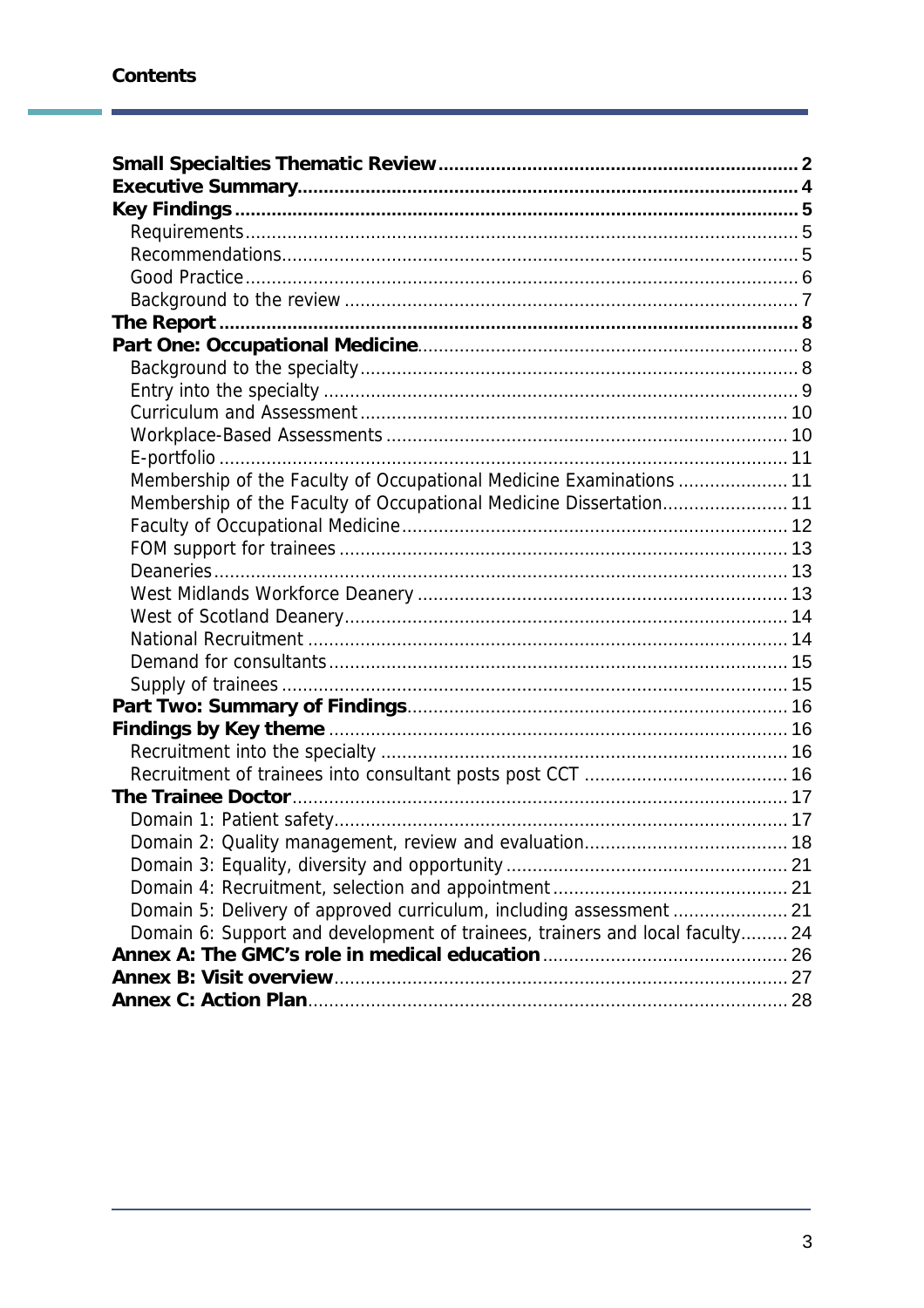# **Executive Summary**

1. The review of occupational medicine looked at medical education and training within the speciality and how the stakeholders work together to assure the quality of the training. These stakeholders include the Faculty of Occupational Medicine (FOM) and the Regional Specialty Advisors (RSAs) which provide a link between the FOM and the deaneries. We also met with representatives from two deaneries (the West Midlands and the West of Scotland) as well as the lead dean for the specialty, and a cross section of trainees and newly qualified consultants from a range of deaneries. More detailed information on the activities that the team took part in during this review can be found in annex B of this report.

2. All those that we spoke to during the course of this review acknowledged the challenges of quality managing a small specialty like occupational medicine, which has a low number of trainees, a number of whom may train in isolation and across a range of different sectors – NHS, industry and defence. We found a number of examples within the deaneries of efforts to adapt their established and embedded quality management (QM) processes to provide more relevant and meaningful quality data on the specialty.

3. Those we spoke to also acknowledge the challenges that the specialty faces in terms of recruitment and demand for qualified consultants, and the impact that changes within the field of occupational heath has had on the specialty. We found that although there had been attempts by the stakeholders to work together, this could be developed further for the mutual benefit of all stakeholders.

4. At the deaneries we found that the Training Programme Director was pivotal in supporting QM processes. We also found that RSAs appointed by the faculty held a similarly important role (and the two roles sometimes overlapped) and that these roles could be developed and clearer guidance provided.

5. We spoke to a cross section of trainees, the majority of whom had a very positive view of their training. However, we repeatedly heard that the dissertation assessment component was a challenge and that the level of support for the dissertation varied.

6. This review is part of a pilot investigating the quality of training in small specialities. It differs from other GMC quality assurance reviews as the focus is on a single specialty rather than on a deanery or medical school. This report cannot be read as a review of QM processes at either the deaneries or the Faculty visited – rather those that we visited are to be treated as exemplars and findings related to these deaneries may be of interest to other deaneries, colleges and faculties.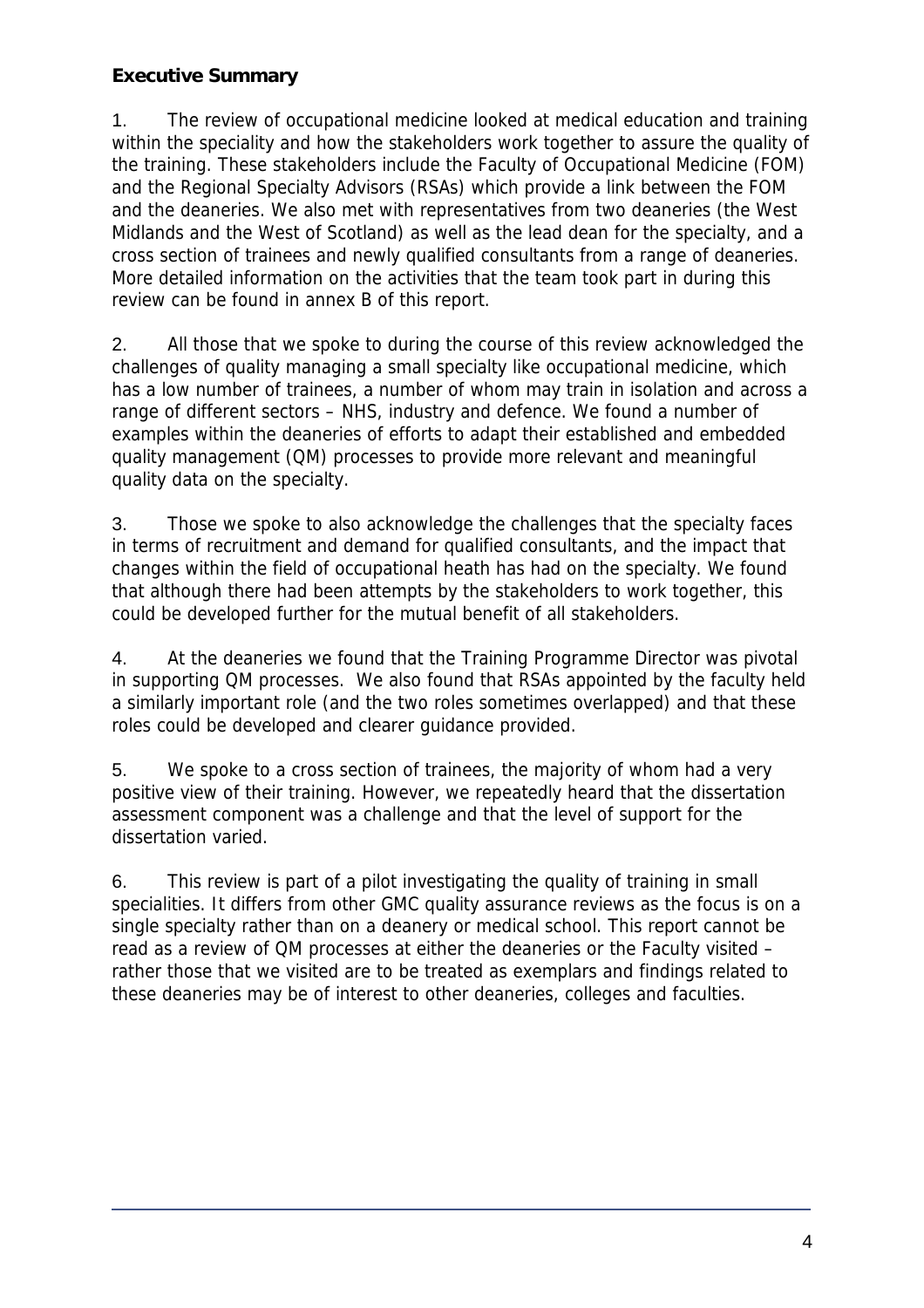# **Key Findings**

7. Requirements are made where change must be achieved in order for the stakeholder(s) to meet the standards. Recommendations are made where standards are being met, but improvements could be made to develop the quality of provision. Good practice is innovative practice that can be shared.

### Requirements

8. No areas of non-compliance with GMC standards were identified.

### Recommendations

| Paragraph<br>number |     |                                                                                                                                                                                                                                                                                                                                                                                                                    | <b>Standards</b><br>Reference            |
|---------------------|-----|--------------------------------------------------------------------------------------------------------------------------------------------------------------------------------------------------------------------------------------------------------------------------------------------------------------------------------------------------------------------------------------------------------------------|------------------------------------------|
| Para, 62            | 01. | Postgraduate deaneries and the FOM should<br>continue to work together to promote the<br>specialty, especially to medical students and<br>doctors in training to ensure that competitive<br>recruitment and selection enhances the quality<br>of trainees. They should also seek to engage<br>and collaborate with other bodies with an<br>interest in the specialty (eg the Society of<br>Occupational Medicine). | Standards for<br>deaneries<br>standard 5 |
| Para, 81            | 02. | Postgraduate deaneries and the FOM should<br>improve the flow of quality data (e.g.<br>demographic information on trainees) to<br>ensure accuracy of trainee information.                                                                                                                                                                                                                                          | TD 2.2                                   |
| Para, 88            | 03. | Postgraduate deaneries should ensure that<br>there are processes in place to quality manage<br>all occupational medicine specialty training<br>posts, particularly in industry, where there<br>may be less reliable quality data available.                                                                                                                                                                        | TD 2.2                                   |
| Para, 93            | 04. | The deaneries and the FOM should consider<br>national recruitment as an opportunity to<br>ensure consistency and enhance the quality of<br>the intake.                                                                                                                                                                                                                                                             | TD 4.2                                   |
| Para, 105           | 05. | Postgraduate deaneries should formalise the<br>externality and lay input in the ARCP process,<br>and information from the ARCPs should be<br>shared with the FOM, including outcomes and<br>feedback from trainees.                                                                                                                                                                                                | SD 3.2, 4.2<br>and $4.6$                 |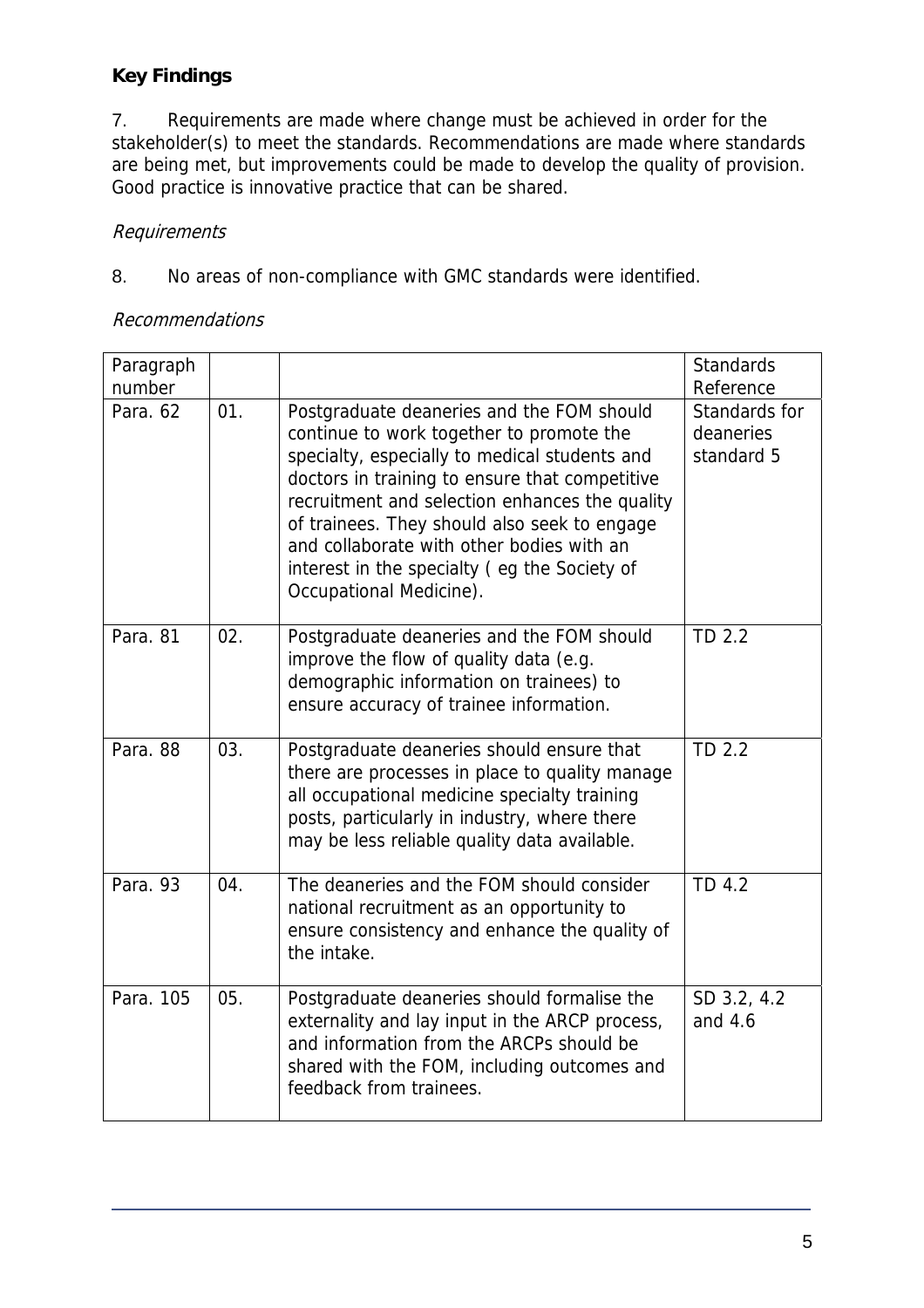| Para. 107 | 06. | The FOM and the Postgraduate deaneries<br>should ensure that all educational supervisors<br>receive guidance on their role in supporting<br>trainees, especially with regard to the<br>dissertation. The FOM should also consider<br>developing a process to monitor and provide<br>additional support for trainees who are<br>experiencing difficulties with their dissertation.                                                                                                                                                                                                                                                | TD 6.35 |
|-----------|-----|----------------------------------------------------------------------------------------------------------------------------------------------------------------------------------------------------------------------------------------------------------------------------------------------------------------------------------------------------------------------------------------------------------------------------------------------------------------------------------------------------------------------------------------------------------------------------------------------------------------------------------|---------|
| Para, 116 | 07. | Postgraduate deaneries should continue their<br>efforts to provide trainees with the opportunity<br>to give feedback in confidence, acknowledging<br>the challenges of doing so in a small specialty.                                                                                                                                                                                                                                                                                                                                                                                                                            | TD 6.7  |
| Para, 121 | 08. | Postgraduate deaneries should ensure that<br>those trainers with educational responsibilities<br>are recruited, trained and appraised<br>appropriately. Postgraduate deaneries and the<br>FOM should ensure that where consultants<br>have multiple roles that there are clear<br>responsibilities assigned to those roles and<br>that support is provided to those individuals.<br>The FOM should also ensure that all Regional<br>Specialty Advisors are aware of their roles and<br>responsibilities, as set out in the role<br>description, and put in place a process for the<br>monitoring and appraisal of those in post. | TD 6.36 |

# Good Practice

| Paragraph<br>number |     |                                                                                                                                                                                                                   | <b>Standards</b><br>Reference |
|---------------------|-----|-------------------------------------------------------------------------------------------------------------------------------------------------------------------------------------------------------------------|-------------------------------|
| Para. 63            | 01. | In the West Midlands three F2 training posts<br>have been created to provide foundation<br>doctors with exposure to the specialty. This<br>was initiated in August 2011 and has been<br>extended again this year. |                               |

| Were any Patient Safety concerns identified during the visit? |    |  |  |  |
|---------------------------------------------------------------|----|--|--|--|
| (include paragraph reference/s)<br>Yes $\vert \ \vert$        | Nο |  |  |  |
| Were any significant educational concerns identified?         |    |  |  |  |
| (include paragraph reference/s)<br>Yes                        | No |  |  |  |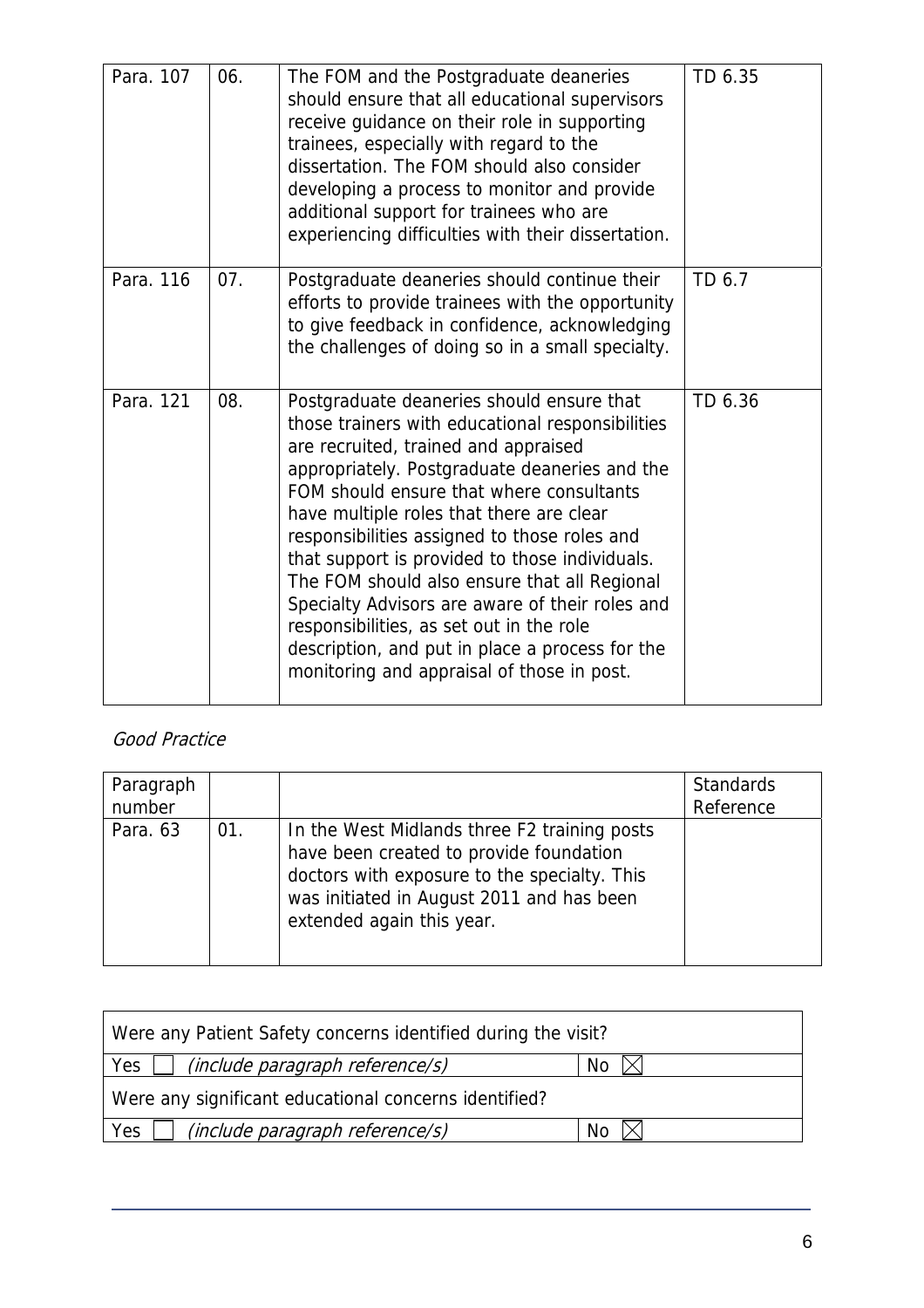Has further regulatory action been requested via the responses to concerns element of the QIF?

| <u>u.</u> | w |
|-----------|---|
|           |   |

### Background to the review

9. The quality assurance of small specialties – that is, specialties with fewer than 250 trainees across the UK - has traditionally been a challenge. This is largely due to difficulties in identifying issues and good practice in the GMC evidence base, a result of the low headcount and wide geographical spread of trainees within each specialty which means that the specialty is not visible in the National Training Survey or deanery reports to the GMC.

10. The aim of this project is to develop a process that will support the quality assurance of small specialties, and to identify effective methods to assess training in these specialties. For this purpose we have carried out three separate quality reviews of the following specialties: occupational medicine, psychotherapy, and paediatric cardiology.

11. The aim of each quality review is to assess the quality of training within the specialty to ensure that it meets the standards set out by the GMC in The Trainee Doctor and the Standards for Curricula and Assessment Systems. Each review has focused on the provision of postgraduate education within the specialty and considered the policies, processes and systems in place to support this provision.

12. Each review has resulted in a report, which contains good practice, requirements and recommendations. These reviews have involved the following stakeholders: the college/faculty responsible for the curriculum and assessment system of the specialty; one or more postgraduate deaneries; and one or more local education providers.

13. There will also be an evaluation of the processes adopted for each review and a proposal for an over arching process that can be adopted for any future review of a small or sub-specialty.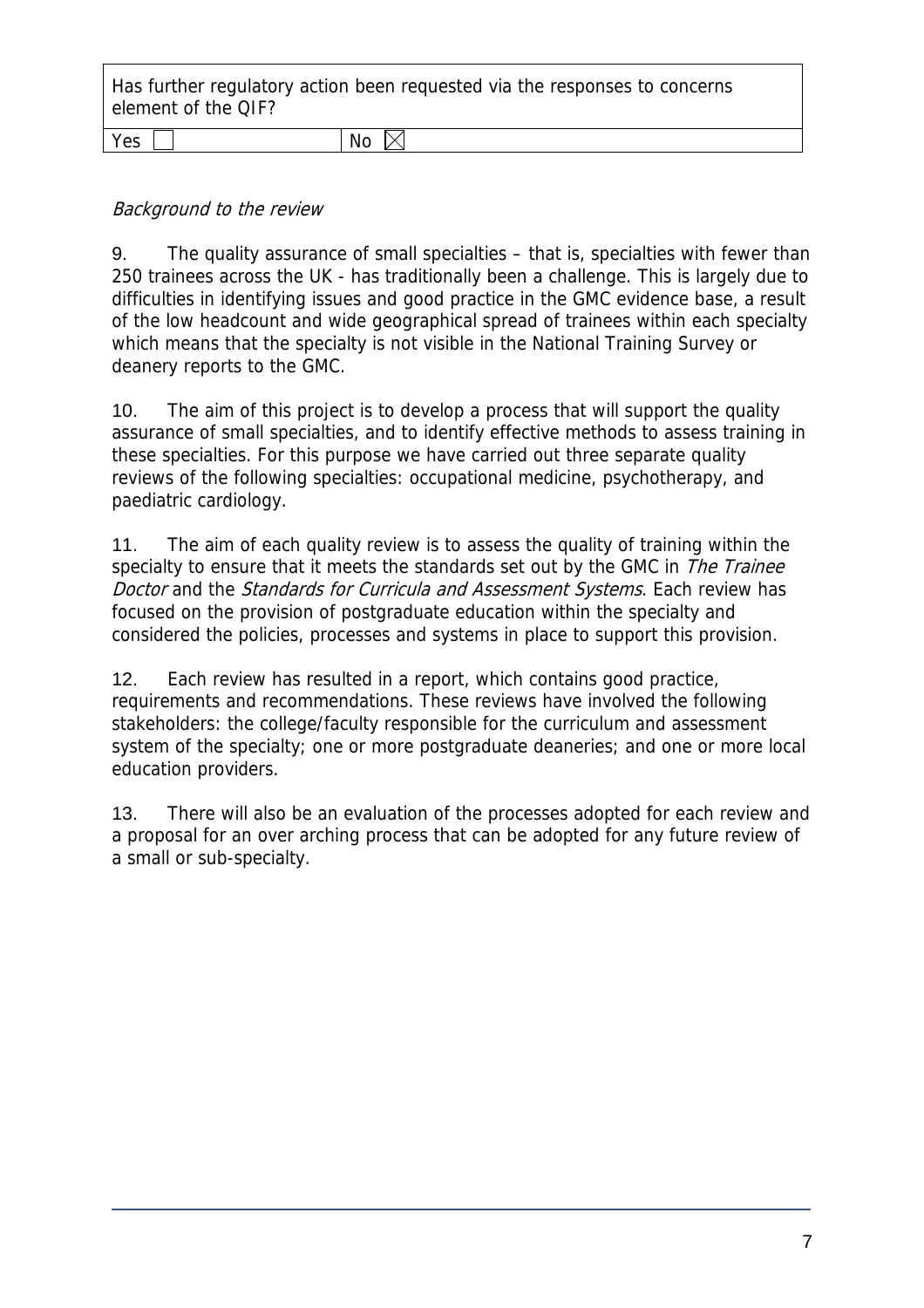# **The Report**

# **Part One: Occupational Medicine**

# Background to the specialty

14. Occupational medicine is the branch of clinical medicine most active in the field of occupational health. It primarily concerns the effect of work on health, and health on work. However issues of health promotion and treatment (e.g. first aid, vaccinations) are also involved.

15. The GMC 2012 national training survey (NTS) identified 79 occupational medicine trainees across the UK in thirteen different deaneries. These trainees work at 44 sites across the UK, although only three of these sites have sufficient numbers of trainees to report NTS findings without fear of compromising the anonymity of respondents.

| <b>Deanery</b>                                    | <b>Number of</b><br>trainees |
|---------------------------------------------------|------------------------------|
| London Deanery                                    | 17                           |
| Defence Postgraduate Medical Deanery              | 16                           |
| NHS Education for Scotland (West Region)          | 12                           |
| North Western Deanery                             |                              |
| Northern Deanery                                  | 4                            |
| Severn Deanery                                    | 4                            |
| Yorkshire and the Humber Postgraduate Deanery     | 4                            |
| NHS West Midlands Workforce Deanery               | 3                            |
| Oxford Deanery                                    | 3                            |
| East Midlands Healthcare Workforce Deanery        | 2                            |
| <b>Wales Deanery</b>                              | 2                            |
| Northern Ireland Medical & Dental Training Agency |                              |
| <b>Wessex Deanery</b>                             |                              |

**Table 1. Number of occ med trainees in postgraduate deaneries** 

16. According to information from the NTS and the Annual Review of Competence Progression (2011) just over half of trainees are female (53%). The largest ethnic group is white (42%), and the largest BME group is Asian/Asian British. 68% of trainees qualified in the UK while 29% received their qualification from the rest of the world. One trainee declared a disability, and 13% of trainees said they were working less than full time – 90% of whom are female.

17. There are approved occupational medicine training posts within the NHS, industry and defence sectors. Unlike the majority of specialties almost half of current trainees are in posts outside of the NHS (NHS: 51%, Industry: 28% and 21% in defence). Posts in NHS and industry are directly managed by the host deanery, defence posts are managed by the Defence Postgraduate Medical Deanery, which was last reviewed by the GMC in 2011.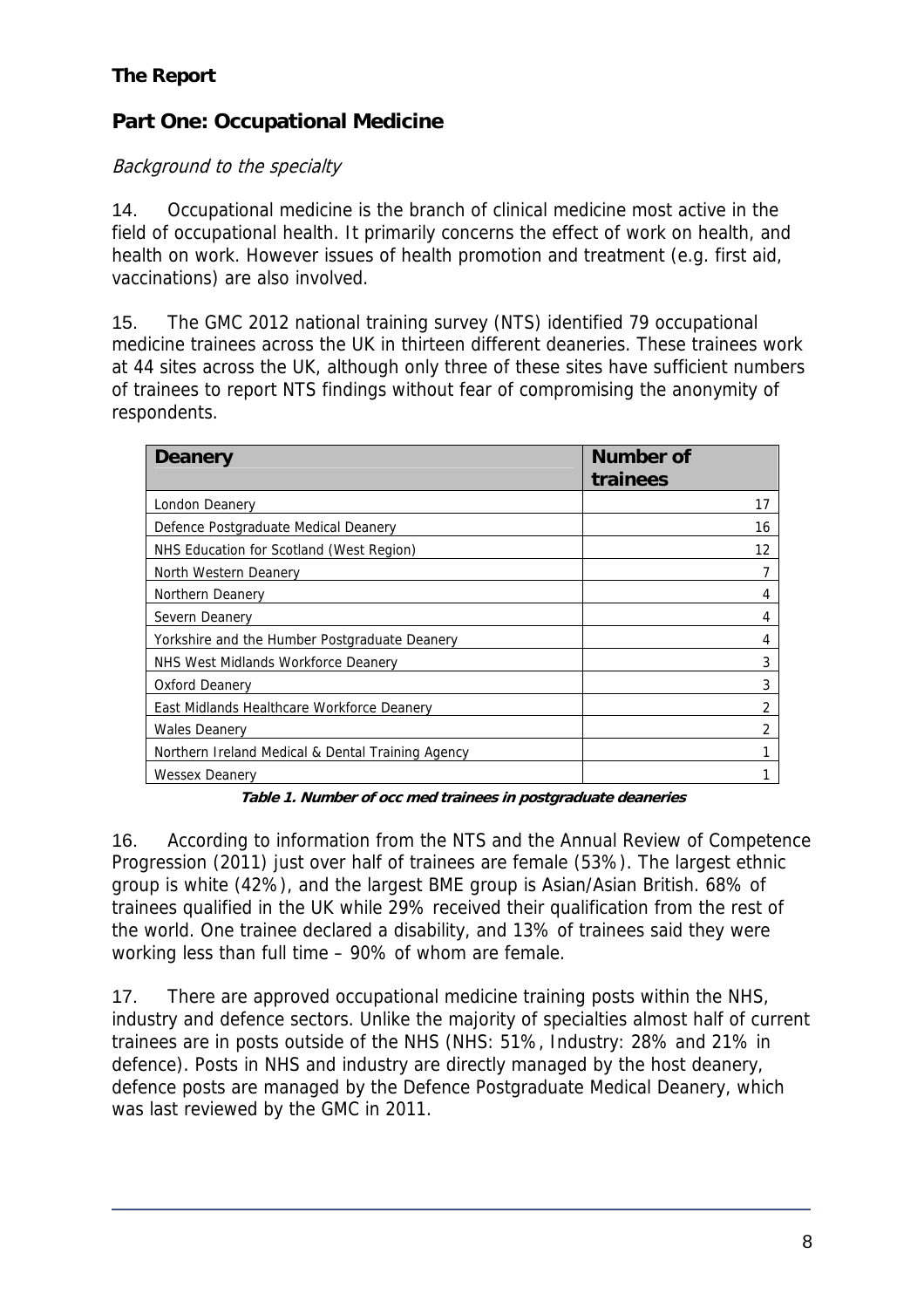18. Occupational Medicine operates in the field of occupational health. Occupational health is a multi-disciplinary field involving health and non-health professionals, including: occupational health nurses; occupational hygienists; health and safety and human resource managers; ergonomists; and other scientists or technicians. This means that the delivery of occupational health is not restricted to doctors. Although to a large extent doctors and other professionals complement each other, there may be an element of competition as the former are generally more costly than the latter.

19. This multi-disciplinary aspect also has an impact on the organisations that oversee it. Membership of the Society of Occupational Medicine (the SOM) is open to doctors and, since 2012 other associated healthcare professionals working in occupational health (though not necessarily with a qualification in occupational medicine). The Faculty of Occupational Medicine is responsible for postgraduate specialist training as well as offering qualifications for non-specialist doctors, and membership is restricted to qualified doctors only.

# Entry into the specialty

20. Competitive entry into occupational medicine normally takes place at ST3. Applicants must demonstrate that they have achieved the Foundation competencies as set out in the Foundation curriculum.

21. Applicants must also demonstrate other competencies, as listed in the FOM's curriculum. Specifically there must be evidence of achievement of the end competencies of any one of the following:

- Core Medical Training (CMT) or
- **Psychiatry in general or**
- Phase 1 of the Faculty of Public health training curriculum or
- General practice training to the ST3 level.

22. Training from ST3 onwards is specific to occupational medicine, and training to the Certification of Completion of Training (CCT) requires the completion of both core and higher approved training in a GMC approved training post, normally over a period of four years.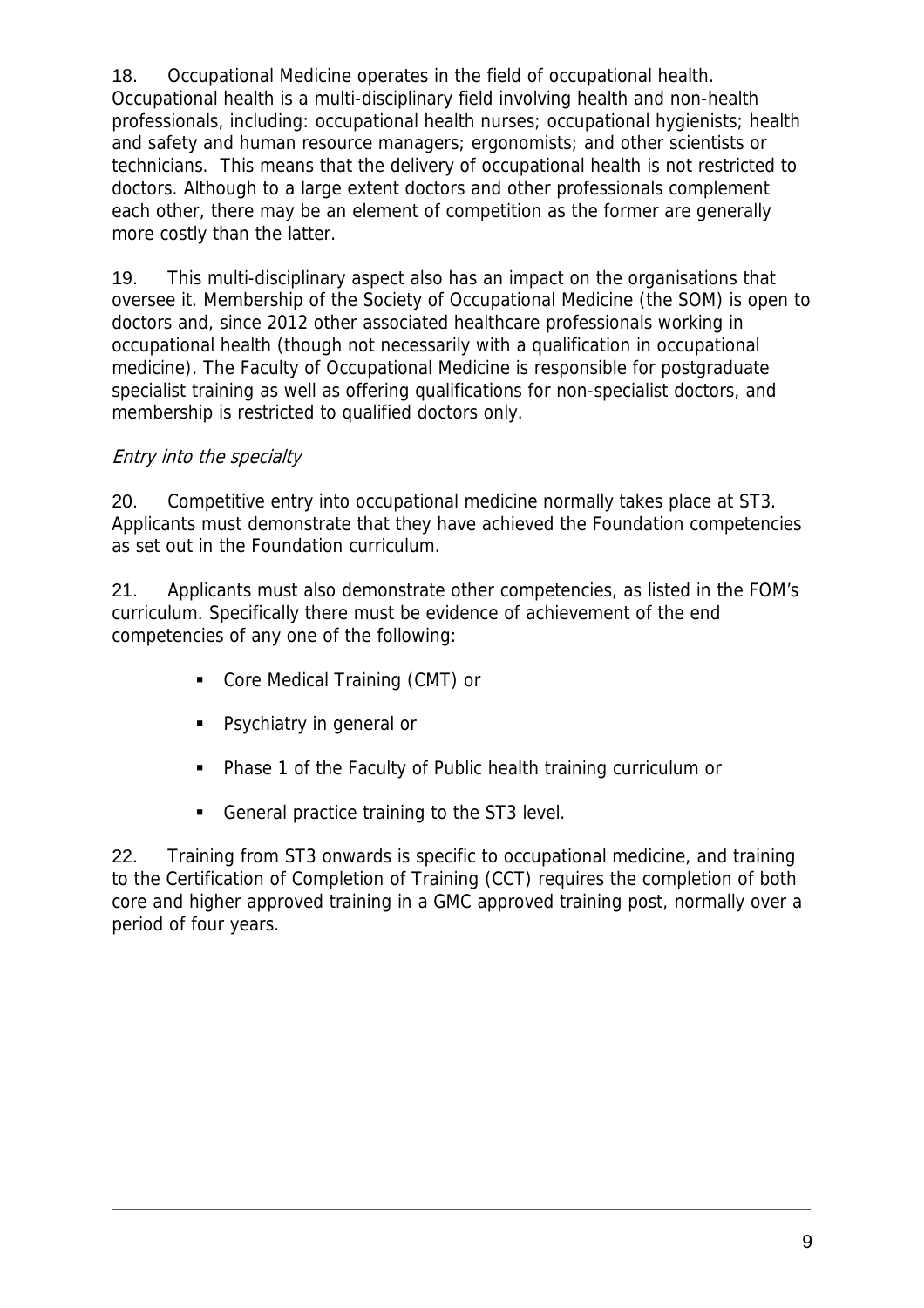

**Table 2. Entry and progression through the specialty.**

# Curriculum and Assessment

23. The specialist training curriculum for occupational medicine, approved by the GMC in August 2010, is a 'spiral curriculum' in that it contains a set of core competencies which trainees revisit in each year of training as they progress towards CCT. In addition, trainees are encouraged to pursue aspects of training relevant to their intended careers and which take them beyond the core competencies. In this respect the training content of the curriculum will adhere to the principles of 'core plus'.

24. To be awarded a CCT, all specialist trainees have to pass examinations in the first (ST3) and final years of specialist training, pass a dissertation and be assessed as meeting the required standard at each ARCP review; they must meet all of the curricular competencies.

# Workplace-Based Assessments

25. The assessment of trainees in occupational medicine has historically given emphasis to written examinations. Under the 2010 curriculum these written examinations have been supplemented with Workplace-Based Assessments (WPBAs) – on the job assessments of day-to-day performance. The following assessments are used across the specialty: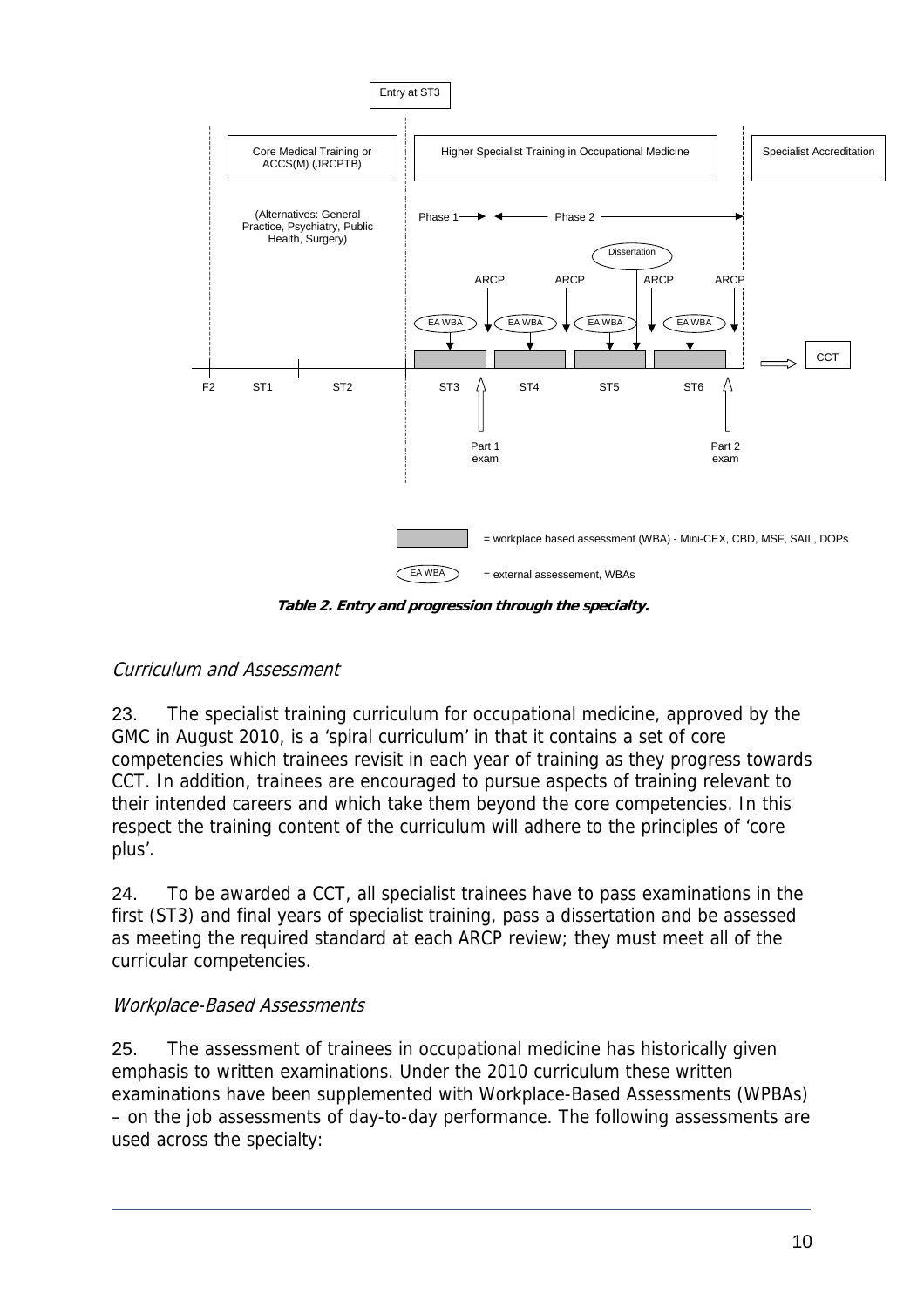- The mini-cex (Clinical Evaluation Exercise)
- Multi-source feedback
- Case-based discussion (CBD)
- Sheffield assessment instrument for letters (SAIL (OH))
- Directly observed procedures (DOPS)

26. The WPBAs are formative assessments, conducted on several occasions during training to assess the trainees' developing abilities and to help inform the Annual Review of Competence Progression (ARCP) carried out by the deaneries.

27. In addition there are a number of external assessors appointed and trained by the FOM whose role is to supplement the deanery appointed assessors in relation to WPBAs and enable the FOM to make comparisons across sites. The FOM has also carried out extensive evaluation of WPBAs, the findings of which will be used by their WPBA Committee, and these findings indicate that good standards in WPBAs have been achieved by trainees, as assessed by both educational supervisors and Faculty appointed external assessors.

# E-portfolio

28. The FOM currently does not use an e-portfolio although there are on-going discussions with NHS Education for Scotland over the development of a version specific to the speciality. It is hoped that this version will be ready for use in mid 2013.

# Membership of the Faculty of Occupational Medicine Examinations

29. Specialty training in occupational medicine requires trainees to pass two exams. Part 1 MFOM is taken in the first year, ST3, and is a multiple choice question paper. Part 2 MFOM, which is a multiple choice question paper, a modified essay paper and an observed structured practical examination, is taken after successful ARCP at ST4.

30. Prior to 2011 the submission of a dissertation was a pre-requisite for entry to the Part 2 exam, but the FOM regulation has now been relaxed, although the acceptance of a dissertation is still a requirement for a CCT.

# Membership of the Faculty of Occupational Medicine Dissertation

31. Types of projects submitted as dissertation are varied and can include epidemiological field studies, analyses of existing databases, systematic reviews and qualitative interviews. Trainees can also submit a university thesis or a body of published work, as well as substantial audits.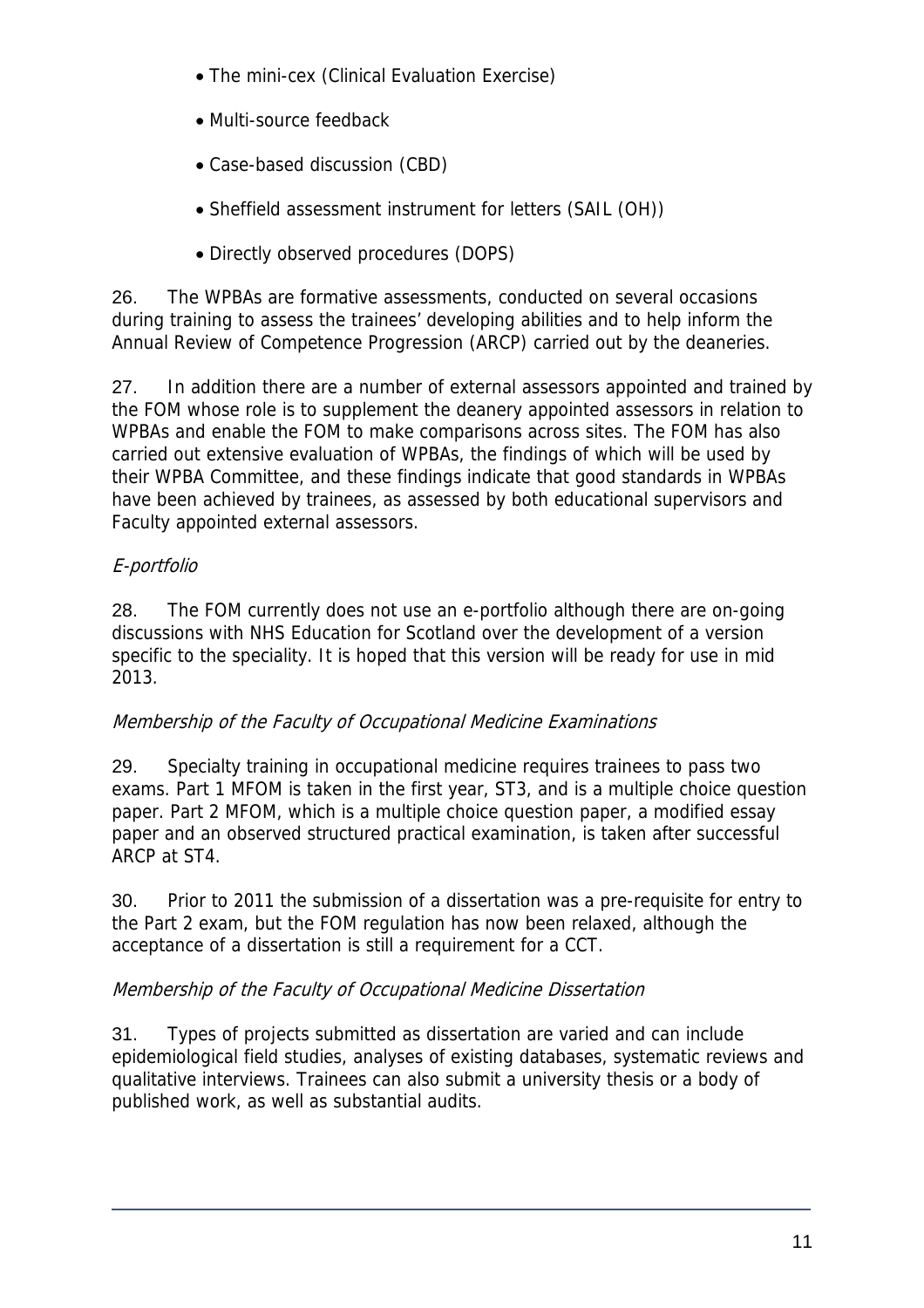32. Support for the dissertation is through the trainee's educational supervisor. Some educational supervisors may have a research background, whereas others will be aware of research techniques through their evidence-based research practices. Trainees are also encouraged to seek additional support elsewhere should it be required, for example through the completion of a Masters of Science (MSc).

33. Trainees should submit a protocol to the FOM's Chief Examiner, who then appoints two assessors to review the protocol and provide advice and feedback to the trainee. The FOM recommends that the trainee submit this protocol within the first 18 months of training. Trainees who complete the dissertation as part of an MSc programme are not required to submit a protocol.

34. The final dissertation must be submitted and approved prior to the trainee being awarded a CCT: the FOM again appoints two assessors to review the final dissertation and provide feedback for the dissertation to be approved. Approval of the dissertation is, alongside success in Parts 1 and 2 of the MFOM examination, a requirement for the trainee being awarded a CCT in the specialty.

# Faculty of Occupational Medicine

35. The Faculty of Occupational Medicine is a faculty of the Royal College of Physicians of London and was set up in 1978 to provide a professional and academic body empowered to develop and maintain high standards of training, competence and professional integrity in occupational medicine.

36. The role of the FOM in relation to specialist training is to:

- promote the curriculum
- deliver the centrally administered components of the approved assessment system (examinations)
- promote WPBAs as suitable tools of local assessment
- appoint external assessors of WPBAs
- offer advice on whether applications to approve or re-approve training posts or programmes meet the standard.

37. The FOM Board is advised on speciality training by the Specialist Advisory sub-Committee (SAC). Membership of the SAC is drawn mainly from the FOM but also includes the lead dean for occupational medicine, a representative from the Regional Specialty Advisers (RSAs) and a trainee representative. Meetings are held twice yearly.

38. RSAs are appointed and trained by the FOM, and are accredited specialists. RSAs act as a link between deaneries and the FOM, and meet twice yearly where they receive training and feedback. RSAs can perform a variety of local faculty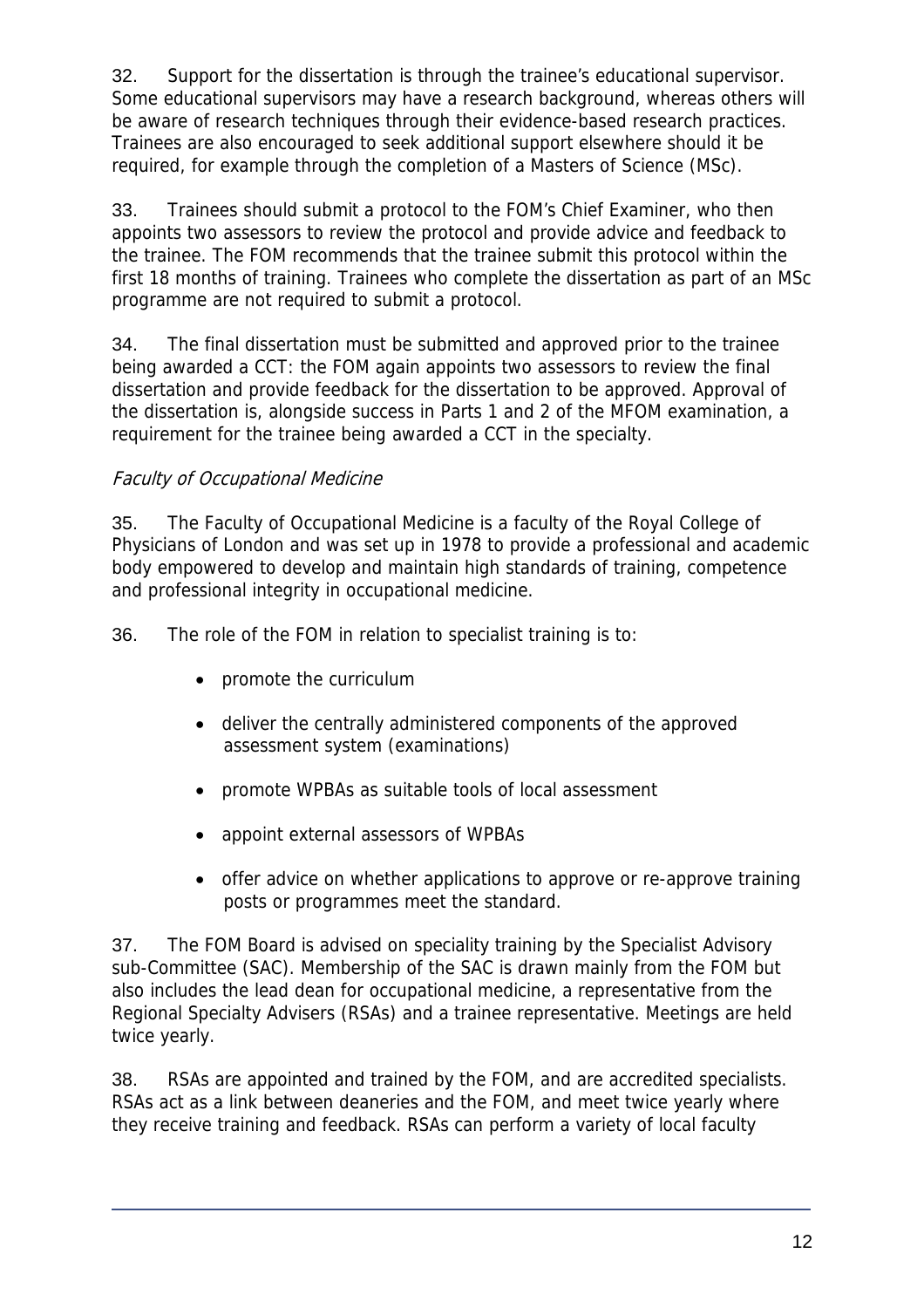functions – for example some may act as Training Programme Directors, others as Educational Supervisors, and often as both. Support for RSAs includes regular e-mail correspondence and at the twice yearly meetings, and there is a clear support structure in place between the FOM and the RSAs.

# FOM support for trainees

39. There is a trainee representative on the FOM Board, the SAC and in attendance at the RSA meetings. There is also a dedicated FOM Training Coordinator and FOM Dissertation Co-ordinator who can provide support to trainees throughout their training.

40. The FOM provides information for trainees and trainers through its website and handbook. The website was reviewed and relaunched in early 2012, and the handbook, which is available in both hard copy and online, was reviewed in 2008 and is updated as and when required by changes in the FOM regulations.

41. The FOM also provides training days on WPBAs and the dissertation, as well as *ad hoc* emails and a newsletter. There is also a trainee forum.

# **Deaneries**

42. There are occupational medicine trainees across fourteen deaneries within the UK (see Table 1. Number of occ med trainees in postgraduate deaneries). As part of this review the visit team met with representatives of both the West Midlands deanery, which has a low number of trainees, and the West of Scotland deanery, which has a relatively high number of trainees, to explore in greater detail the quality processes at work. Both deaneries are used as exemplars and we recommend that all deaneries consider the relevance of our findings.

# West Midlands Workforce Deanery

43. According to the NTS 2012, the West Midlands Workforce Deanery has three occupational medicine trainees in post with an additional two posts that are due to be filled shortly (May 2012). Three of the posts are within NHS and two are in industry. All three trainees hold a PMQ from outside the UK and Europe, and all work full-time.

44. The Postgraduate Medical Dean for the West Midlands is also the Lead Dean for occupational medicine, and is a member of the FOM SAC (paragraph 37).

45. Occupational medicine sits within the Postgraduate School of Medicine (PGSoM), which offers 26 specialty training programmes – all of which come under the Joint Royal College of Physicians' Training Board (JRCPTB) except for this specialty. Each specialty has a Specialty Training Committee (STC) and the chair of each committee is a member of the PGSoM Board.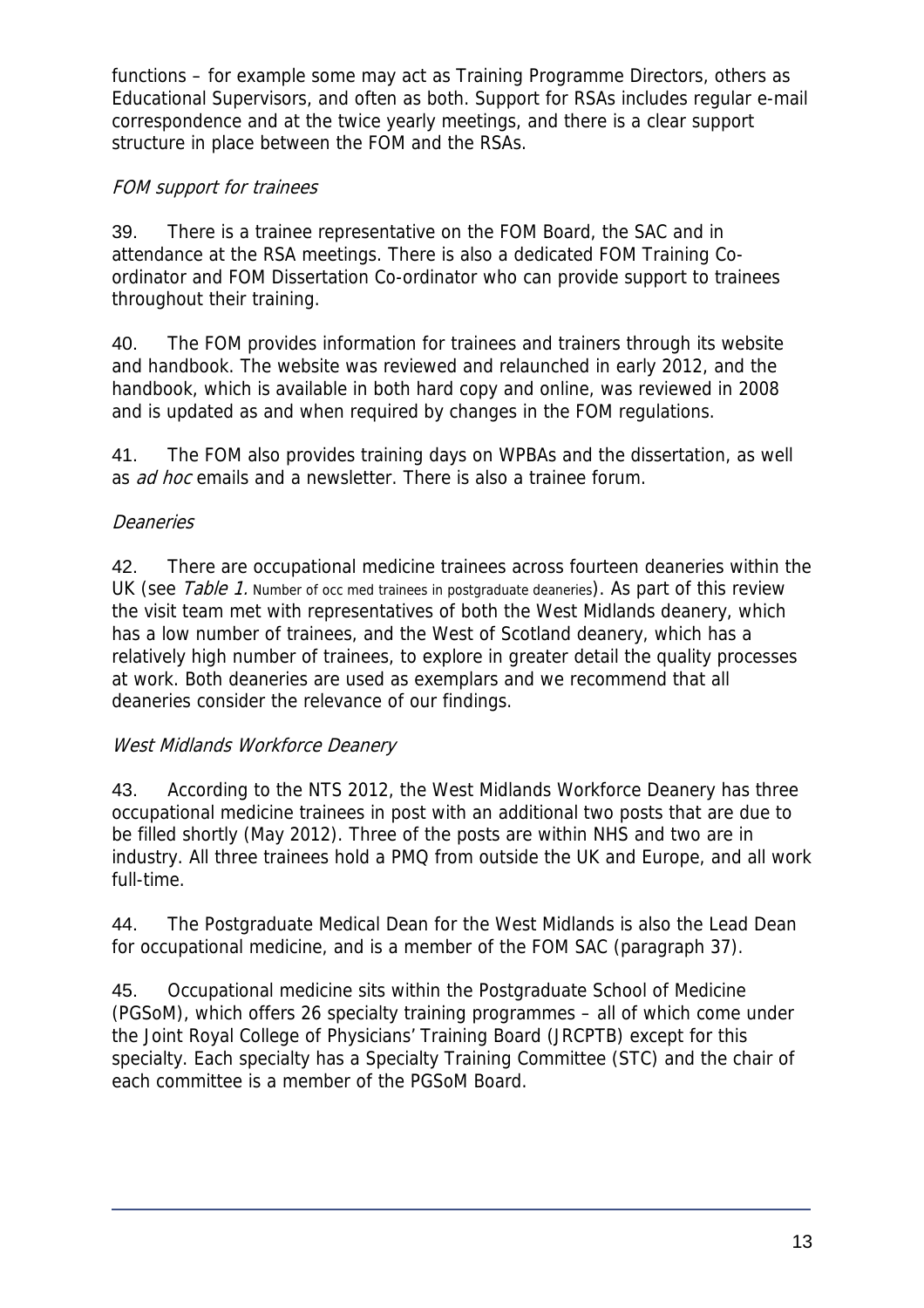46. The RSA for the deanery is a medical inspector for the Health and Safety Executive, and the deputy RSA is also the Training Programme Director.

47. The Deanery was last reviewed by the GMC in the 2011/2012 cycle of regional visits; the report is available on the GMC website. Occupational medicine was not one of the specialties reviewed as part of the visit, though the wider QM processes were.

48. Further information on the West Midlands Quality Framework can be found at: http://www.westmidlandsdeanery.nhs.uk/QualityFramework.aspx.

### West of Scotland Deanery

49. The West of Scotland Deanery manages the Scottish national occupational medicine training programme on behalf of the NHS Education for Scotland (NES) postgraduate deaneries. According to the 2012 GMC NTS, the West of Scotland Deanery has 12 trainees, again in a mix of NHS and industry posts across the four deaneries. The majority of trainees are female (seven), and of the four trainees who work less than full-time all are female.

50. Occupational medicine has its own STC within the Deanery – this committee then feeds into the deanery Medical Quality Management group, which then feeds into NES Central.

51. The Training Programme Director for the deanery sits on the STC, and also acts as a trainer.

52. There is also a Specialty Training Board (STB) that covers occupational medicine, general practice and public health. This is one of eight STBs which feed separately into NES Central. It is important to note that STBs have a slightly different function to that of the PGSoM in the West Midlands Deanery and that the focus is on workforce and educational planning, although quality management is an agenda item and of interest.

53. The Deanery was last reviewed by the GMC in 2010 - the report is available on the GMC website. Occupational medicine was not one of the specialties reviewed as part of the visit, though the wider QM processes were.

54. Further information on the approach of NES to quality management can be found at: http://www.nes.scot.nhs.uk/education-and-training/bydiscipline/medicine/about-medical-training/quality-management/nes-qualitymanagement.aspx.

### National Recruitment

55. Occupational medicine is facing challenges both in terms of demand for consultants across both NHS and industry posts, and the supply of trainees.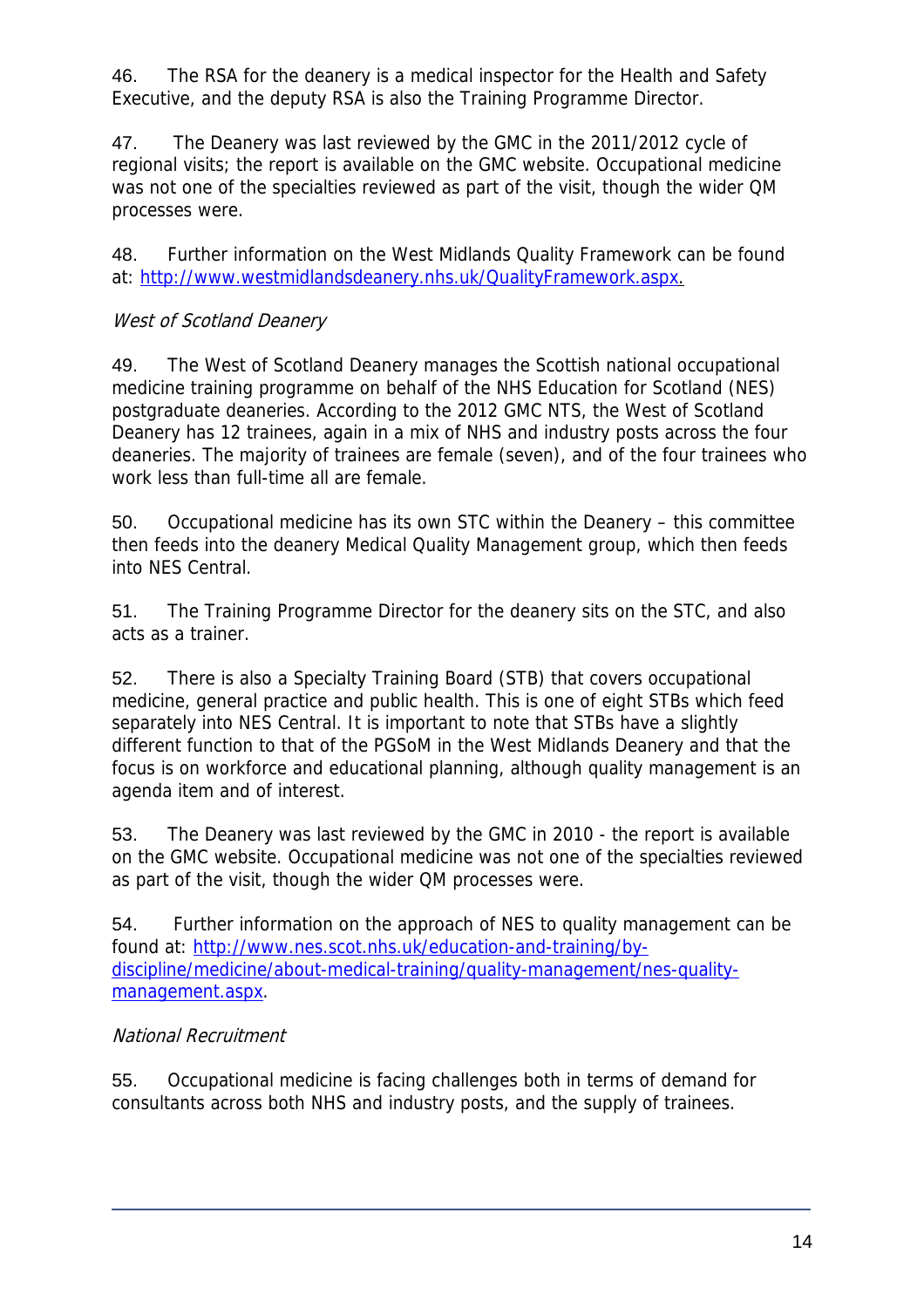### Demand for consultants

56. Occupational medicine consultants are employed across a number of sectors including the NHS, industry and defence. The FOM estimates that there are 800 specialists (equivalent to consultant grade within the NHS) working in the UK, of which approximately 80 work in the NHS, which demonstrates the fact that the specialty belongs to all sectors of employment and that the NHS is a small a part of this. There is often movement between NHS and non-NHS organisations and many NHS occupational health services provide a service to non-NHS organisations.

57. The NHS Workforce Review Team findings in 2008 concluded that at least 173 full-time equivalent (FTE) occupational medicine consultants would be needed within the NHS. The 2011 NHS Information Centre Census reports that there were 83.4 FTE consultants employed within the NHS as of September 2010, although this number is forecast to rise slightly over the next decade.

58. The substantial majority of consultants are employed within industry and the FOM reports a significant undersupply of occupational medicine consultants within this sector relative to its public health needs assessment. This is the result of a number of factors including the downturn in the general economy and financial pressures on employers, which have led to the outsourcing of occupational health by employers and the tendency of outsourced providers not to train. This has had an impact on the NHS where NHS consultants migrate into industry posts. The multidisciplinary nature of occupational medicine has also meant that private sector employers tend to prefer less costly alternatives wherever possible, e.g occupational health nurse advisors.

# Supply of trainees

59. The fall in demand for consultants is coupled with a reduction in the number of trainees: according to the FOM, recruitment rates for 2000-2009 averaged 27 new trainees per year. This rate currently stands at 14 -15 per year. Of particular concern is the fall in the number of industry trainees, which declined by 34% from 2009 - 2011.

60. There is a geographical disparity in the supply of trainees. According to the Department of Health Monitoring of Recruitment, the specialty had a fill rate of 54% across England (as of October 2010) although this varied geographically with the East of England, Northern, Peninsula, West Midlands and Wessex deaneries failing to fill any of their posts while in contrast London, Severn, and Yorkshire and Humber deaneries had filled all their posts.

61. The FOM states that possible reasons for the number of vacant posts include lack of funding, and not being able to find appointees of a suitable standard. The FOM has also provided evidence that some posts are left 'fallow' (although the training position is viable and there are funds) due to a desire for trusts to reduce costs.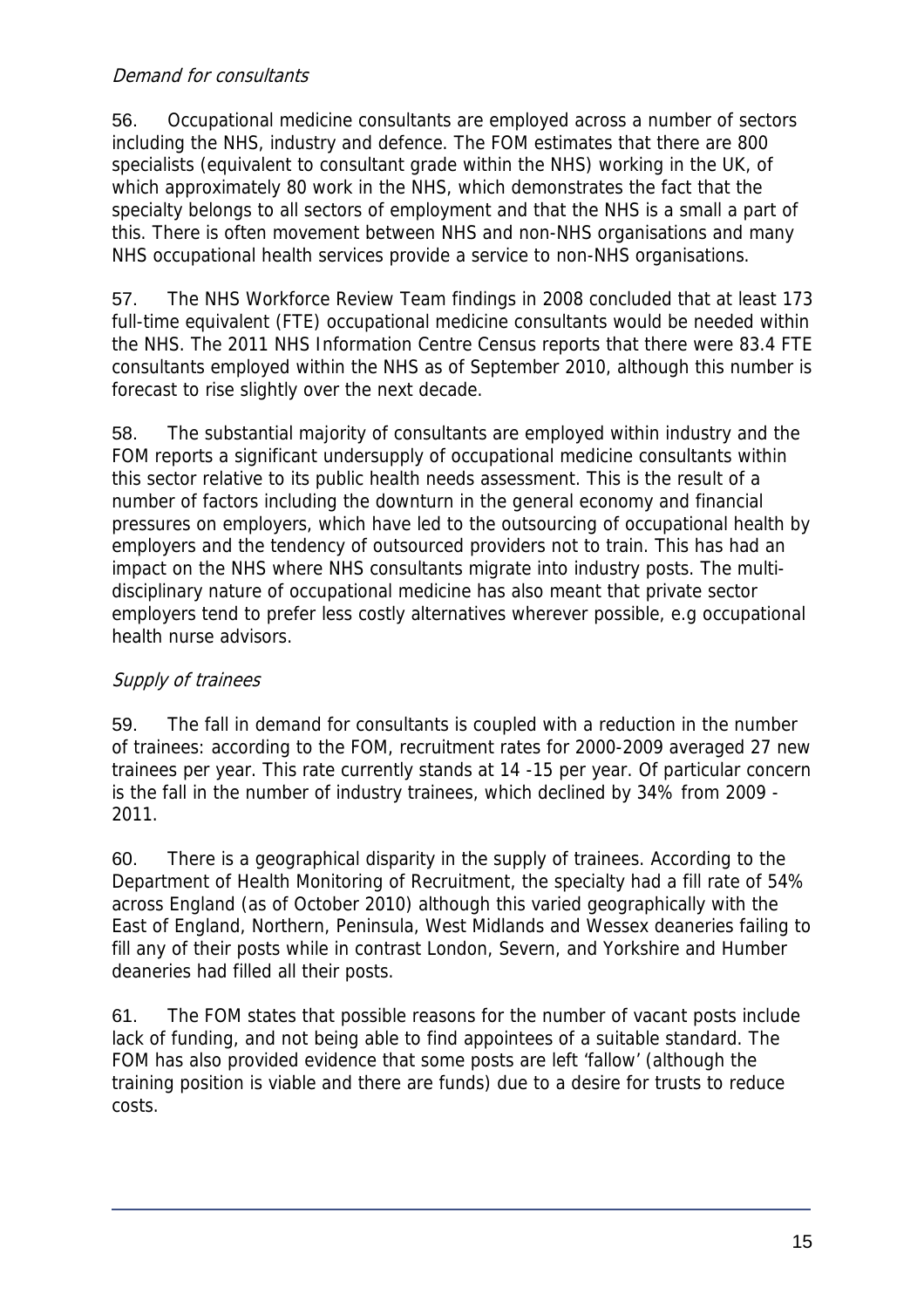# **Part Two: Summary of Findings**

# **Findings by Key theme**

National recruitment was identified by both the FOM and the deaneries visited as a challenge, both in terms of recruitment into the specialty and then into consultant posts following CCT (see para 55).

# Recruitment into the specialty

62. Both of the deaneries visited reported that occupational medicine training posts were under subscribed, and that the lack of competition at recruitment had had an impact on the quality of trainees that were accepted into the specialty. The West Midlands deanery provided a recent example of seven applicants for one post, none of whom were appointable. Reasons for the low number of applicants were reported to be uncertainty over the career pathway and the NHS training grade salary, both factors which might deter prospective candidates from considering the specialty.

63. Both deaneries were able to provide examples of efforts they had made to promote the specialty to prospective trainees: in the West Midlands three F2 training posts have been created to provide foundation doctors with exposure to the specialty. This was initiated in August 2011,has been extended again this year. This initiative supports one of the recommendations of *the Collins report* that foundation students complete a rotation in a community placement. In the West of Scotland Deanery, occupational medicine sits on the same Specialty Training Board as public health and general practice, and this has helped collaboration and the development of cross-specialty training, for example collaboration in the setting up of a post-GP training occupational health fellowship year, and the review of the GP curriculum to include some new competencies in occupational health for GP training.

64. The FOM has also taken a number of steps to promote the specialty to medical students, for example the provision of teaching materials and teaching leads, fellowships and careers fairs. The FOM however recognises that this is a longterm project and that improving recruitment rates is not the only solution, and that there needs to be posts for those who have completed their specialist training.

### Recruitment of trainees into consultant posts post CCT

65. The Chief Executive of the FOM provided examples of their active involvement in influencing the Government agenda to raise the profile and reputation of the specialty, and strengthening the demand for occupational medicine consultants. Examples include the setting up of Safe Effective Quality Occupational Health Services (SEQOHS), a voluntary accreditation system operated by the Royal College of Physicians on behalf of the FOM, which applies to core clinical occupational health services (ie those that involve doctors, nurses and occupational health technicians). Further examples of work to raise the profile of the specialty includes a training package on health, work and well-being originally developed by the FOM and funded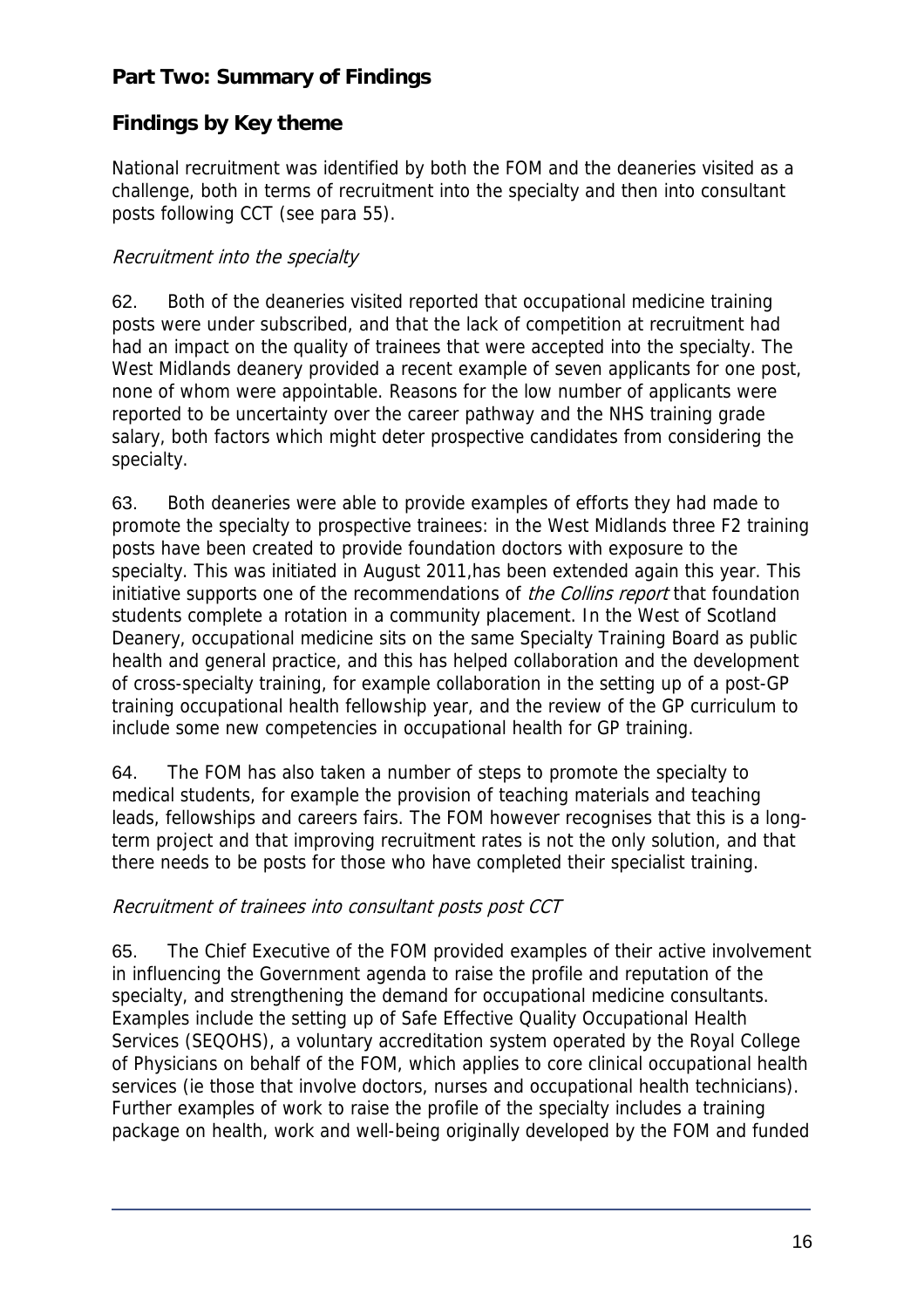by the Department of Work and Pensions. This has been embedded within e-GP, the Royal College of General Practitioners (RCGP) internet-based learning tool.

66. We welcome these initiatives and encourage the continued collaboration, particularly between the FOM, the RCGP and the Society of Occupational Medicine to improve the profile of the specialty.

# **The Trainee Doctor**

# Domain 1: Patient safety

67. This domain is concerned with the essential safeguards on any action by trainees that affect the safety and wellbeing of patients. Patient safety (with the worker as patient in many instances) is central to occupational medicine. We noted that all stakeholders we spoke to during this review viewed patient safety as being less of a risk than for other specialties, for a number of reasons.

68. Firstly, invasive procedures, shifts and on-call rotas are rare or non-existent in occupational medicine. Trainees tend not to exceed the Working Time Regulations (WTR): this is reinforced by findings from the GMC 2012 National Trainee Survey which supports the view that work intensity is not a major issue in this specialty. We found some exceptions to this, most notably in industrial training posts where some trainees did report a high level of work intensity.

69. Feedback from some trainees suggested that although their working hours do not exceed WTR, it was sometimes difficult to secure protected time for teaching within their normal working hours. This is more of an educational concern than of patient safety.

70. Secondly, many consultants do not handle clinical cases that merit handover or work in teams large enough for handovers to occur. We found no issues with handovers and the continuity of care, mainly due to the out patient nature of the specialty.

71. In addition, the patients for whom occupational physicians have responsibility are workers, and therefore, on average, relatively healthy in comparisons with the patients seen by most NHS medical services.

72. We found robust processes for identifying, reporting and managing patient safety concerns at both deaneries that we visited.

73. We found from those that we spoke to that trainees work within competence and with the adequate day to day supervision of a named supervisor, although this supervision was not always face to face. We received overwhelming feedback from a cross section of trainees and newly qualified consultants that there is usually a close working relationship between the trainee and their supervisor, and that supervisors are accessible either by telephone or email if not on-site. We recognise this as a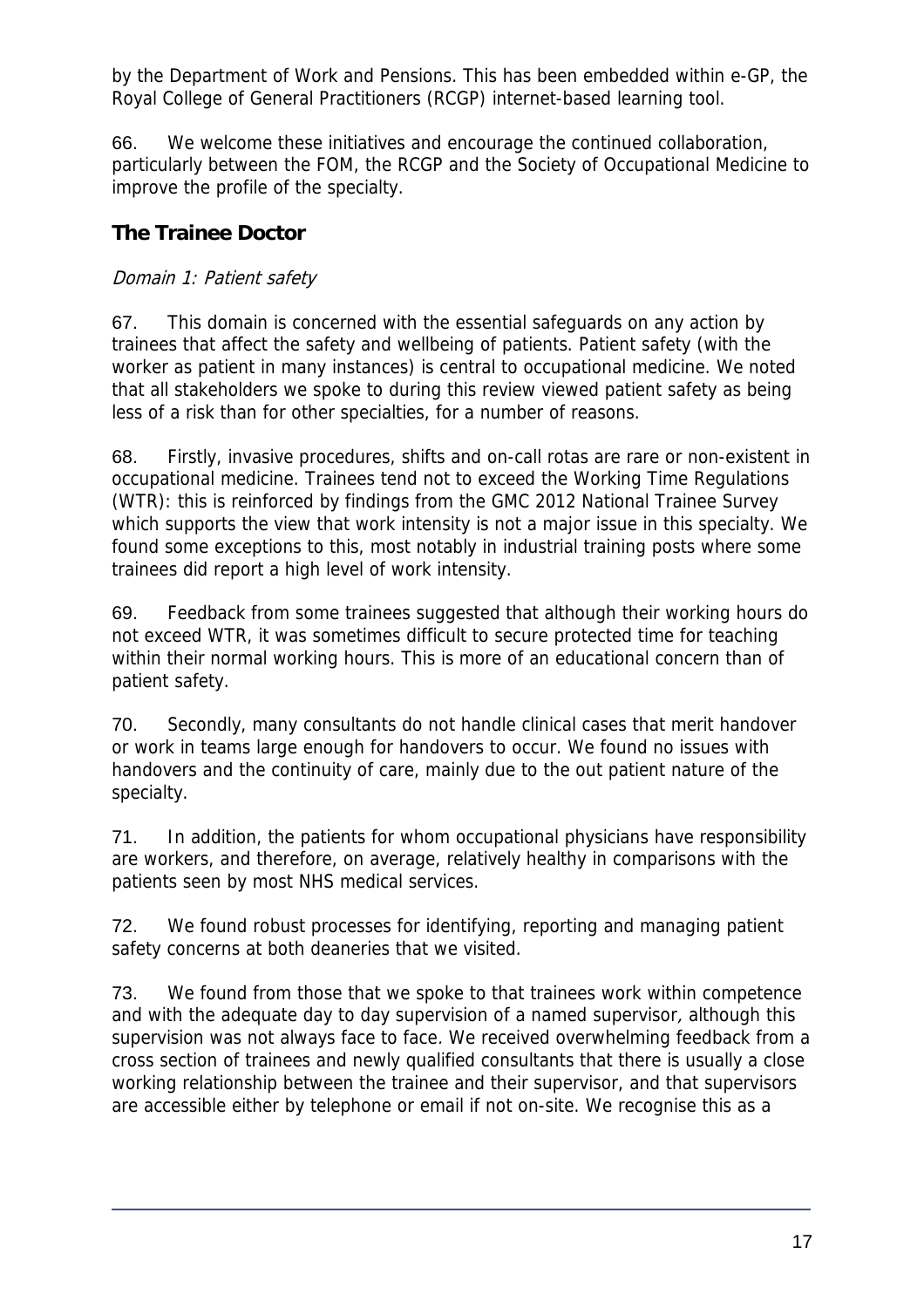strength of the specialty. This meant that advice and guidance could be accessed if and when required by the trainee.

74. We found evidence of systems for identifying, supporting and managing trainees whose progress or performance, health or conduct gave rise to concern at both of the deaneries visited. Both deaneries had professional support units in place, and both trainers and trainees spoke positively about the support offered. In Scotland, a national advisory group provides standards and consistency for doctors in difficulty across all the Scottish Deaneries. The West Midlands deanery has also carried out considerable work on implementing its doctors in difficulty process to ensure that it is applied consistently across all specialties (this was a requirement in the 2011-12 GMC visit report). We found that both trainers and trainees that we spoke to at the deanery were aware of and had confidence in the process.

75. We acknowledge the difficulty in ensuring that deanery-wide processes were relevant to and followed in all posts. For example trainees in industry may be remote and removed from the deanery, their processes and systems may not be easily accessible and databases that are used to share information, such as Intrepid, may not be available to those outside of the NHS. The different nature of the employment relationship between the deanery and those trainees in industry posts can also place a limit on what the deanery can do in practice. We would therefore encourage deaneries to ensure that their processes are as relevant and visible to those training outside of NHS as those within, as we received feedback from a number of trainers and RSAs that existing processes were focused on the NHS and were less relevant to posts outside.

### Domain 2: Quality management, review and evaluation

76. We spoke to a number of stakeholders to explore this domain, all of whom acknowledged the challenges when quality managing a small specialty. We noted the efforts made by the deaneries to include small specialties in their quality systems and processes and where necessary made changes so that they are more effective.

# **FOM**

77. The primary responsibility for the quality management of training lies with the deaneries and the FOM considers that its main functions are to quality control the curriculum and to advise on standards, alongside reviewing applications for CCTs and making recommendations to the GMC. The FOM provides accredited specialists (RSAs) who act regionally within deaneries and are appointed and trained by the FOM (see para. 38).

78. We spoke to RSAs from a range of deaneries and observed differences in their substantive roles – some of whom acted as educational supervisors, others as training programme directors, and some as both. Not all of the RSAs that we met with were aware of the job description, or of any formal monitoring of their performance within the role, although we were assured by the FOM that each RSA did receive a job description upon appointment. We also learnt that additional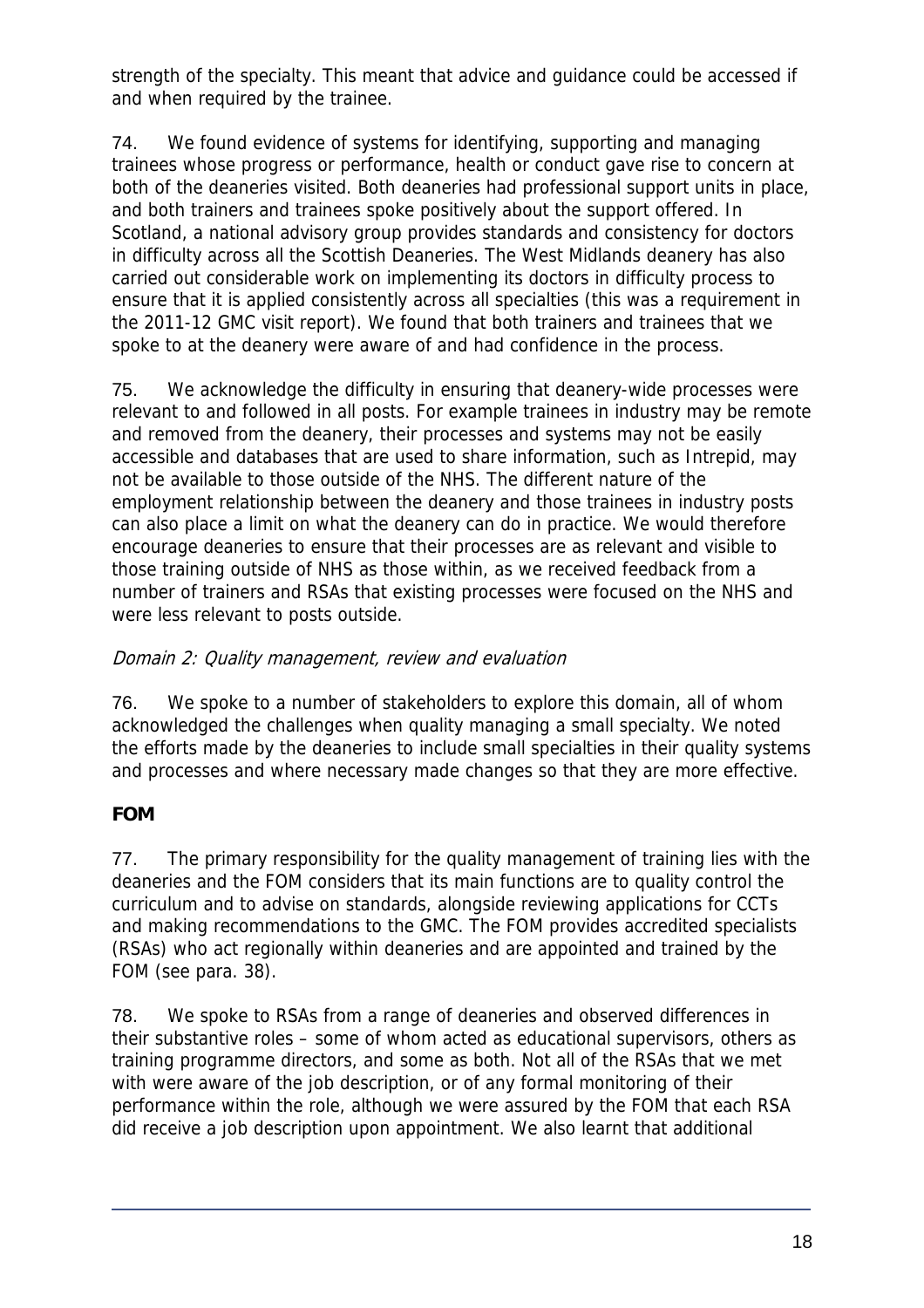training and feedback was provided to RSAs at the twice yearly national meetings. The team also noted that the RSAs served for a three year period, which could be extended to six on the recommendation of the Specialty Advisory Committee (SAC – see para 37) but it is not clear what criteria would be used to make this decision and how this linked to the monitoring of their performance as a RSA.

79. We noted that trainees and RSAs each have one representative on the SAC, and that in order for these representatives to fully represent the views of all the deaneries and the variety of posts and trainees within each deanery, there must be support for the representative roles in the form of guidance and feedback. We were not able to explore this support and how these roles worked as part of this review but acknowledge the key function that these roles fulfil.

80. We also noted the role that the lead dean played within the specialty, and how joint working with the FOM would benefit the specialty. For this purpose we would suggest that both the lead dean and the FOM review the lead dean role as laid out by the Conference of Postgraduate Medical Deans (COPMeD), to look at how this joint working can be developed further for mutual benefit, for example in workforce planning.

81. As part of their role in making recommendations about CCT application to the GMC, the FOM hold the ARCP data on all trainees. The FOM reported that not all information on new trainees is passed on by the deaneries in a timely manner. We also heard some examples of the FOM first becoming aware of a trainee only when they receive the trainee's ARCP results. There are also discrepancies in the number of trainees in post, with the figures from the FOM and GMC varying from that of the deaneries. The FOM has written to all deaneries in the past six months in order to carry out a data clean-up exercise.

82. It is the responsibility of the deaneries to ensure that trainers are supported in their role and have access to training for their role, although the optional training days provided by the FOM on subjects such as the dissertation for those acting as supervisors or assessors are valuable and important in ensuring consistency. We found that neither the FOM nor the deaneries that we visited had up to date lists of those with training responsibilities. While it is also part of the RSAs job description to advise the FOM on the appointment of educational supervisors, we found no evidence that this was being done other than through information received through the registration of new trainees. However, there is no formal requirement for the FOM to hold up to date lists of trainers although it might be beneficial for them to do so, especially as they offer a lot of support to trainers.

# **Deaneries**

83. We found that both the West Midlands and West of Scotland deaneries had established quality management systems in place. Information on the deaneries quality systems can be found earlier in this report (see para 48 and 54).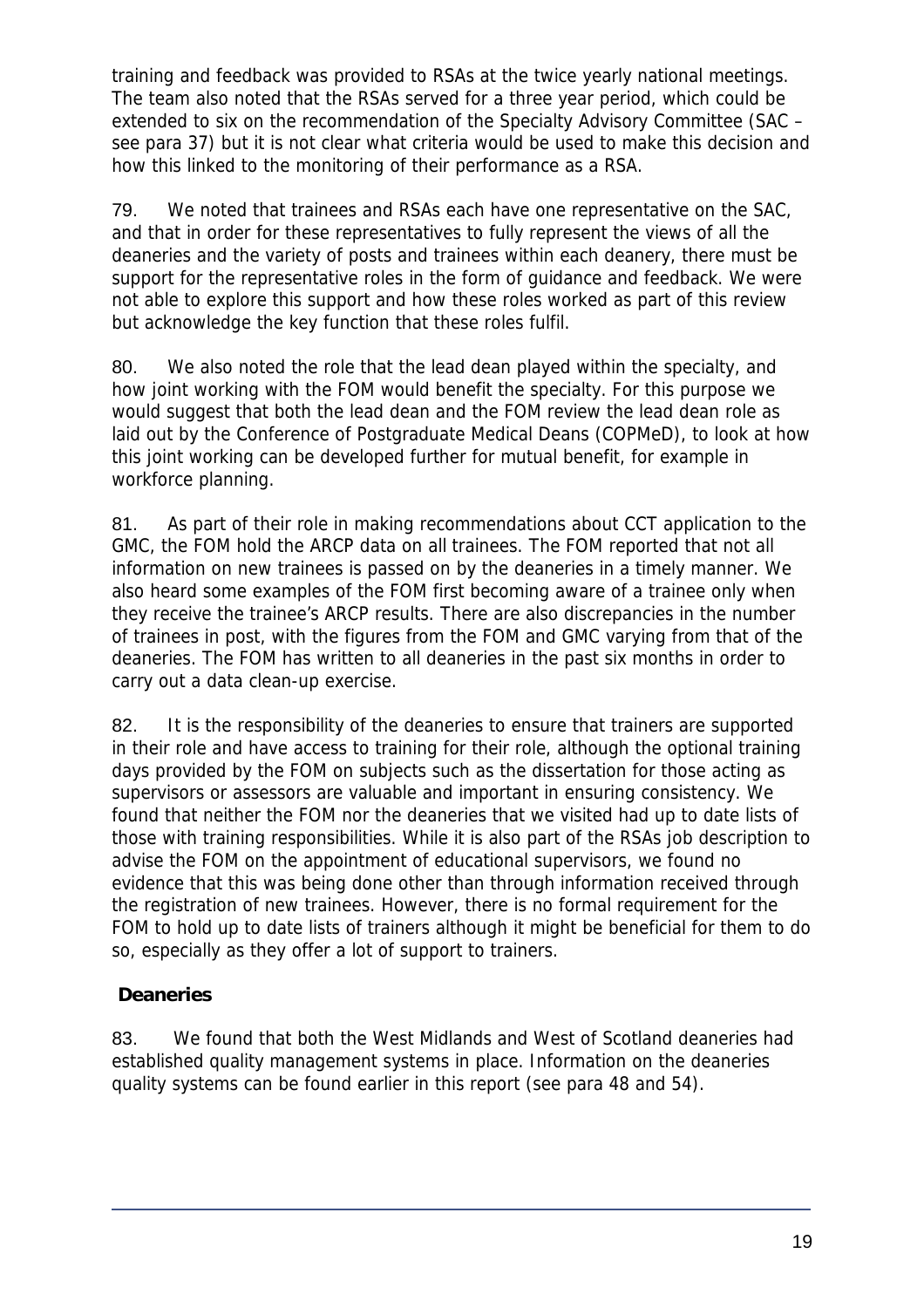84. In the West Midlands deanery each Specialty Training Committee (STC) holds the responsibility for the routine quality management of their specialty, with the support of the Deanery's quality team. The quality team carries out scheduled reviews of each specialty programme over a five-year period. The review of occupational medicine is due to start this year, and will form a multi specialty review along with sport and exercise medicine. Each review has external involvement, usually a SAC member. The deanery confirmed that at the time of our visit there were no current concerns with the specialty.

85. The quality management of occupational medicine within the West of Scotland deanery is different to that of other specialties within the deanery as the deanery manages the national programme on behalf of the other deaneries in Scotland. This means that NTS data cannot be relied upon as a trigger for action as the trainees are spread over a number of deaneries and LEPs across Scotland. The Deanery does not have a programme of scheduled visits to each specialty programme. Instead there is a focus on triggered and targeted visits to areas where there is a concern or a priority.

86. Both deaneries acknowledged the difficulties in gathering meaningful quality data on a specialty with so few trainees, and we found that there was a reliance on feedback for this purpose, both formal and informal, e.g. NES post-assessment questionnaires and ARCP feedback. Trainees may though be less likely to be critical due to their responses being clearly identifiable, though we acknowledge the clear challenges in finding a perfect solution to this challenge.

87. The West of Scotland Deanery highlighted the use of the post-assessment questionnaire for gathering meaningful data on the programme, and that feedback from this questionnaire is anonymised in the same way that NTS data is. This questionnaire is also applied across the whole Scottish programme which gives it a wider trainee base than a deanery wide version.

88. We found that although each new training post is approved by the Training Programme Director as part of the GMC approvals process, there was no evidence of any routine or random checks of existing training posts in either of the deaneries that we visited outside of their risk-based approach to quality management. None of the trainers that we spoke to were aware of their posts being checked. While we acknowledge the resources required to quality manage a specialty where each training post is unique, we would suggest that as there are usually a few posts in each deanery, formal visits to quality check each post might help to compensate for the lack of reliable qualitative or quantitive data from other sources.

89. The West Midlands deanery acknowledged difficulties in ensuring that sufficient training time is allowed in job plans, and that there is a clear tension between commercial and educational pressures within industry posts which can affect supervision. The deanery is keen to retain these posts as they offer trainees a wide variety of training experiences.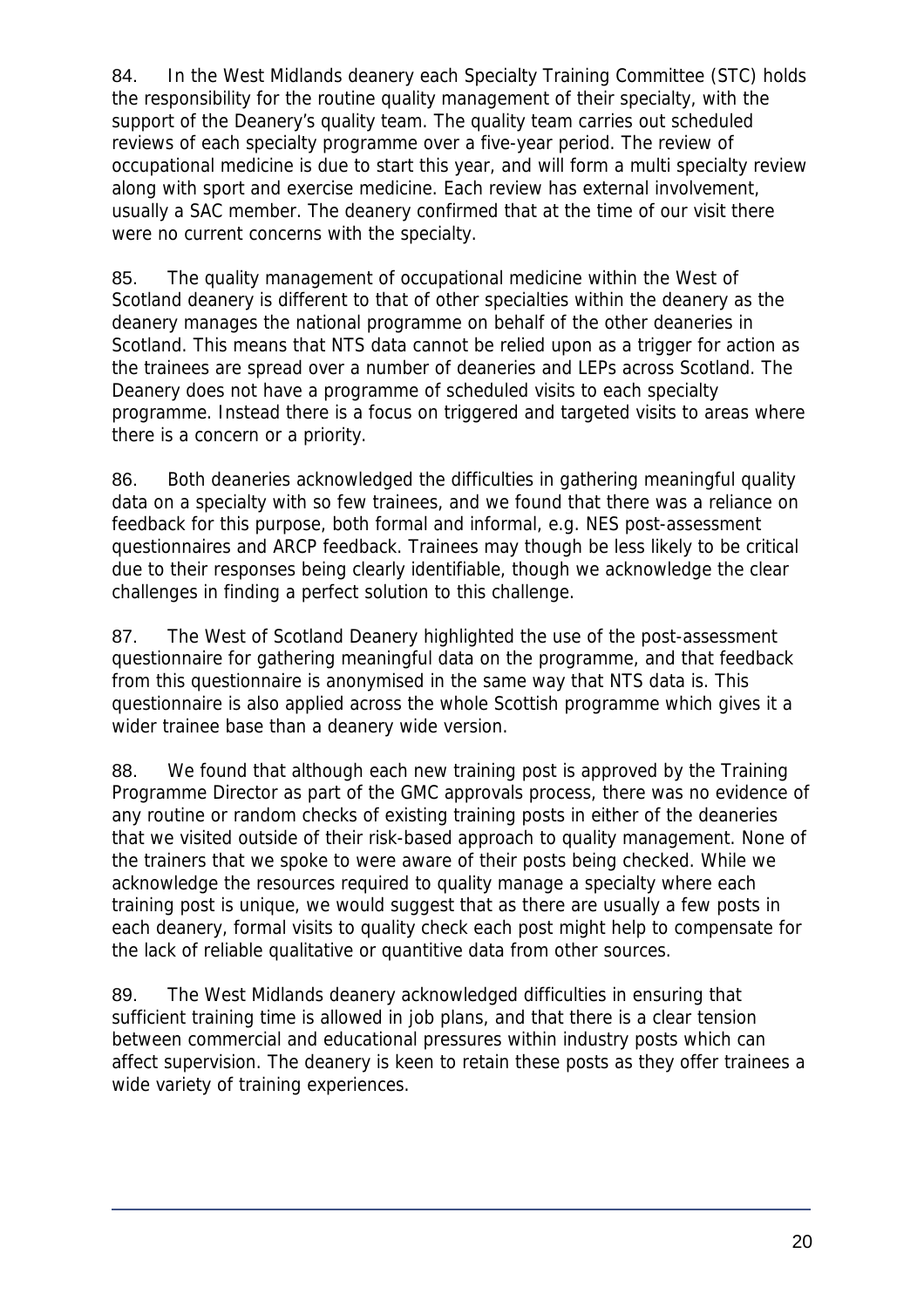### Domain 3: Equality, diversity and opportunity

90. We found evidence that there was access to less than full time (LTFT) posts within the specialty if the trainee met the deanery criteria.

91. We interviewed a cross section of trainees from a range of deaneries who provided evidence to support this finding, and the majority said the process was very smooth and reported little problem in making the change from full time to LTFT whether due to family commitments or ill health. This view was supported by the RSAs we spoke to.

92. Both deaneries have an Associate Dean with responsibility for LTFT. There is a national process in Scotland and contact with the dean who holds responsibility for doctors in difficulty if appropriate. At the time of the visit, three of the 14 trainees were in LTFT in West of Scotland deanery, although this figure had risen by the time this report was written (see para. 16).

### Domain 4: Recruitment, selection and appointment

93. There are clear challenges to recruitment into the specialty, and the specialty may benefit from a national approach to recruitment to help address the varying experiences of deaneries when recruiting (see para. 60). We understand that there have been efforts to review this in the past, but given the continued challenges in the area of recruitment we feel there might be benefit in further consideration of a national approach to recruitment.

### Domain 5: Delivery of approved curriculum, including assessment

94. This domain is concerned with ensuring that the requirements of the curricula set by the medical Royal Colleges and faculties are being met at the local level and that each post enables the trainee to attain the skills, knowledge and behaviours as envisaged in the approved curriculum.

95. The occupational medicine curriculum and assessment has undergone a series of changes since 2007 – these are detailed earlier in this report (see para 23).

96. The FOM states that it is the deaneries' function to ensure that the approved curriculum is being followed in approved posts, and that it is the role of RSAs to regularly visit posts to ensure quality (when requested to do so by the deanery). Although we found no evidence that these visits happen we feel that they should be considered as part of the quality management process (see para. 88).

97. In the West Midlands deanery, the monitoring of the curriculum is the responsibility of the Specialty Training Committee, and ARCP feedback and trainee surveys would highlight any issues with the delivery of the curriculum. Trainees maintain spreadsheets of their learning and this is checked at ARCP. The Deanery is looking at harmonising ARCP processes across small specialties, and all panellists have had to complete the London deanery online training.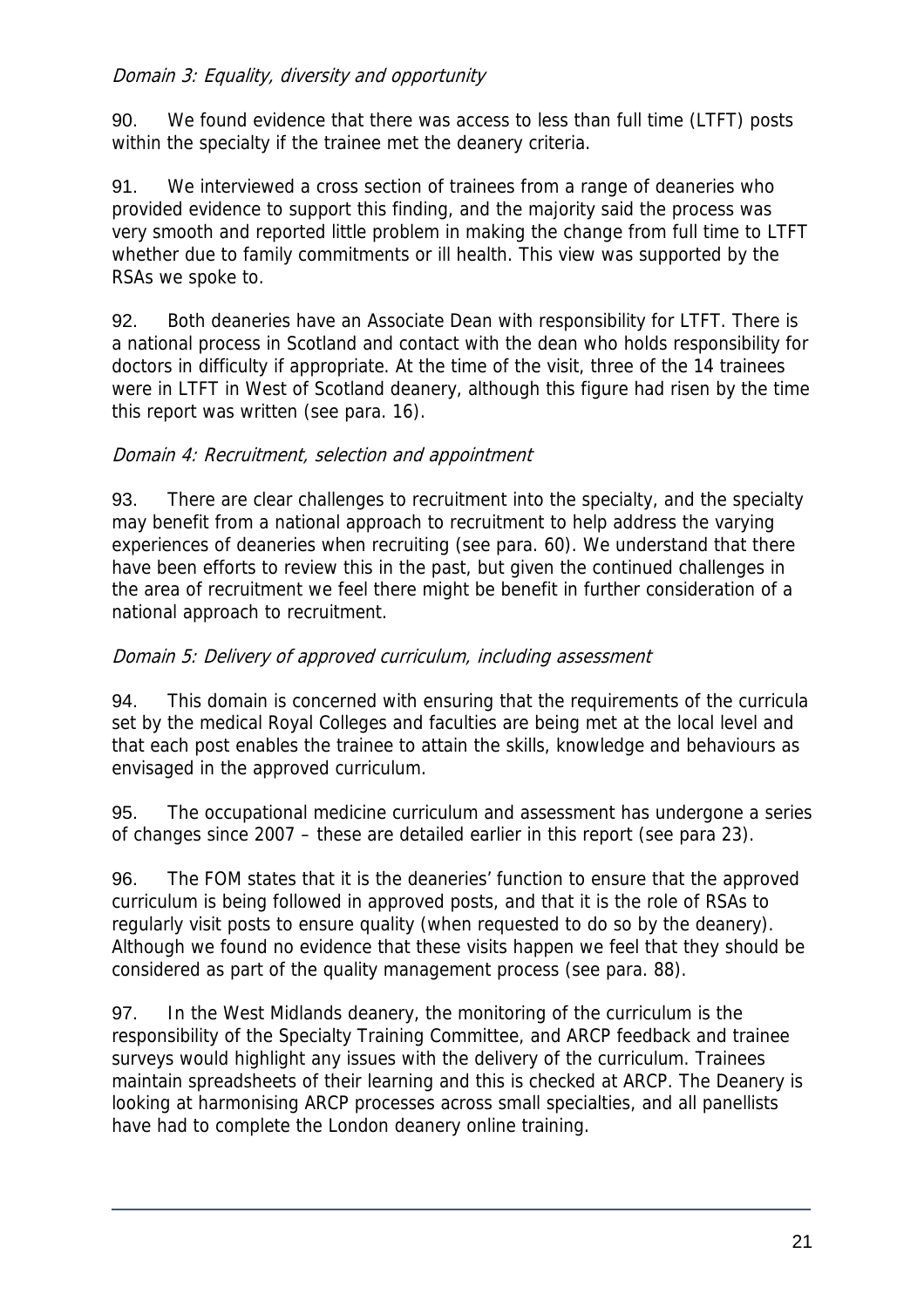98. Trainees must be able to access and be free to attend regular, relevant, timetabled, organised educational sessions and training days. Trainees we spoke to reported that while they were able to meet their curriculum requirements, they were not always able to attend organised educational sessions and training days. This was often due to a range of factors.

### **Breadth of experience across posts**

99. Occupational medicine is different to most other specialties in that trainees may spend their training programme in one post, particularly in industry. We received feedback on the lack of rotations from a variety of stakeholders, including deanery representatives, trainers and trainees, and we noted that the opportunity for rotations varied from one post to another and from one deanery to another. For example, feedback from trainees within NHS posts in the West of Scotland deanery suggests that rotations across Scotland were easy to arrange. This compares favourably to feedback from the trainees in industry we spoke to at the FOM Winter Conference, which suggests that this was not always the case.

100. Feedback from trainees however supported the view that the challenges with rotations were not a barrier to gaining a broad range of experiences, both in terms of clients and workplaces. Trainees in NHS posts (particularly those in income generating posts) were able to demonstrate a variety of workplaces and client groups, particularly where occupational health services are sold to local industry. The majority of training posts within industry are bespoke and, unless the post is within an organisation that provides this function to other workplaces, opportunities for rotations are limited. Some trainees commented that this lack of exposure to the NHS was not a concern, as they had no desire to work in the NHS, although they did consider that such exposure might benefit their training. The trainees that we spoke to within the defence sector were able to demonstrate their exposure to a variety of workplaces and clients.

101. We also found that the responsibility for arranging off-site visits lay with the trainee or the RSA rather than the deaneries.

102. The specialty benefits from trainees entering the specialty later in their medical career and in many cases having extensive medical experience – many of the trainees that we spoke to moved into the specialty from general practice or from overseas. Whilst the experience of trainees is strength of the specialty, as trainees they still require training, support and assessment.

# **WPBAs**

103. Information on the workplace based assessments (WPBAs) is provided earlier in this report (see para. 25) and we received a great deal of feedback from trainees, particularly on the Directly Observed Procedures (DOPS) which were considered to be not as relevant to the specialty by some of the trainees that we spoke to. The FOM confirmed that work to strengthen DOPs is ongoing. By contrast, the casebased discussion assessments were considered as being relevant and were valued.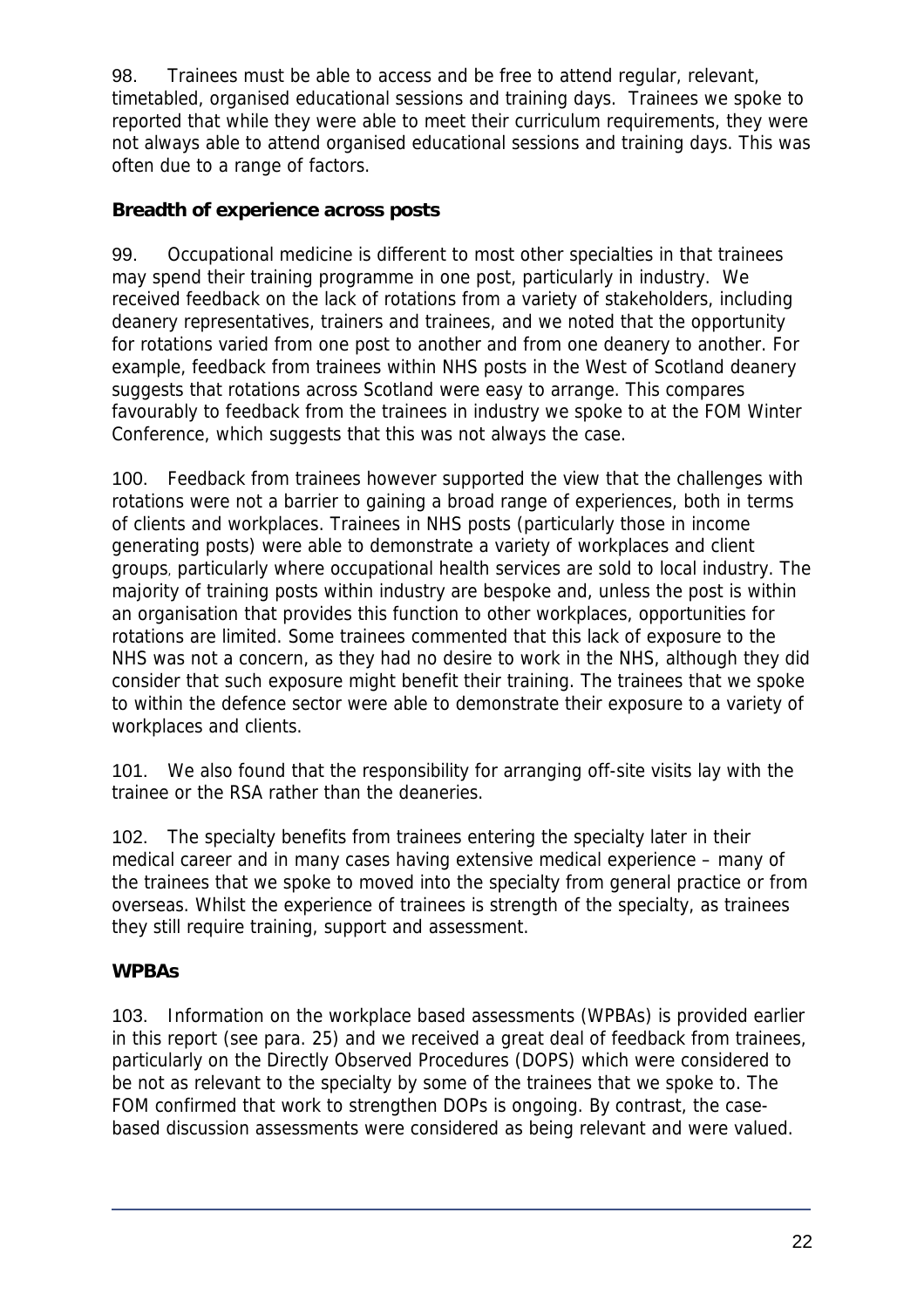104. A number of trainees reported difficulties in getting their paperwork signed off by the assessor after completing WPBAs, although the majority of trainees received timely verbal feedback and most reported that written feedback followed. This was supported by our discussions with trainers.

# **ARCP**

105. The Gold Guide states that both a lay member and external trainer from within the specialty, but outside of that training programme or school, should review 10% of ARCPs. We observed that although this usually did happen, the lack of formal processes did not guarantee that this would always happen. We were also not able to check that information from the deaneries was shared with the FOM to track trainee progression.

106. We found that the both the FOM and the RSAs endorsed the view that ARCPs should be held face-to-face with all trainees and not just those who were borderline. We were unsure how widely this happened in practice (it did not in at least one of the deaneries that we visited).

# **Dissertation**

107. There was significant feedback on the dissertation from all of stakeholders we met. The completion of a dissertation is a requirement for membership of the FOM (see para 30) and we were keen to consider the dissertation and the variable support that trainees received as this was identified as a key area of concern for the trainees we spoke to.

108. We spoke to trainees who had either completed their dissertation as part of an MSc or whose education supervisor had a background or an awareness of research, and they voiced no concerns over the dissertation. We also spoke to trainees who did not have access to the same support, and some of whom (but not all) found the dissertation a challenge. We were concerned about the lack of access to educational resources and support for industry trainees from their educational supervisor, for example the Local Research and Ethics committee is open to non-NHS trainees but there is a fee for usage. Information from the FOM also showed that 2009-2011 a higher proportion of industrial trainees submitted an MSc, compared to 17.6% for NHS trainees and 10.0% of military trainees, which does suggest that industry trainees favour the MSc option and this could be for a number of reasons.

109. We also noted that those trainees undertaking an MSc were not required to submit a protocol to the FOM and that this could lead to trainees only discovering an issue with their dissertation when the final version is submitted. However, the FOM confirmed that there had only been one example of an MSc dissertation being rejected as unsuitable in the past four years, and that the submission of a protocol would not have prevented this rejection.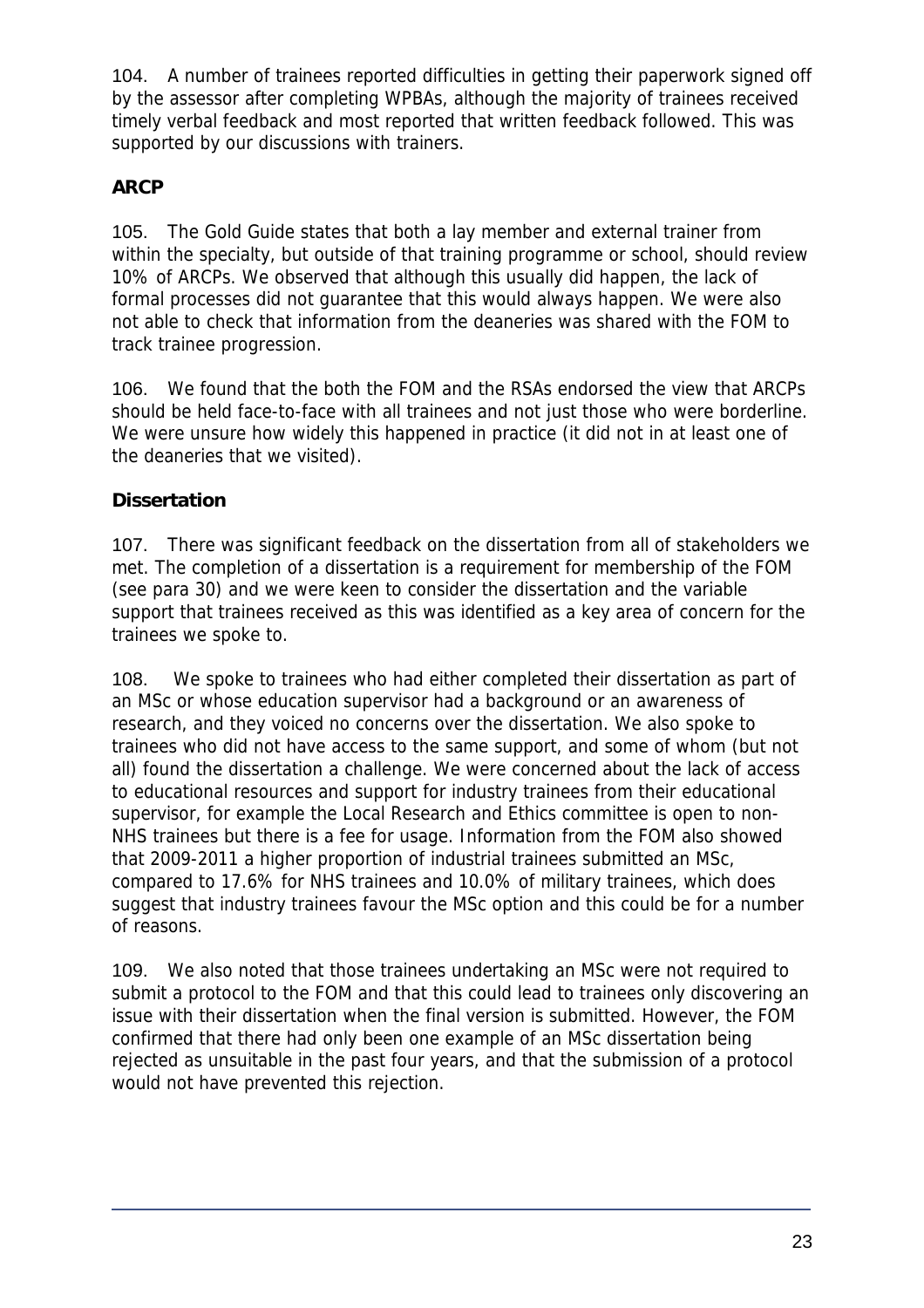110. We explored the different levels of support available to trainees at the FOM assessors' meeting. The assessors stated that the MSc is one route into the dissertation but not the only route, and that the majority of educational supervisors would be competent to support this element of the training. This reinforced the view of the RSAs. The assessors also stated it was the trainees' responsibility to seek additional support if they felt their education supervisor was unable to provide the level of support required, and that any gap would be picked up in the trainee's ARCP.

111. Both of the deaneries that we spoke to were able to provide details of additional support available to those trainees who might need it, for example the Interactive Skills unit in the West Midlands deanery, and in West of Scotland deanery trainees are encouraged to access support from Aberdeen University.

112. The FOM provides training to their appointed assessors, a number of whom also act as educational supervisors. We also found that although the FOM handbook provides extensive guidance on both the dissertation and the role of the educational supervisor in supporting this (FOM speciality training handbook section 3), this could be further strengthened by amending the responsibilities of the educational supervisor to include this (section 2).

### Domain 6: Support and development of trainees, trainers and local faculty

# **Trainees**

113. Throughout the review we observed that trainees were supported in their learning through adequate departmental induction, variety of workload, and learning opportunities. This was supported by evidence from the 2012 NTS. The same survey suggests that trainees view the clinical and educational supervision that they receive less favourably when compared to other specialties (see para. 68).

114. In the West Midlands deanery all trainees must complete an 18 module online induction, supplemented by induction at their local education provider (LEP). The West of Scotland deanery similarly provided induction, and then a tailored departmental induction for the trainee, arranged by their educational supervisor.

115. We found that although many trainees worked in isolation from other occupational medicine trainees, there is formal and informal support from other trainees. For example the national training days were one example which was valued by trainees not only for educational reasons. We found that there were informal opportunities within each deanery, although these varied greatly and were usually organised by either the trainees or the RSAs. Those trainees in defence posts that we spoke to also felt there was an opportunity to formalise peer support across the Defence Postgraduate deanery, which in effect acts as a national deanery.

116. We found that both deaneries had robust and established procedures for trainees in difficulty, although there are challenges associated with this process due to the close knit nature of the specialty. The West Midlands deanery was auditing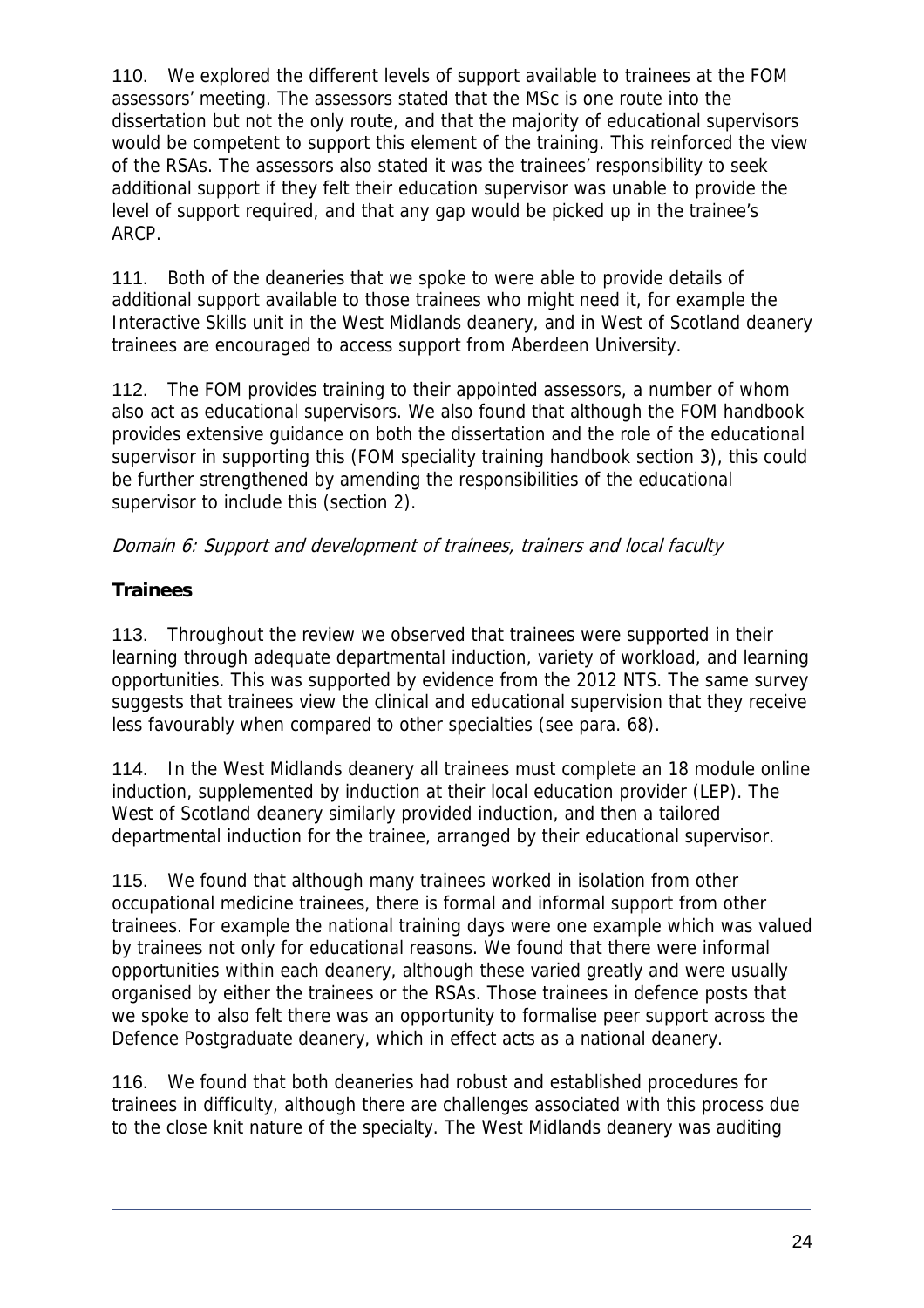their trainers to ensure awareness of their process (see para 74). We found that the trainees we spoke to knew of the processes and who to contact should they need support, and all trainees regardless of the sector their post was based in had access to this support.

# **Trainers**

117. Deaneries are responsible for the approval and training of trainers, and we found evidence of formal training in both of the deaneries that we visited. Both deaneries reported difficulties in maintaining up to date lists of trainers and the training they had received. Similarly, the FOM does not have a central record of trainers, although it does provide training to assessors of both the dissertation and the WPBAs.

118. Both deaneries utilised the supervisor training available on the London Deanery website, supplemented by their own provision. In West of Scotland trainer training is provided by Supporting Clinicians on Training in Scotland (SCOTS) courses, which were set up as a joint Royal Colleges and NHS Scotland initiative to promote the quality of training. These have developed into courses that focus on particular roles, eg educational and clinical supervisors, TPDs, and aspects of each role. All trainers have access to these courses, they are supported by additional elearning resources, and they have been promoted across LEPs in Scotland. Attendance on an educational supervision course will be mandatory from 2013.

119. All the trainers we spoke to had received training for their role as educational supervisors, and were aware of their responsibilities which are in their job plan and are defined in the FOM handbook. Responsibility for their appraisal as trainers lay with their trust or employer and we found no evidence of the deanery feeding into this process.

120. We found some concern from the RSAs that we spoke to on the matter of training in industry posts, as training for educational supervisors could be perceived as an additional cost which might be off-putting to prospective employers.

121. We also found inconsistency in the selection, training and guidance provided to the Training Programme Director role and would remind deaneries of their responsibility to provide this. We found this role to be critical in the flow of quality data and so it is important that those in that role are supported to carry out their responsibilities. This was of particular concern when one individual may act as educational supervisor, RSA and TPD and there may be conflicting and competing demands.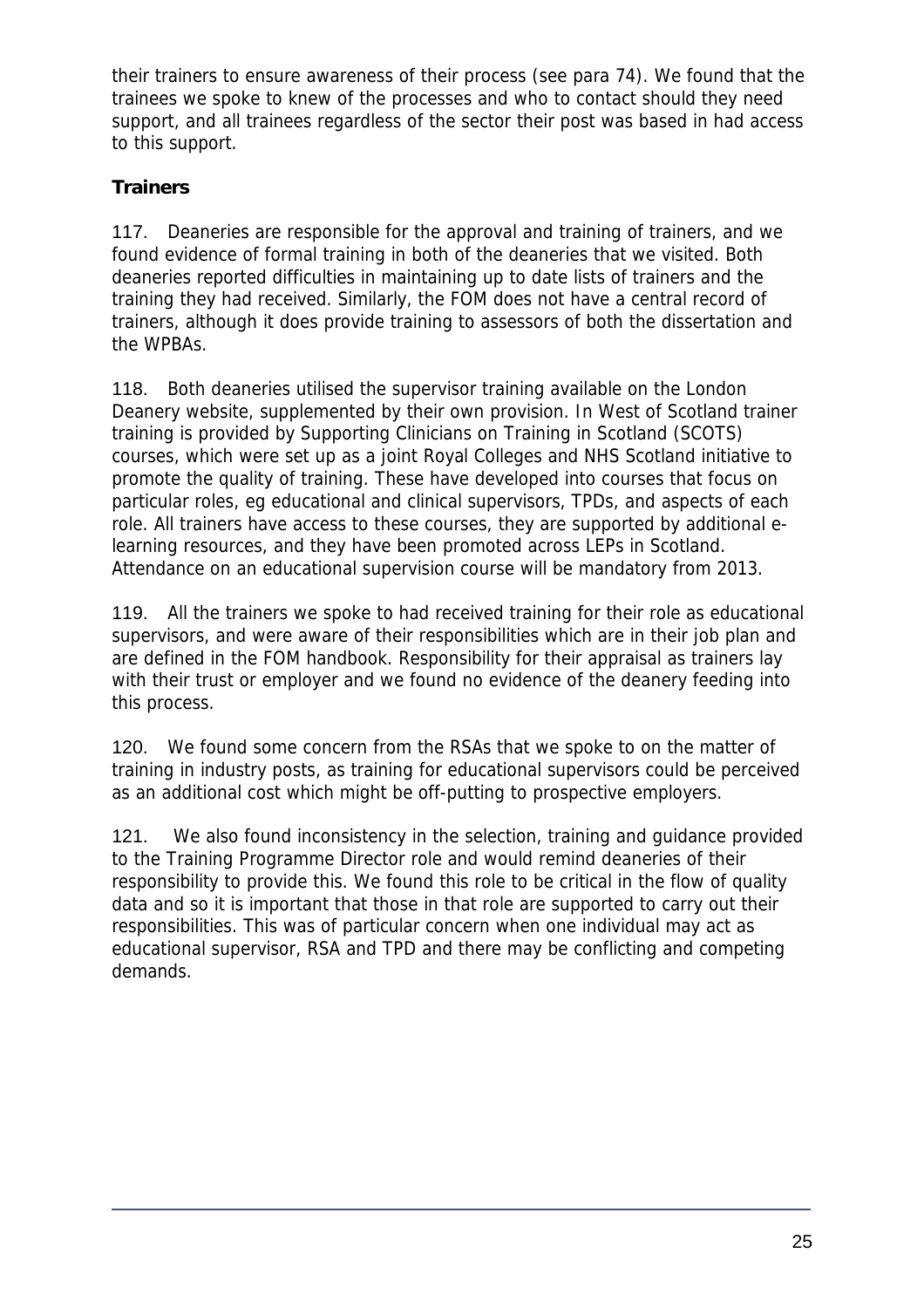# **Annex A: The GMC's role in medical education**

122. The GMC is responsible for setting and maintained standards and outcomes for medical education and training in the UK. The Quality Improvement Framework (QIF) sets out how the GMC will carry out this duty in 2011-2012, and how we will work with other organisations working in this area such as colleges/faculties and postgraduate deaneries.

123. The GMC's Quality Assurance (QA) activity will be targeted towards areas of risk identified through the GMC's evidence base. This will include, but is not restricted to, information gathered through National Training Surveys, Annual Specialty Reports (ASRs), Annual Deanery Reports (ADRs) and Annual Review of Competence Progression data (ARCP). Additional evidence could also be gathered from visits to deaneries and responses to concerns.

124. In order to ensure a coordinated approach, the GMC will identify common risks across all stages of medical education and training, and ensure that risks are explored across both the small specialty review process and the regional visits process.

125. You can find out more about the GMC's responsibility and quality assurance activity here: http://www.gmcuk.org/education/postgraduate/information\_for\_trainee\_doctors.asp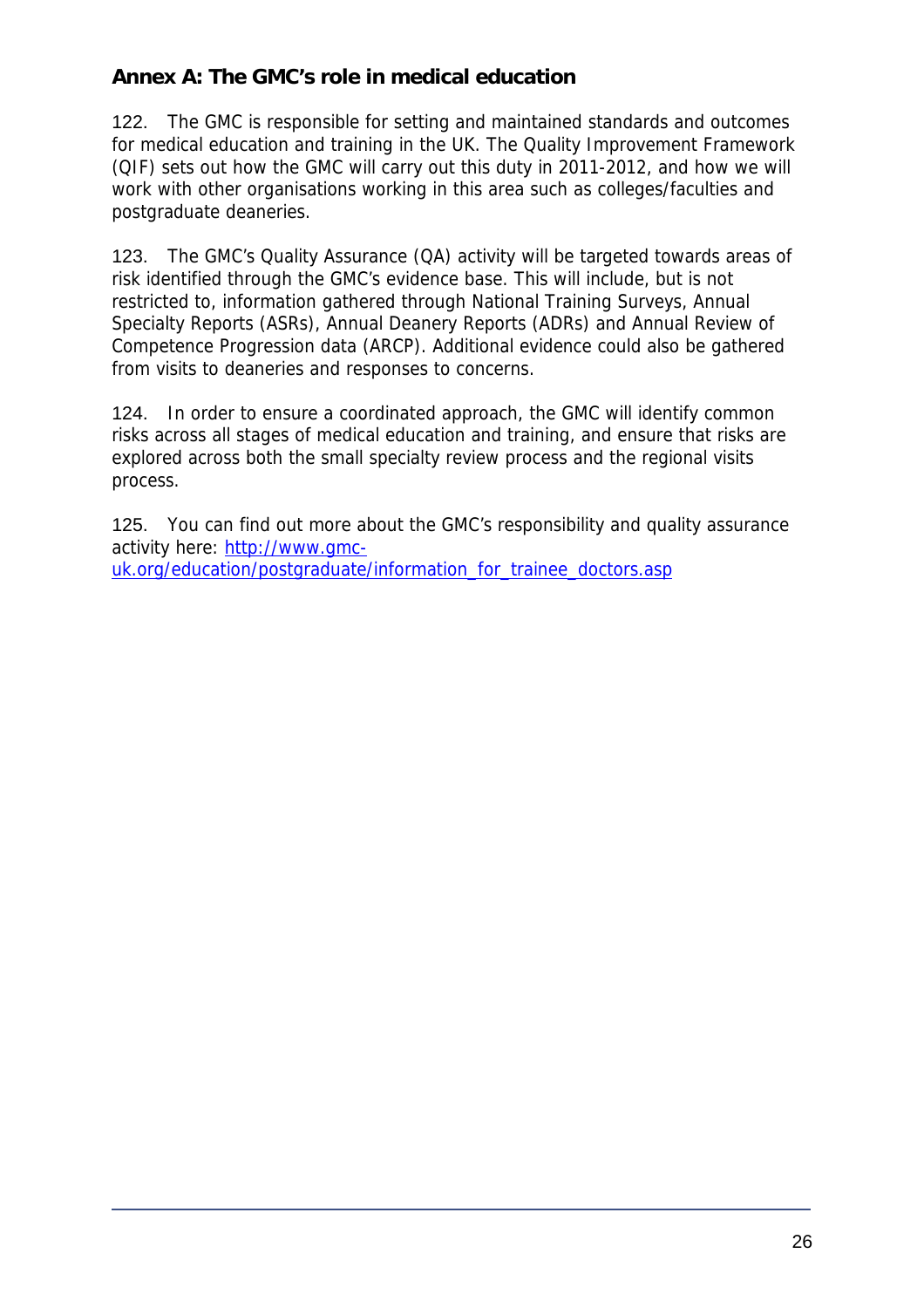# **Annex B: Visit overview**

| <b>Visit Team Leader</b>            | Abdol Tavabie            |
|-------------------------------------|--------------------------|
| Visit Team members                  | <b>Frank Gallagher</b>   |
|                                     | <b>Christine Barrett</b> |
|                                     | Nicholas France          |
| <b>Education Quality</b><br>Analyst | Robin Benstead           |

| Date                     | Activity                                                                                                                                   | Comment                                                                                                                                                                                                   |
|--------------------------|--------------------------------------------------------------------------------------------------------------------------------------------|-----------------------------------------------------------------------------------------------------------------------------------------------------------------------------------------------------------|
| 13 December 2011         | Visit to Faculty of<br>Occupational<br>Medicine                                                                                            | Exploratory meeting with lead Faculty<br>staff, followed up by attendance at<br>Regional Speciality Advisors (RSA)<br>meeting.                                                                            |
| 14 December 2011         | Visit to FOM Winter<br>Conference                                                                                                          | Meeting with ten occupational<br>medicine trainees who were in<br>attendance at the conference. This<br>gave the team an opportunity to<br>speak to a cross section of trainees<br>on their experiences.  |
| 14 & 16 February<br>2012 | Individual telephone<br>interviews with 12<br>trainees, newly<br>qualified consultants<br>and those who had<br>withdrawn from<br>training. | Opportunity to meet and interview<br>trainees from all of the deaneries -<br>this was attended by approximately<br>25 trainees. Areas for exploration<br>included trainee support.                        |
| 12 March 2012            | Attendance at FOM<br><b>Assessors Workshop</b>                                                                                             | To explore the MFOM dissertation<br>with assessors.                                                                                                                                                       |
| 22 May 2012              | Visit to West<br><b>Midlands Deanery</b>                                                                                                   | To explore at a local level some of<br>the issues established in previous<br>visits; to explore how the specialty is<br>quality managed at deanery level; to<br>meet with Lead Dean for the<br>specialty. |
| 23 May 2012              | Meeting with NES<br>(West) Deanery -<br>video conference.                                                                                  | To explore at a local level some of<br>the issues established in previous<br>visits; to explore how the specialty is<br>quality managed at deanery level.                                                 |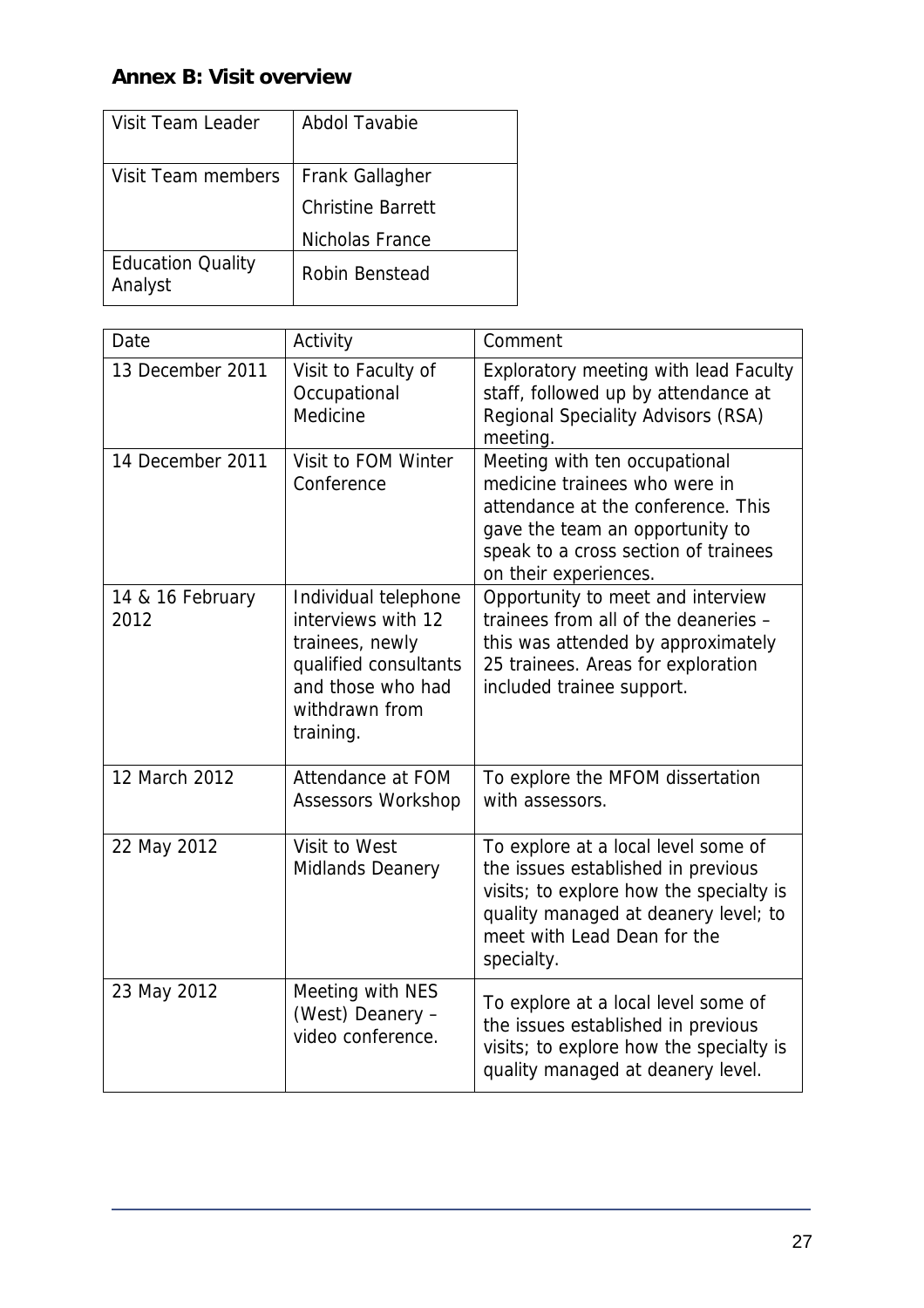# **Annex C: Action Plan**

### **Requirements**

| <b>Report</b><br><b>Ref</b> | <b>Due</b><br><b>Date</b> | <b>Description</b>                                        | <b>Action taken to date</b> | <b>Further action planned</b> | <b>Timeline</b><br>for<br>action<br>(month/<br>year) | <b>Lead</b> |
|-----------------------------|---------------------------|-----------------------------------------------------------|-----------------------------|-------------------------------|------------------------------------------------------|-------------|
|                             |                           | No requirements<br>were identified<br>during this review. |                             |                               |                                                      |             |

### **Recommendations**

| <b>Report</b><br><b>Ref</b> | <b>Due</b><br><b>Date</b> | <b>Description</b> | <b>Action taken to date</b>     | <b>Further action</b><br>planned | <b>Timeline for</b><br>action<br>(month/ year) | Lead                |
|-----------------------------|---------------------------|--------------------|---------------------------------|----------------------------------|------------------------------------------------|---------------------|
| 01.                         |                           | Postgraduate       | As mentioned in paragraph       | The Faculty will work            | Substantial                                    | <b>COPMED: Lead</b> |
|                             |                           | deaneries and the  | 64 of the GMC's report, the     | with other major                 | progress with                                  | Dean, Liz           |
|                             |                           | FOM should         | Faculty is already taking       | stakeholders (Lead               | this plan is                                   | <b>Hughes</b>       |
|                             |                           | continue to work   | steps to promote the            | Dean, English Deans,             | expected in                                    |                     |
|                             |                           | together to        | specialty to medical            | Welsh Dean, COPMED,              | $2013 - 14$                                    | <b>Faculty:</b>     |
|                             |                           | promote the        | students $-$ e.g. (i) provision | the Head of the London           | following                                      | Professor Keith     |
|                             |                           | specialty,         | of teaching materials and       | School, a London LETB            | authorisation of                               | Palmer and Dr       |
|                             |                           | especially to      | lead teachers to every          | and other parties $-$ e.g.       | London South                                   | Ian Aston           |
|                             |                           | medical students   | medical school; (ii) training   | HEE, to further the              | LETB in April                                  |                     |
|                             |                           | and doctors in     | fellowships for                 | development of a new             | 2013.                                          | Working with        |
|                             |                           | training to ensure | undergraduates; (iii)           | single national body             | National                                       | London              |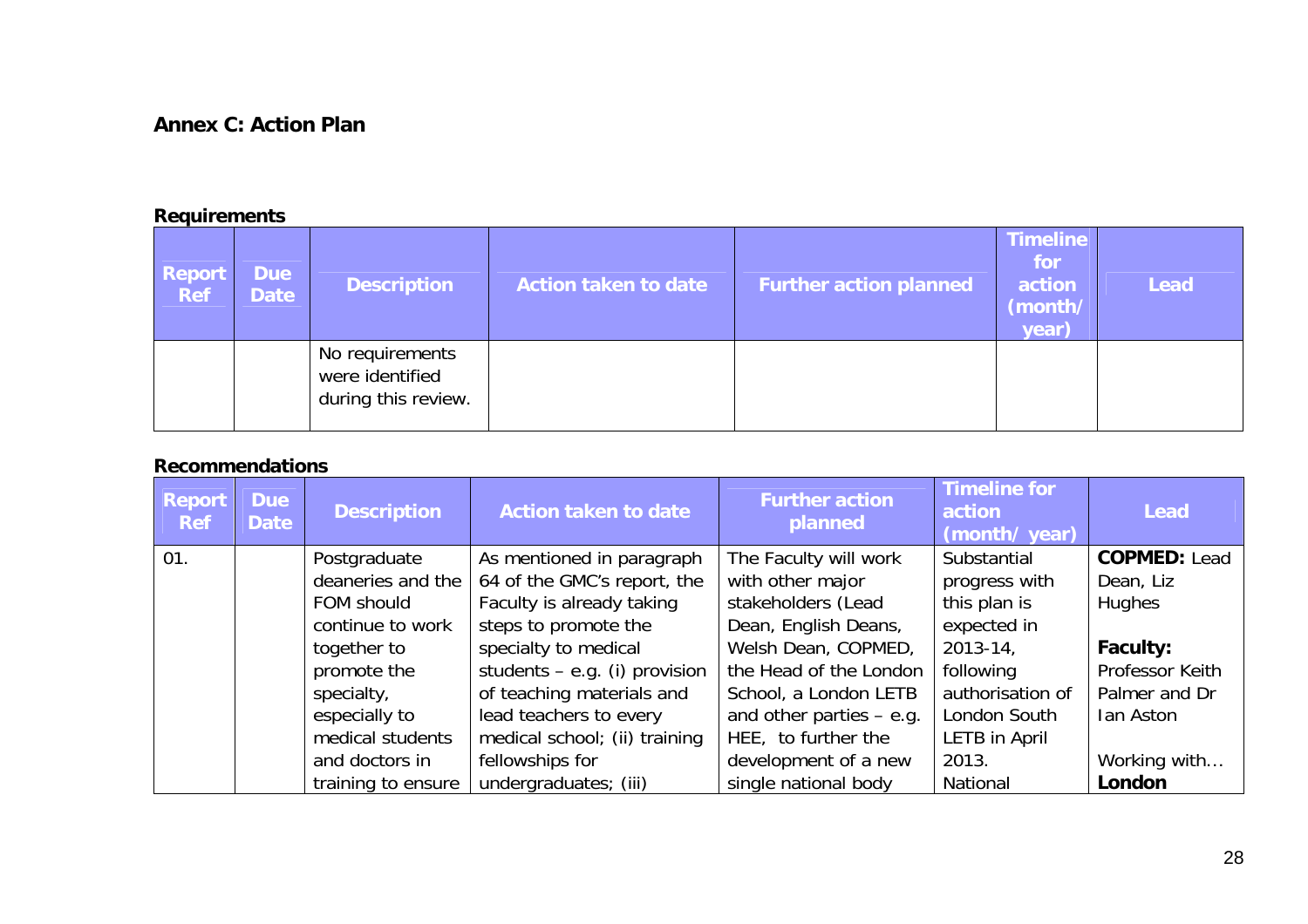| <b>Report</b><br><b>Ref</b> | <b>Due</b><br><b>Date</b> | <b>Description</b>                                                                                                                                                                                                                                                    | <b>Action taken to date</b>                                                                                                                                                                                                                                                                                                                                                                                                                                                                                                                                                                                                                                                                                                                | <b>Further action</b><br>planned                                                                                                                                                                                                                                                                                                                                                                                                                                                                                                                                                                                                              | <b>Timeline for</b><br>action<br>(month/year)        | <b>Lead</b>                                                                                                                                                                                                               |
|-----------------------------|---------------------------|-----------------------------------------------------------------------------------------------------------------------------------------------------------------------------------------------------------------------------------------------------------------------|--------------------------------------------------------------------------------------------------------------------------------------------------------------------------------------------------------------------------------------------------------------------------------------------------------------------------------------------------------------------------------------------------------------------------------------------------------------------------------------------------------------------------------------------------------------------------------------------------------------------------------------------------------------------------------------------------------------------------------------------|-----------------------------------------------------------------------------------------------------------------------------------------------------------------------------------------------------------------------------------------------------------------------------------------------------------------------------------------------------------------------------------------------------------------------------------------------------------------------------------------------------------------------------------------------------------------------------------------------------------------------------------------------|------------------------------------------------------|---------------------------------------------------------------------------------------------------------------------------------------------------------------------------------------------------------------------------|
|                             |                           | that competitive<br>recruitment and<br>selection<br>enhances the<br>quality of<br>trainees. They<br>should also seek<br>to engage and<br>collaborate with<br>other bodies with<br>an interest in the<br>specialty (eg the<br>Society of<br>Occupational<br>Medicine). | careers fairs; (iv) online<br>materials for<br>undergraduates; (v)<br>occasional articles in<br>student BMJ. We also seek<br>to recruit from general<br>practice, and raise visibility<br>in the specialty through (vi)<br>articles on occupational<br>medicine in GP trade<br>magazines; (vii) promotion<br>of the Diploma of<br><b>Occupational Medicine;</b><br>(viii) promotional activities<br>at GP conferences; (ix)<br>preparing online teaching<br>materials with RCGP<br>(embedded in e-GP). (x)<br>We have also developed an<br>online learning package in<br>occupational medicine for<br>secondary care.<br>However, boosting<br>recruitment is a long-term<br>project and far more is<br>needed. In anticipation of<br>this: | with centralised control<br>of training contracts, to<br>assume overall national<br>responsibility for<br>specialty training.<br>The proposed model<br>will comprise a new<br>national school of<br>occupational medicine<br>and lead LETB<br>covering, in the first<br>wave, all NHS and<br>industrial specialty<br>trainees in England and<br>Wales.* There is near<br>full consensus among<br>the English Deans and<br>from the Welsh Dean<br>for this plan. (We hope<br>to incorporate StRs<br>from Scotland and<br>Northern Ireland and<br>trainees from the<br><b>Armed Services over</b><br>the longer term, subject<br>to agreement.) | recruitment to<br>be in place for<br>2013-14 intake. | <b>School:</b><br>Professor John<br>Harrison<br>The Faculty and<br>London School<br>will share in the<br>co-ordination of<br>meetings.<br>Lead Dean: to<br>work with<br>Defence<br>Postgraduate<br><b>Medical Deanery</b> |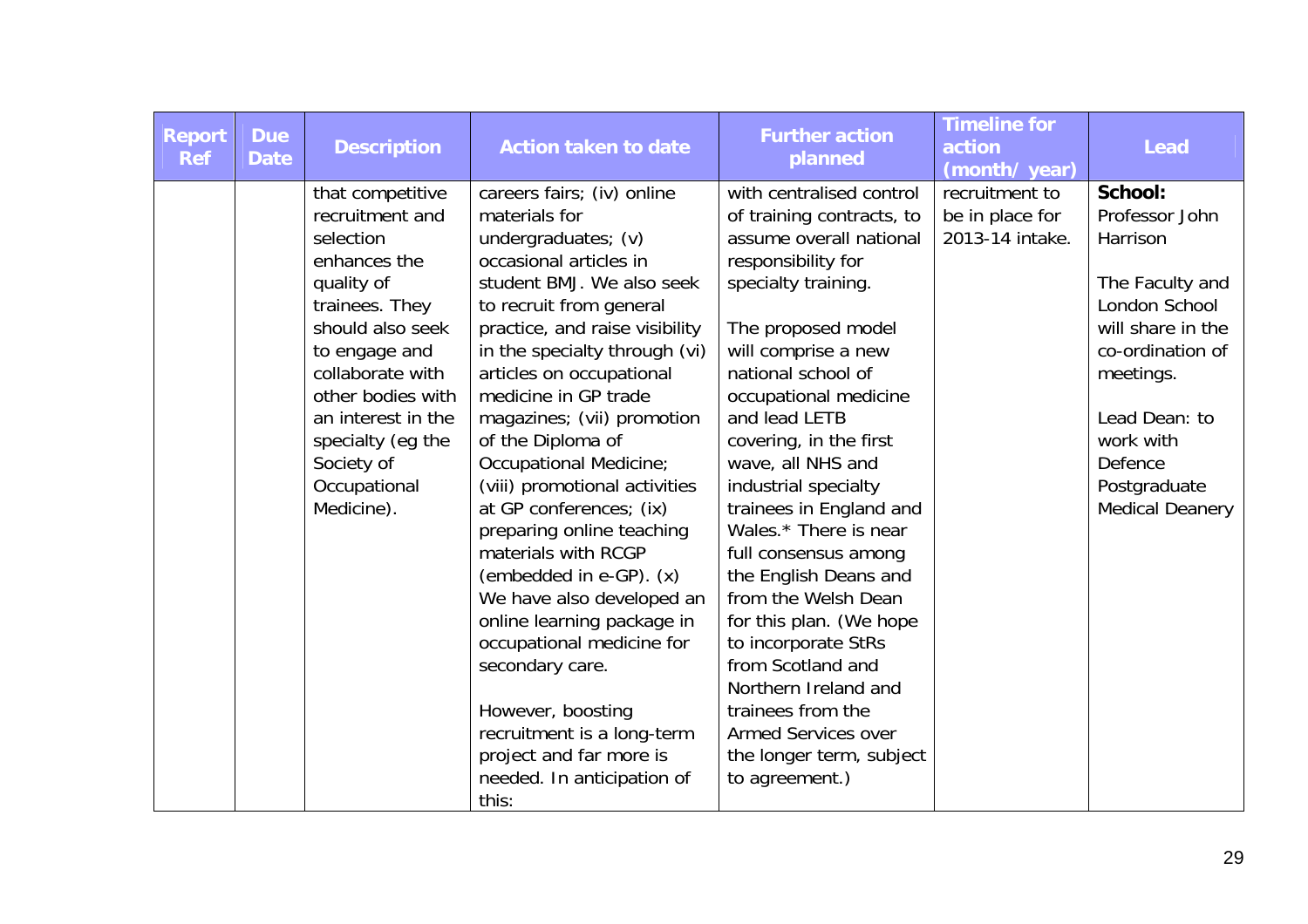| <b>Report</b><br><b>Ref</b> | <b>Due</b><br><b>Date</b> | <b>Description</b> | <b>Action taken to date</b>       | <b>Further action</b><br>planned | <b>Timeline for</b><br>action<br>(month/year) | <b>Lead</b> |
|-----------------------------|---------------------------|--------------------|-----------------------------------|----------------------------------|-----------------------------------------------|-------------|
|                             |                           |                    | xi) In 2012, the Lead Dean        | A working group has              |                                               |             |
|                             |                           |                    | discussed a new structural        | been established by the          |                                               |             |
|                             |                           |                    | model (described in the           | Head of the London               |                                               |             |
|                             |                           |                    | next column) with COPMED          | School, Professor John           |                                               |             |
|                             |                           |                    | in an open business session       | Harrison, to bid to              |                                               |             |
|                             |                           |                    | and in one-to-one meetings        | establish a national             |                                               |             |
|                             |                           |                    | with many of the English          | school of occupational           |                                               |             |
|                             |                           |                    | Deans, as well as at a            | medicine; the Faculty is         |                                               |             |
|                             |                           |                    | meeting of English Deans;         | represented on this              |                                               |             |
|                             |                           |                    | also, with the Director of        | group by Professor               |                                               |             |
|                             |                           |                    | NES, the Postgraduate             | Palmer and there has             |                                               |             |
|                             |                           |                    | Dean from Northern                | been extensive liaison           |                                               |             |
|                             |                           |                    | Ireland, the Defence Dean,        | with the Lead Dean. Dr           |                                               |             |
|                             |                           |                    | and the Head of the London        | Diana Hamilton from              |                                               |             |
|                             |                           |                    | School and Postgraduate           | the nascent London               |                                               |             |
|                             |                           |                    | Dean for the London               | South LETB has                   |                                               |             |
|                             |                           |                    | Deanery.                          | offered, in principle, to        |                                               |             |
|                             |                           |                    | xii) In 2012, approval to         | consider acting as lead          |                                               |             |
|                             |                           |                    | work towards the model in         | LETB host to a new               |                                               |             |
|                             |                           |                    | the next column was               | London-based national            |                                               |             |
|                             |                           |                    | granted by the Board of the       | school (although other           |                                               |             |
|                             |                           |                    | Faculty and embedded in its       | configurations may be            |                                               |             |
|                             |                           |                    | objectives for 2013-14.           | possible).                       |                                               |             |
|                             |                           |                    | xiii) In Jan 2013 the             |                                  |                                               |             |
|                             |                           |                    | Academic Dean and Lead            | Recommendation 1,                |                                               |             |
|                             |                           |                    | Dean instituted discussions       | that the Faculty and             |                                               |             |
|                             |                           |                    | with the Director of NHS          | deaneries work                   |                                               |             |
|                             |                           |                    | <b>Employers and the Director</b> | together to promote              |                                               |             |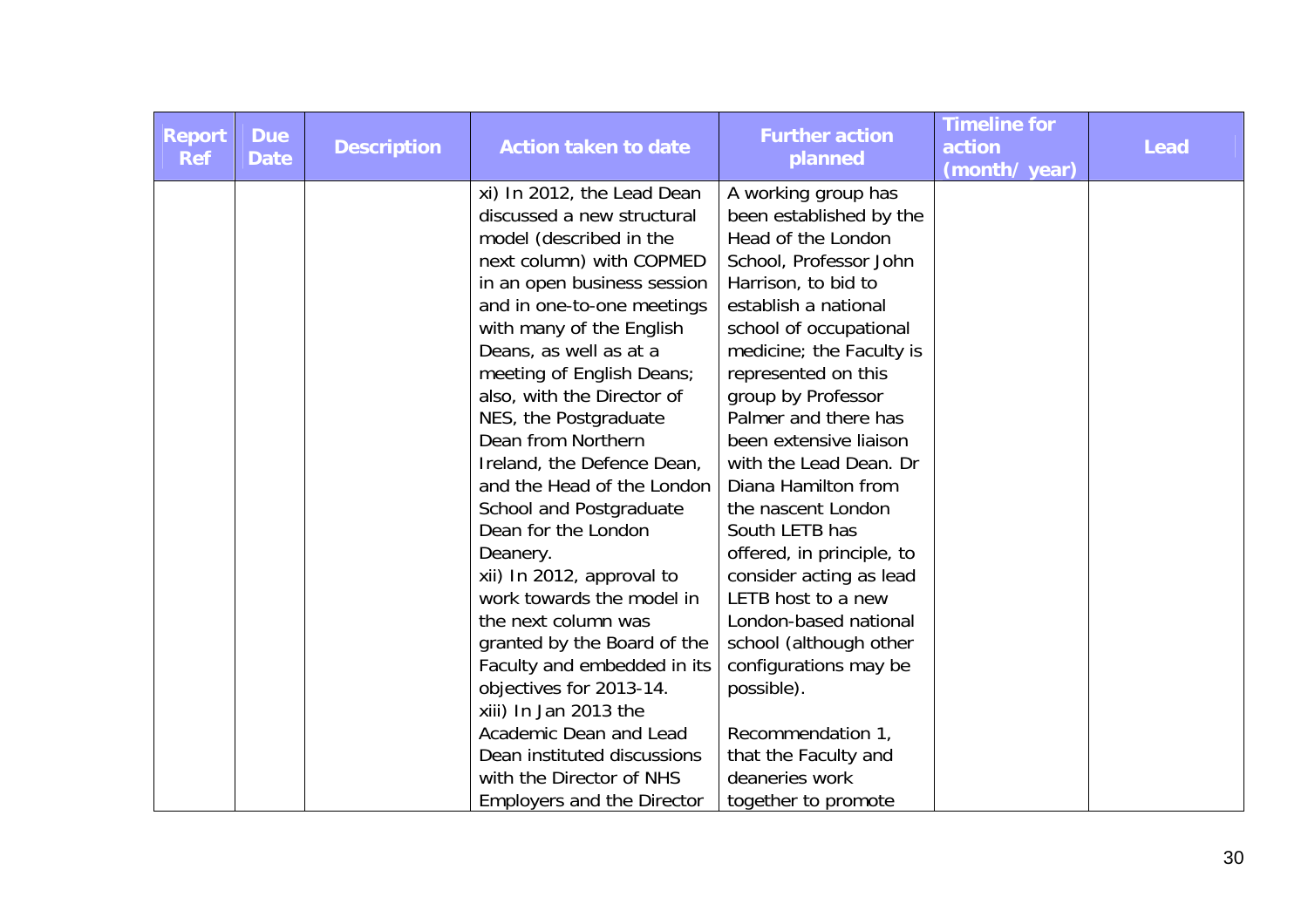| <b>Report</b><br><b>Ref</b> | <b>Due</b><br><b>Date</b> | <b>Description</b> | <b>Action taken to date</b>    | <b>Further action</b><br>planned | <b>Timeline for</b><br>action<br>(month/year) | <b>Lead</b> |
|-----------------------------|---------------------------|--------------------|--------------------------------|----------------------------------|-----------------------------------------------|-------------|
|                             |                           |                    | of National Programmes         | the specialty and to             |                                               |             |
|                             |                           |                    | Medical Education, Health      | maximise recruitment,            |                                               |             |
|                             |                           |                    | <b>Education England about</b> | will best be                     |                                               |             |
|                             |                           |                    | national recruitment. HEE      | accomplished by a                |                                               |             |
|                             |                           |                    | has pledged a staff            | national school and              |                                               |             |
|                             |                           |                    | representative to work with    | single LETB assuming             |                                               |             |
|                             |                           |                    | the Faculty and Lead Dean      | overall responsibility for       |                                               |             |
|                             |                           |                    | on national recruitment and    | recruitment and                  |                                               |             |
|                             |                           |                    | raising the specialty's        | producing a visible              |                                               |             |
|                             |                           |                    | profile.                       | national focus for               |                                               |             |
|                             |                           |                    | xiv) In 2012-13 there have     | recruitment. It will be          |                                               |             |
|                             |                           |                    | extensive exchanges            | relatively straight              |                                               |             |
|                             |                           |                    | between the Faculty and        | forward within this plan         |                                               |             |
|                             |                           |                    | the Head of the London         | for the Faculty and a            |                                               |             |
|                             |                           |                    | School regarding a new         | new school to integrate          |                                               |             |
|                             |                           |                    | structural model.              | functions $-$ e.g. the           |                                               |             |
|                             |                           |                    |                                | Faculty's Director of            |                                               |             |
|                             |                           |                    | See our proposed future        | Training and Chair of            |                                               |             |
|                             |                           |                    | actions.                       | the Faculty's Specialist         |                                               |             |
|                             |                           |                    |                                | <b>Advisory Committee</b>        |                                               |             |
|                             |                           |                    |                                | could be a board                 |                                               |             |
|                             |                           |                    |                                | member of the new                |                                               |             |
|                             |                           |                    |                                | school and the new               |                                               |             |
|                             |                           |                    |                                | Head of School a                 |                                               |             |
|                             |                           |                    |                                | member of the Faculty's          |                                               |             |
|                             |                           |                    |                                | SAC.                             |                                               |             |
|                             |                           |                    |                                | A new national school            |                                               |             |
|                             |                           |                    |                                | would need to consider           |                                               |             |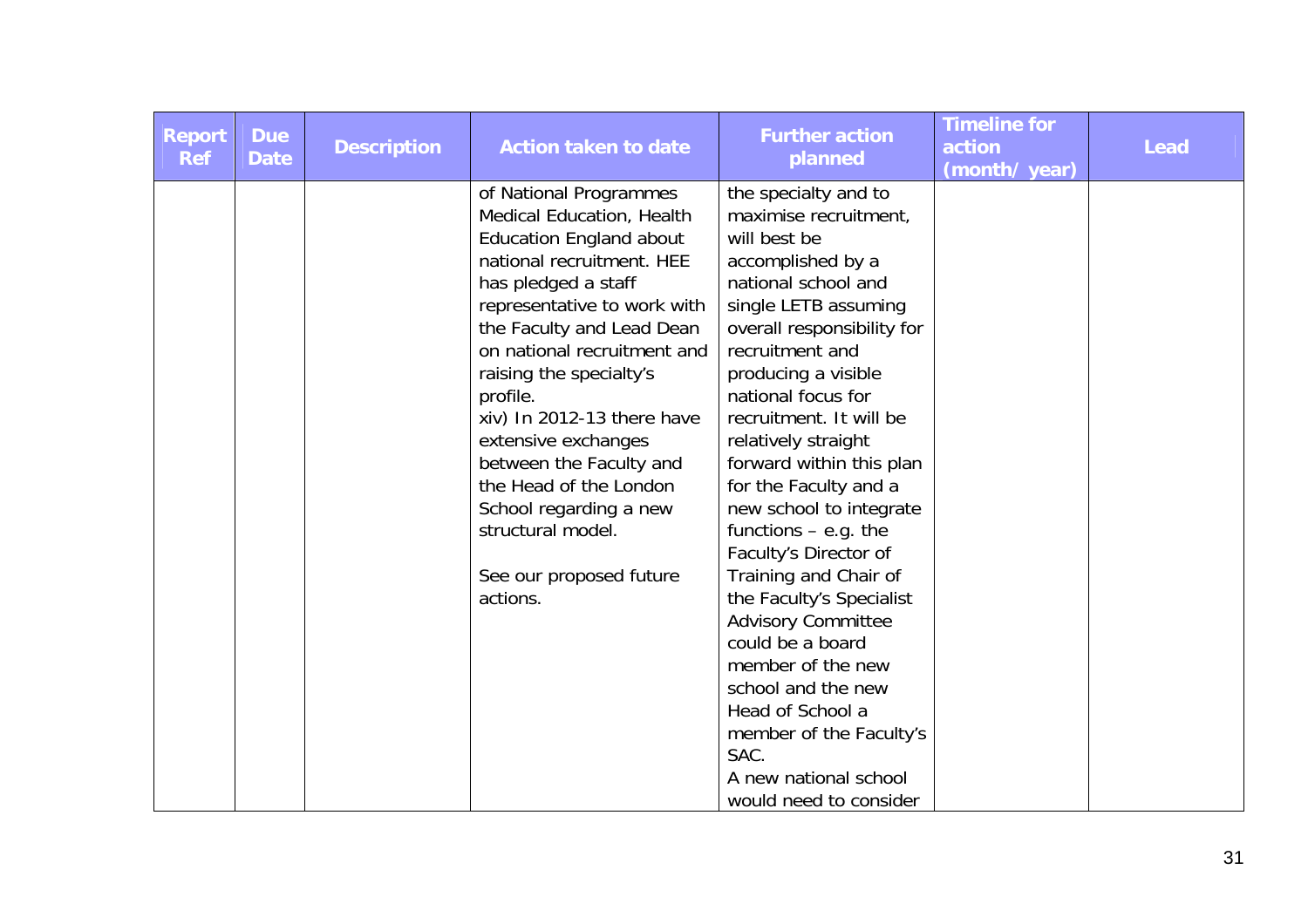| <b>Report</b><br><b>Ref</b> | <b>Due</b><br><b>Date</b> | <b>Description</b>                                                                                                                                                                                | <b>Action taken to date</b>                                                                                                                                                                                                                                                                                                                                                                                                                  | <b>Further action</b><br>planned                                                                                                                                                                                                                                                                                                                          | <b>Timeline for</b><br>action<br>(month/ year)                                                                                                                                                                                           | <b>Lead</b>                                                                                                                                                                |
|-----------------------------|---------------------------|---------------------------------------------------------------------------------------------------------------------------------------------------------------------------------------------------|----------------------------------------------------------------------------------------------------------------------------------------------------------------------------------------------------------------------------------------------------------------------------------------------------------------------------------------------------------------------------------------------------------------------------------------------|-----------------------------------------------------------------------------------------------------------------------------------------------------------------------------------------------------------------------------------------------------------------------------------------------------------------------------------------------------------|------------------------------------------------------------------------------------------------------------------------------------------------------------------------------------------------------------------------------------------|----------------------------------------------------------------------------------------------------------------------------------------------------------------------------|
|                             |                           |                                                                                                                                                                                                   |                                                                                                                                                                                                                                                                                                                                                                                                                                              | how to best align<br>recruitment process<br>and cycles across NHS,<br>industry and military<br>* Exact details may<br>vary as the concept is<br>developed, as models<br>of commissioning of<br>medical education are<br>in a degree of flux at<br>present.                                                                                                |                                                                                                                                                                                                                                          |                                                                                                                                                                            |
| 02.                         |                           | Postgraduate<br>deaneries and the<br>FOM should<br>improve the flow<br>of quality data<br>(e.g.<br>demographic<br>information on<br>trainees) to<br>ensure accuracy<br>of trainee<br>information. | A reasonable flow of data<br>already occurs $-$ e.g.<br>registration of new trainees,<br>annual ARCP outcomes.<br>The Faculty agrees that the<br>problems referred to in<br>paragraph 81 of the GMC's<br>report are real however.<br>Our impression is that they<br>are patchy (some deaneries<br>are exemplary) and likely to<br>relate to timeliness of<br>information flow more than<br>completeness. Nonetheless,<br>the GMC and Faculty | 1) In the short-term the<br>Faculty will raise again,<br>with COPMED, through<br>the Lead Dean, the<br>current problems in the<br>flow of quality data.<br>2) The Faculty will work<br>with other major<br>stakeholders (Lead<br>Dean, English Deans,<br>COPMED, the head of<br>the London School, a<br>London LETB and other<br>players $-$ e.g. HEE, to | 1) At the next<br>available Faculty<br>SAC meeting in<br>June 2013.<br>2) Substantial<br>progress with<br>this plan is<br>expected in<br>$2013 - 14$ ,<br>following<br>authorisation of<br>London South<br><b>LETB</b> in April<br>2013. | <b>COPMED: Lead</b><br>Dean, Liz<br>Hughes<br>Faculty:<br>Professor Keith<br>Palmer and Dr<br>Ian Aston<br>Working with<br>London<br>School:<br>Professor John<br>Harrison |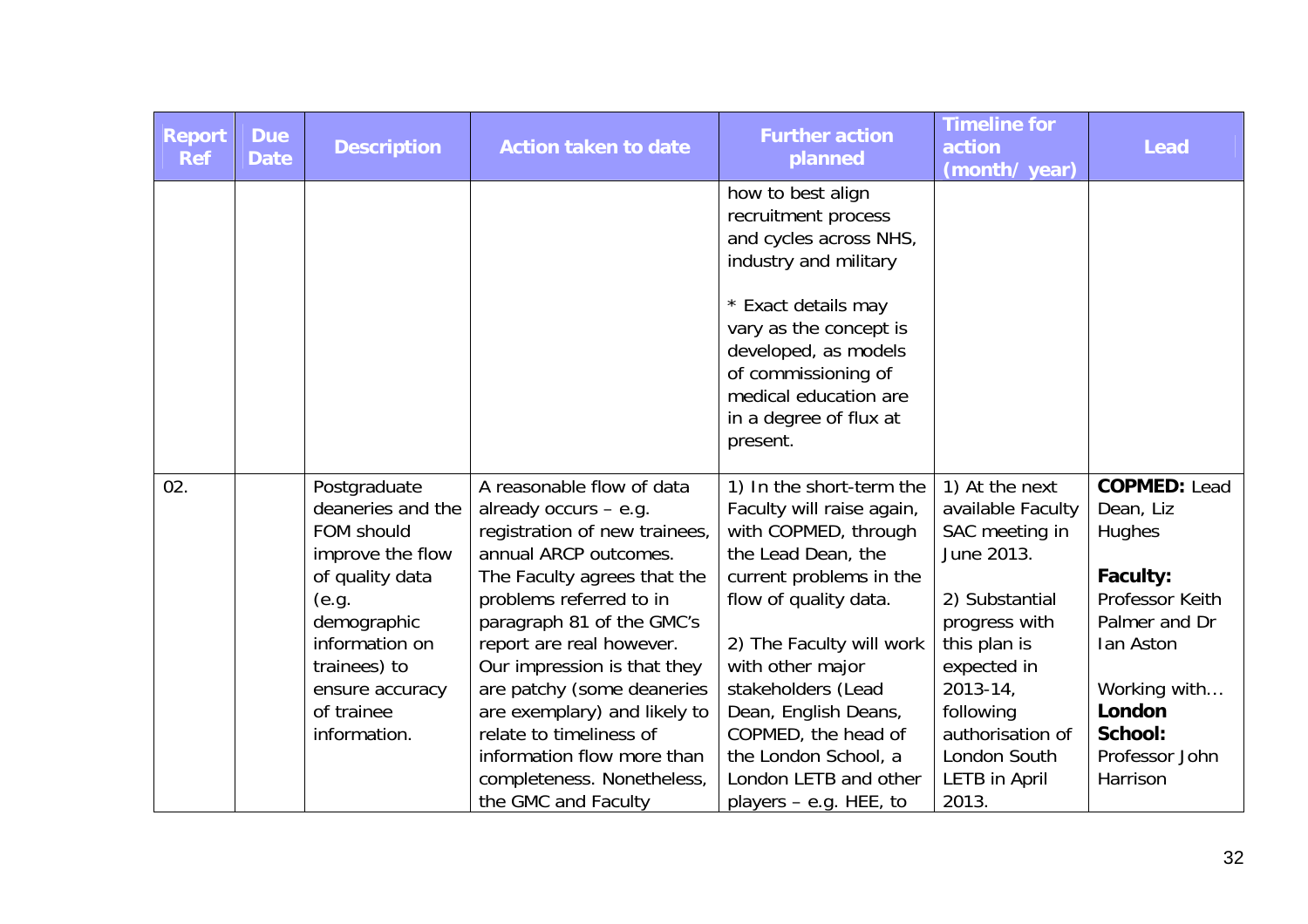| <b>Report</b><br><b>Ref</b> | <b>Due</b><br><b>Date</b> | <b>Description</b>                                                                                                                                            | <b>Action taken to date</b>                                                                                                                                                                                                                                                                                                                                                       | <b>Further action</b><br>planned                                                                                                                                                                                                                                                                                                                                                                  | <b>Timeline for</b><br>action<br>(month/year)                                                                          | <b>Lead</b>                                                           |
|-----------------------------|---------------------------|---------------------------------------------------------------------------------------------------------------------------------------------------------------|-----------------------------------------------------------------------------------------------------------------------------------------------------------------------------------------------------------------------------------------------------------------------------------------------------------------------------------------------------------------------------------|---------------------------------------------------------------------------------------------------------------------------------------------------------------------------------------------------------------------------------------------------------------------------------------------------------------------------------------------------------------------------------------------------|------------------------------------------------------------------------------------------------------------------------|-----------------------------------------------------------------------|
|                             |                           |                                                                                                                                                               | databases of trainees did<br>not tally when interrogated.<br>At intervals the Faculty<br>writes to all deaneries to<br>carry out data clean-up<br>exercises; and the issue has<br>been raised with successive<br>Lead Deans. In this way,<br>discrepancies have been<br>kept to a minimum, but not<br>eliminated.<br>However, we think this<br>situation can be improved<br>upon. | further the<br>development of a new<br>national school of<br>occupational medicine<br>and national lead LETB.<br>See our response above<br>for further details.<br>Recommendation 2 will<br>best be met through<br>the proposed<br>consolidation at<br>deanery level and close<br>partnership working<br>with the Faculty and its<br>$SAC - see$ the plans in<br>relation to<br>recommendation 1. |                                                                                                                        |                                                                       |
| 03.                         |                           | Postgraduate<br>deaneries should<br>ensure that there<br>are processes in<br>place to quality<br>manage all<br>occupational<br>medicine<br>specialty training | Existing actions in the West<br><b>Midlands Workforce</b><br>Deanery and the West of<br><b>Scotland Deanery are</b><br>commented upon in the<br>report - see paragraphs 83-<br>85, 87, 88, 92, 97, 111,<br>113, 114, 116-119, 73 and<br>74. These may be                                                                                                                          | 1) The Lead Dean will<br>raise the issues of<br>quality management<br>raised by the report<br>with COPMED.<br>2) The Faculty and<br>Lead Dean believe that<br>quality management                                                                                                                                                                                                                  | 1) The next<br>available<br>meeting of<br><b>COPMED</b> in<br>2013.<br>2) As above in<br>relation to<br>recommendation | 1) Lead Dean<br>2) As above in<br>relation to<br>recommendation<br>1. |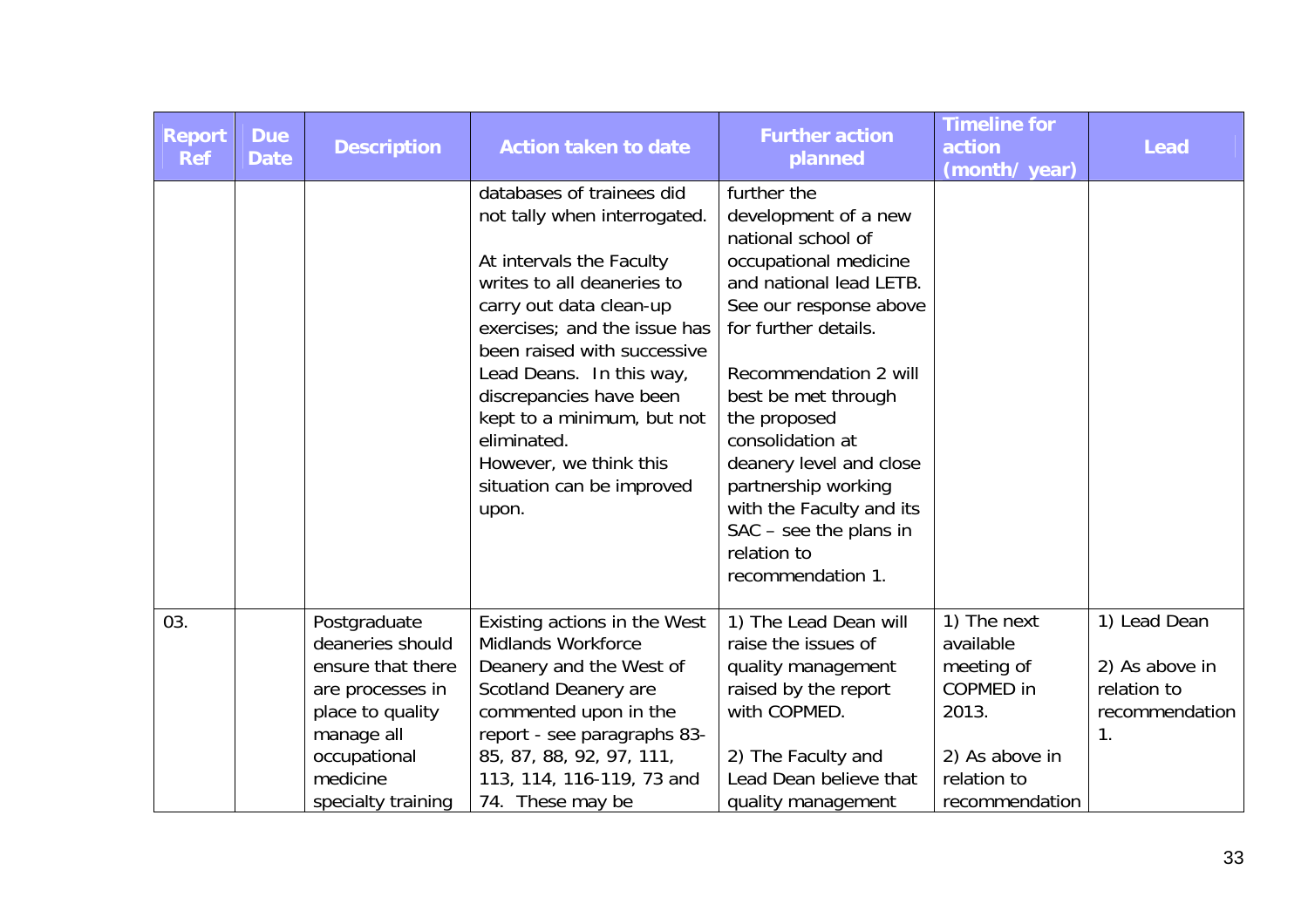| <b>Report</b><br><b>Ref</b> | <b>Due</b><br><b>Date</b> | <b>Description</b>                                                                                    | <b>Action taken to date</b>                                                                                                                                                 | <b>Further action</b><br>planned                                                                                                                                                                                                                                                                                                                                                                                                                                                                       | <b>Timeline for</b><br>action<br>(month/year) | <b>Lead</b>                    |
|-----------------------------|---------------------------|-------------------------------------------------------------------------------------------------------|-----------------------------------------------------------------------------------------------------------------------------------------------------------------------------|--------------------------------------------------------------------------------------------------------------------------------------------------------------------------------------------------------------------------------------------------------------------------------------------------------------------------------------------------------------------------------------------------------------------------------------------------------------------------------------------------------|-----------------------------------------------|--------------------------------|
|                             |                           | posts, particularly<br>in industry, where<br>there may be less<br>reliable quality<br>data available. | exemplars, but similar<br>arrangements are likely to<br>exist across other<br>deaneries. (A few relative<br>weaknesses were also<br>suggested - paragraphs 88,<br>105, 121. | processes will be easier<br>to develop, implement,<br>and police within new<br>single national body<br>with centralised control<br>of training contracts,<br>which assumes overall<br>national responsibility<br>for specialty training.<br>(Additionally, if posts in<br>industry are funded by<br>a lead LETB, rather<br>than by the industrial<br>employer, tighter<br>contracts can be<br>negotiated.)<br>Hence, we propose<br>implementing the plan<br>described above under<br>recommendation 1. | 1.                                            |                                |
| 04.<br>and                  |                           | 1) The deaneries<br>and the FOM                                                                       | 1) Arrangements for<br>recruitment have varied,                                                                                                                             | See above in relation<br>to recommendation 1.                                                                                                                                                                                                                                                                                                                                                                                                                                                          | 1) See above.<br>The issue will               | 1) Faculty:<br>Professor Keith |
| 05.                         |                           | should consider                                                                                       | from local, to national, and                                                                                                                                                |                                                                                                                                                                                                                                                                                                                                                                                                                                                                                                        | also be                                       | Palmer and Dr                  |
|                             |                           | national<br>recruitment as an                                                                         | back to local again.<br>National recruitment is                                                                                                                             | 1) A new national<br>school and lead LETB                                                                                                                                                                                                                                                                                                                                                                                                                                                              | discussed at the<br>next available            | Ian Aston                      |
|                             |                           | opportunity to                                                                                        | perceived to have certain                                                                                                                                                   | would ensure a more                                                                                                                                                                                                                                                                                                                                                                                                                                                                                    | SAC meeting in                                | <b>Also</b>                    |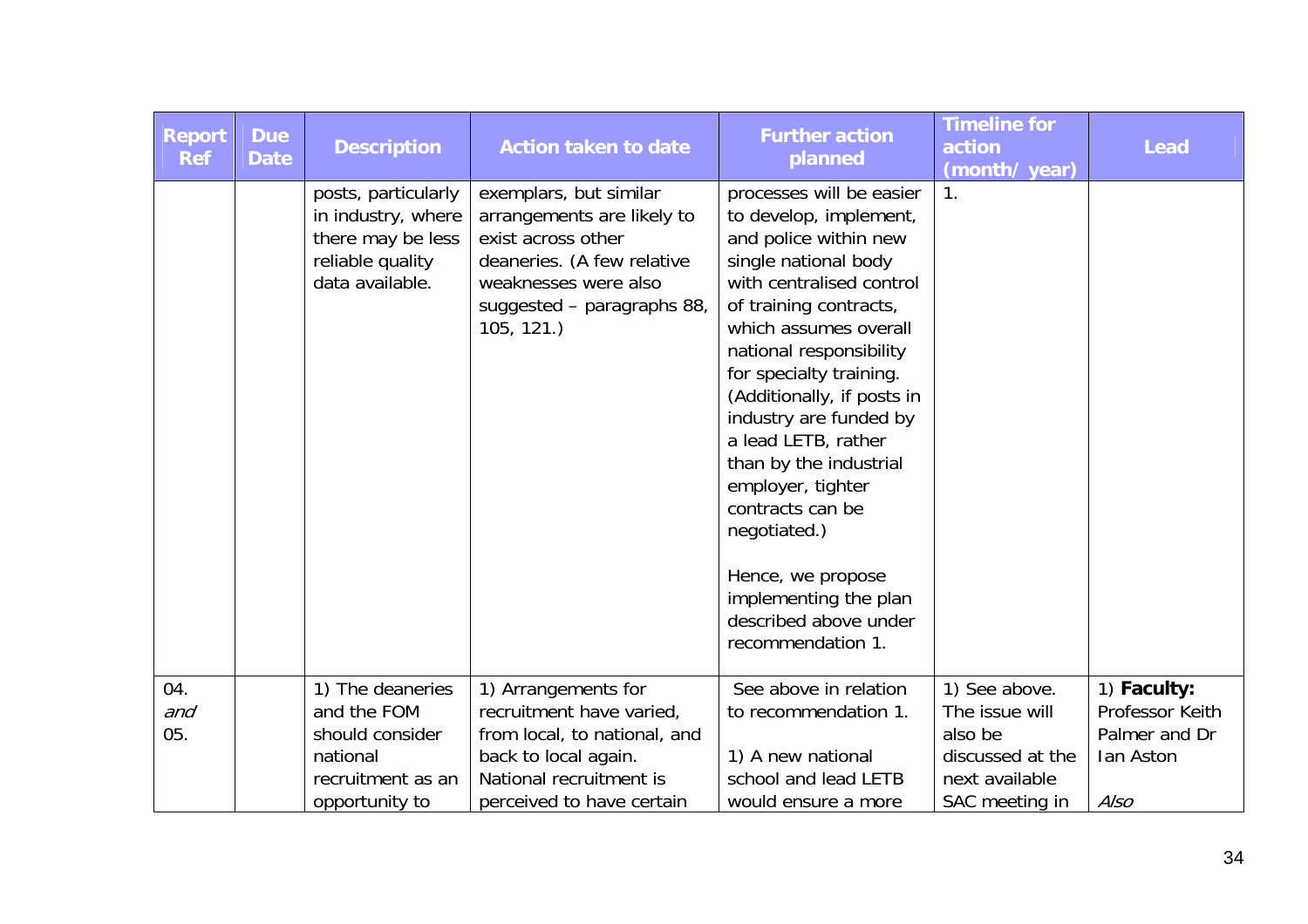| <b>Report</b><br><b>Ref</b> | <b>Due</b><br><b>Date</b> | <b>Description</b>        | <b>Action taken to date</b>                               | <b>Further action</b><br>planned         | <b>Timeline for</b><br>action<br>(month/year) | <b>Lead</b>                      |
|-----------------------------|---------------------------|---------------------------|-----------------------------------------------------------|------------------------------------------|-----------------------------------------------|----------------------------------|
|                             |                           | ensure<br>consistency and | disadvantages by potential<br>LEPs, especially those from | consistent approach to<br>recruitment.   | June 2013<br>(although a final                | <b>COPMED: Lead</b><br>Dean, Liz |
|                             |                           | enhance the               | industry, and by applicants.                              | Consideration will be                    | decision on it                                | Hughes.                          |
|                             |                           | quality of the            | Doctors tend to enter                                     | given within the plan to                 | may be held                                   | Working with                     |
|                             |                           | intake (04).              | training later than in other                              | a system of national                     | over until a                                  | London                           |
|                             |                           | 2) Postgraduate           | specialties and feel less                                 | recruitment based                        | clearer picture                               | School:                          |
|                             |                           | deaneries should          | mobile, owing to family                                   | around centrally                         | emerges                                       | Professor John                   |
|                             |                           | formalise the             | ties; employers in industry                               | negotiated training                      | regarding a                                   | Harrison                         |
|                             |                           | externality and           | prefer to recruit as the                                  | contracts, and ideally                   | national school).                             |                                  |
|                             |                           | lay input in the          | need arises, rather than to                               | involving funded                         |                                               | 2) Lead Dean                     |
|                             |                           | <b>ARCP</b> process       | an inflexible national                                    | industrial training                      | 2) The next                                   |                                  |
|                             |                           | $(04)$ , and 3)           | timetable forced on them                                  | experience within                        | available                                     | 3) Lead Dean                     |
|                             |                           | information from          | by NHS time scales.                                       | improved rotational                      | meeting of                                    |                                  |
|                             |                           | the ARCPs should          |                                                           | programmes.                              | COPMED in                                     |                                  |
|                             |                           | be shared with            | However, explicit                                         |                                          | 2013.                                         |                                  |
|                             |                           | the FOM,                  | recruitment templates                                     | 2) The Lead Dean will                    |                                               |                                  |
|                             |                           | including<br>outcomes and | already exist and are                                     | raise the matter at<br>COPMED and remind | 3) The next<br>available                      |                                  |
|                             |                           | feedback from             | promulgated by the<br>Faculty's SAC to ensure a           | deaneries of this                        | meeting of                                    |                                  |
|                             |                           | trainees (05).            | consistency of approach                                   | responsibility and ask                   | <b>COPMED</b> in                              |                                  |
|                             |                           |                           | and consistency of standard                               | them to raise formal                     | 2013.                                         |                                  |
|                             |                           |                           | in recruitment.                                           | processes and report                     |                                               |                                  |
|                             |                           |                           |                                                           | back on them.                            |                                               |                                  |
|                             |                           |                           | 2) The report noted that                                  |                                          |                                               |                                  |
|                             |                           |                           | this usually did happen                                   | 3) The Lead Dean will                    |                                               |                                  |
|                             |                           |                           | within the deaneries                                      | raise the matter at                      |                                               |                                  |
|                             |                           |                           | sampled, but that "the lack                               | COPMED and remind                        |                                               |                                  |
|                             |                           |                           | of formal processes did not                               | deaneries of this                        |                                               |                                  |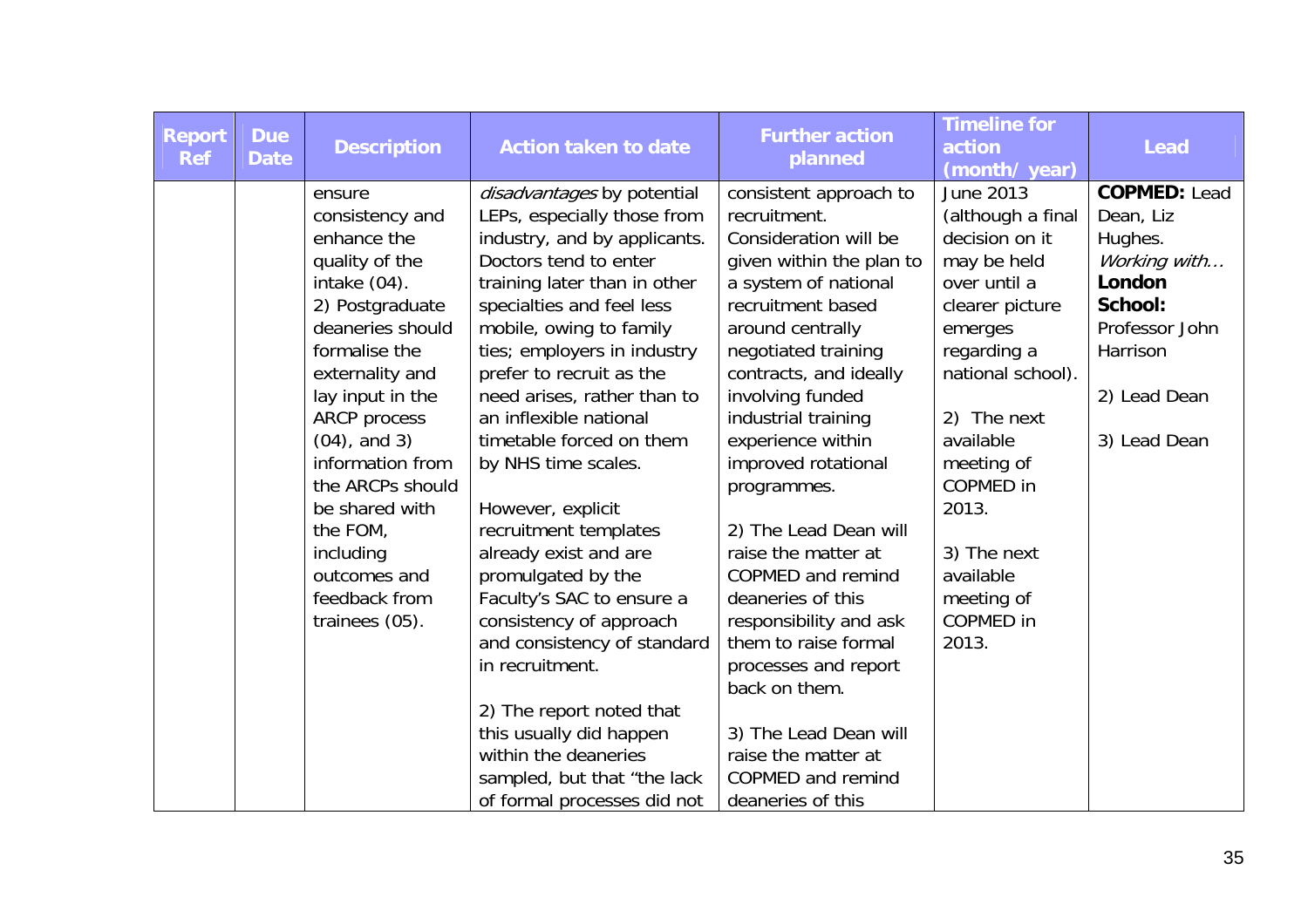| <b>Report</b><br><b>Ref</b> | <b>Due</b><br><b>Date</b> | <b>Description</b> | <b>Action taken to date</b>                                                                                                                                                                                                                                                                                                                                                                                                                                                                                                                                                                                                                                                                                                                                 | <b>Further action</b><br>planned                                                                                                                                                                                   | <b>Timeline for</b><br>action<br>(month/year) | <b>Lead</b> |
|-----------------------------|---------------------------|--------------------|-------------------------------------------------------------------------------------------------------------------------------------------------------------------------------------------------------------------------------------------------------------------------------------------------------------------------------------------------------------------------------------------------------------------------------------------------------------------------------------------------------------------------------------------------------------------------------------------------------------------------------------------------------------------------------------------------------------------------------------------------------------|--------------------------------------------------------------------------------------------------------------------------------------------------------------------------------------------------------------------|-----------------------------------------------|-------------|
|                             |                           |                    | guarantee that this would<br>always happen" (paragraph<br>$105$ ).<br>3) (i) See Recommendation<br>2 above. A reasonable flow<br>of such data already occurs.<br>In evidence, the FOM<br>provided the GMC visit<br>team with an audit of the<br>outcome of ARCPs among<br>StRs nationally for 2011,<br>overall, by sector of<br>training, by stage of<br>training, and by ethnicity.<br>It is possible (although the<br>Faculty has no evidence on<br>this) that some ARCP<br>outcome data are<br>transmitted with delay or<br>are incomplete. (ii)<br>Feedback from trainees is<br>possible via the<br>representative of trainees,<br>who is a member of the<br>Faculty's Board and via the<br>trainees' forum (paragraphs<br>39-41 of the report) and via | responsibility.<br>3) The new national<br>school, lead LETB and<br>Faculty SAC will plan a<br>list of quality<br>management data that<br>need to be shared,<br>including ARCP<br>outcomes and trainee<br>feedback. |                                               |             |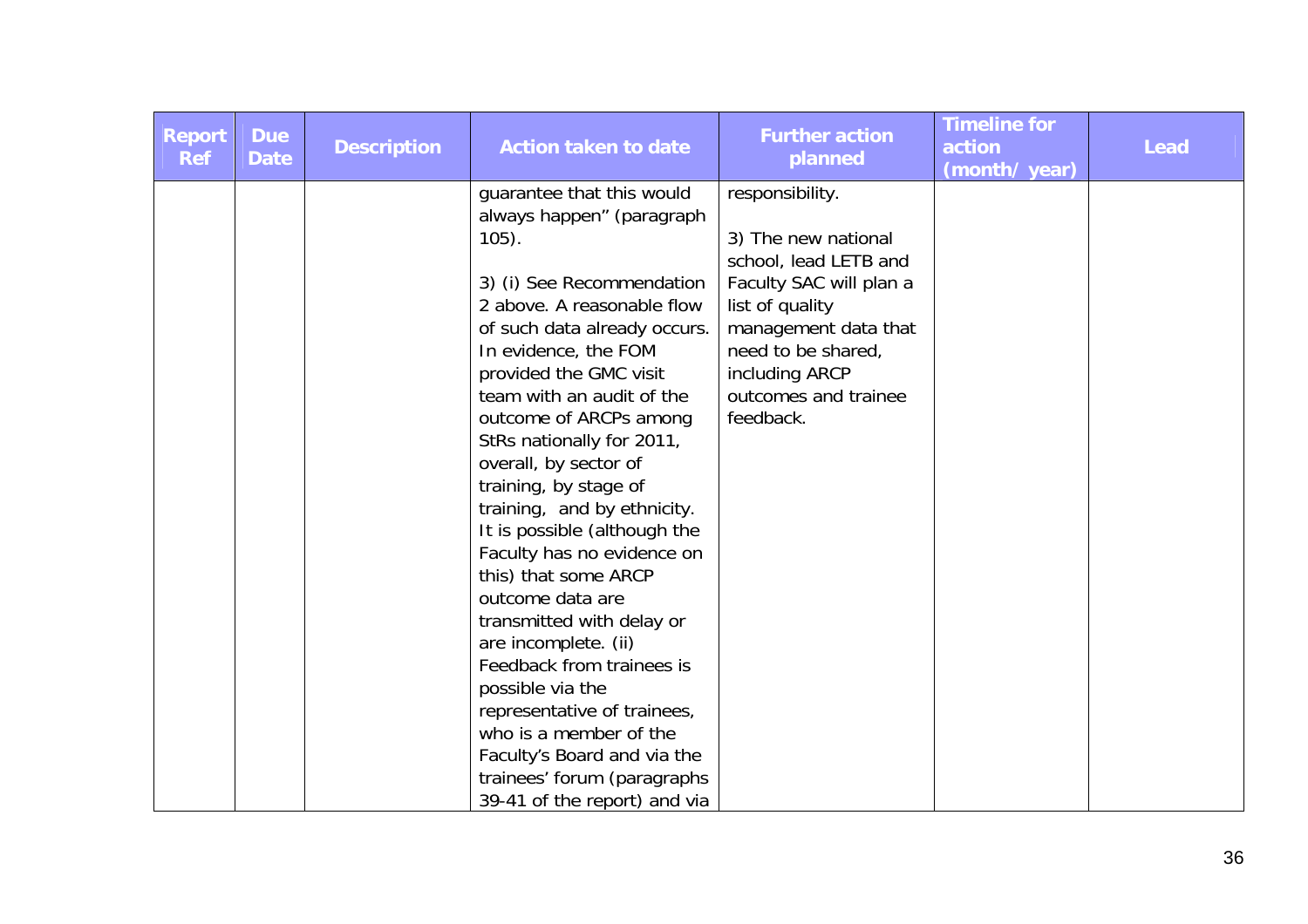| Report<br><b>Ref</b> | <b>Due</b><br><b>Date</b> | <b>Description</b>                                                                                                                                                                                                                                                                                                                                                                             | <b>Action taken to date</b>                                                                                                                                                                                                                                                                                                                                                                                                                                                                                                                                                                                                                                                             | <b>Further action</b><br>planned                                                                                                                                                                                                                                                                                                                                                                                                                                                                                      | <b>Timeline for</b><br>action<br>(month/ year)                                                                                         | <b>Lead</b>                                                                                                                                                                                                      |
|----------------------|---------------------------|------------------------------------------------------------------------------------------------------------------------------------------------------------------------------------------------------------------------------------------------------------------------------------------------------------------------------------------------------------------------------------------------|-----------------------------------------------------------------------------------------------------------------------------------------------------------------------------------------------------------------------------------------------------------------------------------------------------------------------------------------------------------------------------------------------------------------------------------------------------------------------------------------------------------------------------------------------------------------------------------------------------------------------------------------------------------------------------------------|-----------------------------------------------------------------------------------------------------------------------------------------------------------------------------------------------------------------------------------------------------------------------------------------------------------------------------------------------------------------------------------------------------------------------------------------------------------------------------------------------------------------------|----------------------------------------------------------------------------------------------------------------------------------------|------------------------------------------------------------------------------------------------------------------------------------------------------------------------------------------------------------------|
|                      |                           |                                                                                                                                                                                                                                                                                                                                                                                                | the National Trainees<br>Survey, although trainees'<br>feedback is not relayed by<br>deaneries.                                                                                                                                                                                                                                                                                                                                                                                                                                                                                                                                                                                         |                                                                                                                                                                                                                                                                                                                                                                                                                                                                                                                       |                                                                                                                                        |                                                                                                                                                                                                                  |
| 06.                  |                           | 1) The FOM and<br>the Postgraduate<br>deaneries should<br>ensure that all<br>educational<br>supervisors<br>receive guidance<br>on their role in<br>supporting<br>trainees,<br>especially with<br>regard to the<br>dissertation.<br>2) The FOM<br>should also<br>consider<br>developing a<br>process to<br>monitor and<br>provide additional<br>support for<br>trainees who are<br>experiencing | 1) (i) The FOM stresses that<br>educational supervisors<br>already receive extensive<br>guidance from the Faculty<br>on their role in supporting<br>trainees, generally and<br>especially with regard to<br>the dissertation - see<br>Appendix 2 of our response<br>(to suggest otherwise is to<br>be misleading). (ii) Also, in<br>2012, while the GMC's<br>review was progressing, the<br>Chief Examiner for this unit<br>of assessment instituted a<br>regular series of training<br>newsletter briefings to all<br>stakeholders on different<br>aspects of dissertation<br>preparation - this support<br>will continue.<br>(iii) The deaneries sampled<br>provide training to their | Notwithstanding these<br>comments:<br>1) The FOM will amend<br>Section 2 of the<br>Training Handbook, as<br>suggested in paragraph<br>113 of the GMC report<br>to repeat and reinforce<br>existing advice to<br>supervisors.<br>2) (i) The Faculty and<br>Lead Dean will explore<br>with COPMED,<br>mechanisms for<br>monitoring trainees in<br>difficulty with their<br>dissertation. (ii) Please<br>also see above. An<br>important further<br>improvement, going<br>forwards, will be to<br>maximise opportunities | 1) By May 2013.<br>2) (i) Will be<br>discussed at the<br>next available<br>COPMED and<br>SAC meetings in<br>2013.<br>2 (ii) See above. | 1) Academic<br>Dean, FOM<br>2 (i) Lead Dean,<br>supported by<br>Academic Dean,<br>FOM and Chief<br>Examiner<br>Research<br>Methods, FOM.<br>2(ii) As above in<br>relation to<br>recommendation<br>$\mathbf{1}$ . |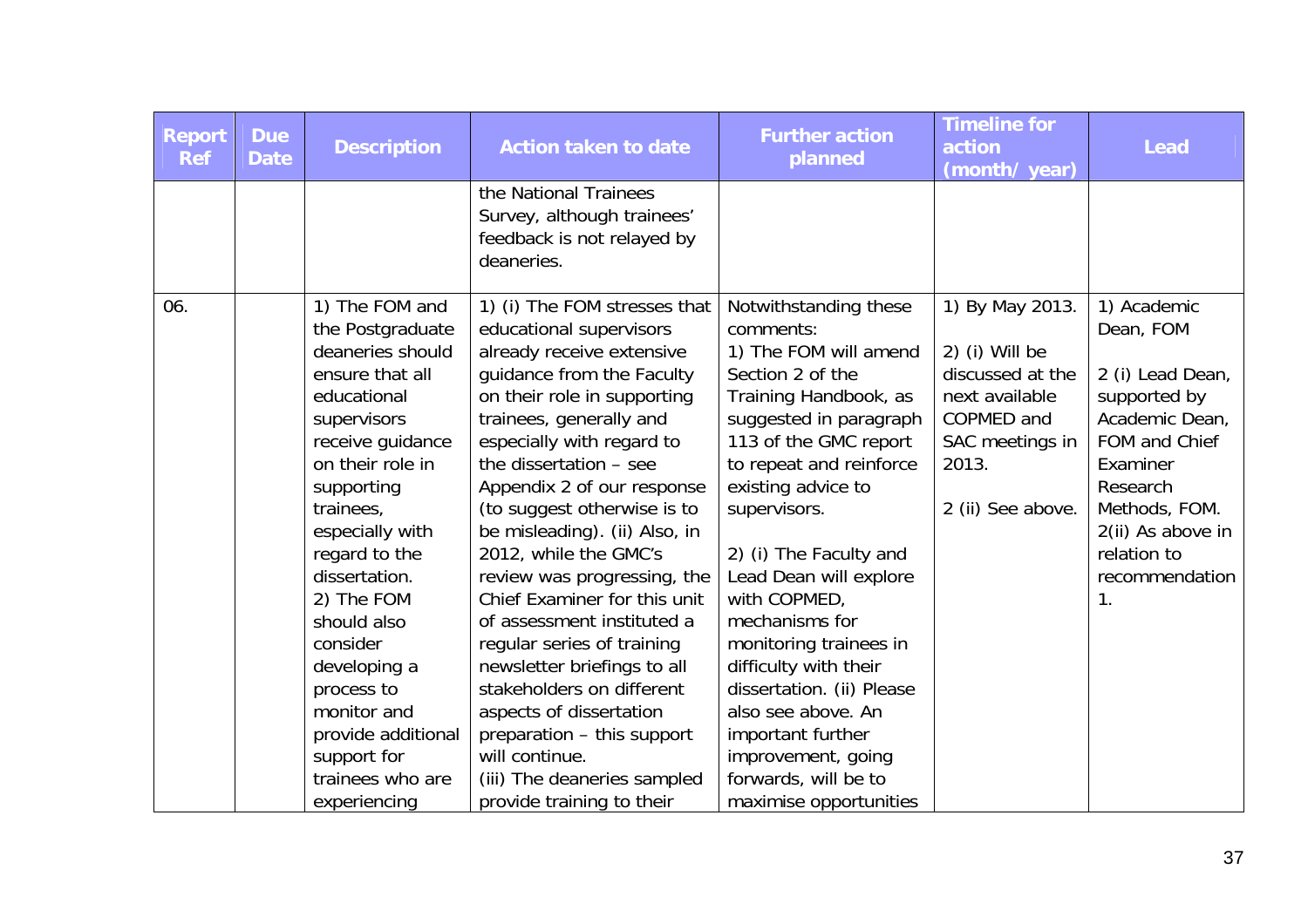| Report<br><b>Ref</b> | <b>Due</b><br><b>Date</b> | <b>Description</b> | <b>Action taken to date</b>                          | <b>Further action</b><br>planned | <b>Timeline for</b><br>action<br>(month/ year) | <b>Lead</b> |
|----------------------|---------------------------|--------------------|------------------------------------------------------|----------------------------------|------------------------------------------------|-------------|
|                      |                           | difficulties with  | educational supervisors                              | for formal academic              |                                                |             |
|                      |                           | their dissertation | (report paragraphs 118 and                           | supervision. The advent          |                                                |             |
|                      |                           |                    | $119$ .                                              | of a new national                |                                                |             |
|                      |                           |                    |                                                      | school would underpin            |                                                |             |
|                      |                           |                    | 2) (i) The Faculty already                           | better support, more             |                                                |             |
|                      |                           |                    | monitors statistics relating<br>to problems with the | uniformity of provision.         |                                                |             |
|                      |                           |                    | dissertation (and made                               | 3) A goal for a new              |                                                |             |
|                      |                           |                    | some available to the                                | national school,                 |                                                |             |
|                      |                           |                    | review team). (ii) The Chief                         | assuming funding can             |                                                |             |
|                      |                           |                    | Examiner for this unit of                            | be identified, would be          |                                                |             |
|                      |                           |                    | assessment already offers                            | the prospect that all            |                                                |             |
|                      |                           |                    | all trainees an open                                 | trainees will in future          |                                                |             |
|                      |                           |                    | invitation to discuss their                          | take a university MSc.           |                                                |             |
|                      |                           |                    | dissertation problems                                | Consideration of this            |                                                |             |
|                      |                           |                    | (although this advice will be                        | will be undertaken at            |                                                |             |
|                      |                           |                    | repeated via the training                            | an early stage,                  |                                                |             |
|                      |                           |                    | newsletter). (iii) It is                             | assuming that a new              |                                                |             |
|                      |                           |                    | highlight that the                                   | school is established;           |                                                |             |
|                      |                           |                    | responsibility and funding                           | economies of scale may           |                                                |             |
|                      |                           |                    | for this lie with local                              | make this goal                   |                                                |             |
|                      |                           |                    | educational providers,                               | obtainable.                      |                                                |             |
|                      |                           |                    | deaneries, and their agents                          |                                  |                                                |             |
|                      |                           |                    | and that arrangement for                             | It is accepted that              |                                                |             |
|                      |                           |                    | periodic review is integral                          | 'Recognition and                 |                                                |             |
|                      |                           |                    | to approved programmes                               | Approval of Trainers'            |                                                |             |
|                      |                           |                    | (e.g. educational planning                           | (GMC) will require that          |                                                |             |
|                      |                           |                    | meetings between trainees                            | all trainers have                |                                                |             |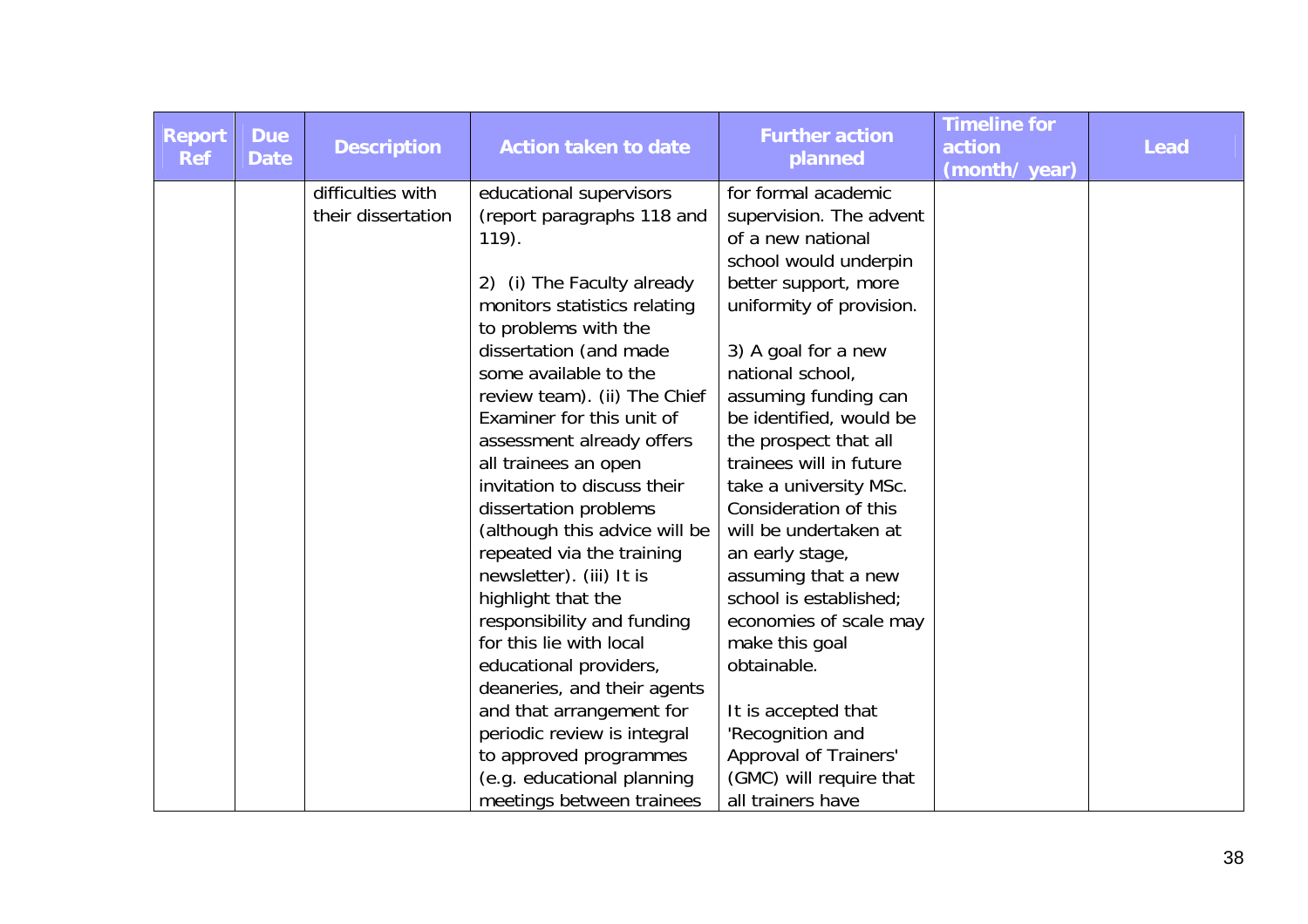| <b>Report</b><br><b>Ref</b> | <b>Due</b><br><b>Date</b> | <b>Description</b>                                                                                                                                                                                                            | <b>Action taken to date</b>                                                                                                                                                                                                                  | <b>Further action</b><br>planned                                                                                                                                                                                                                                                                                                                                                          | <b>Timeline for</b><br>action<br>(month/year)                                                                | <b>Lead</b>                                             |
|-----------------------------|---------------------------|-------------------------------------------------------------------------------------------------------------------------------------------------------------------------------------------------------------------------------|----------------------------------------------------------------------------------------------------------------------------------------------------------------------------------------------------------------------------------------------|-------------------------------------------------------------------------------------------------------------------------------------------------------------------------------------------------------------------------------------------------------------------------------------------------------------------------------------------------------------------------------------------|--------------------------------------------------------------------------------------------------------------|---------------------------------------------------------|
|                             |                           |                                                                                                                                                                                                                               | and supervisors; ARCP<br>panel reviews of training<br>progression). As such,<br>mechanisms for monitoring<br>difficulties should already<br>exist among those with<br>whom the responsibility<br>rests.                                      | evidence to support<br>their status as a trainer<br>by 2016 at the latest,<br>whatever the structure<br>that contracts with<br>them.                                                                                                                                                                                                                                                      |                                                                                                              |                                                         |
| 07.                         |                           | Postgraduate<br>deaneries should<br>continue their<br>efforts to provide<br>trainees with the<br>opportunity to<br>give feedback in<br>confidence,<br>acknowledging<br>the challenges of<br>doing so in a<br>small specialty. | Existing actions in the West<br><b>Midlands Workforce</b><br>Deanery and the West of<br><b>Scotland Deanery were</b><br>sampled and commented<br>upon in the report in<br>paragraphs 116 and 74.<br>Expected standards are<br>currently met. | The report leaves<br>unclear what further<br>improvements are<br>needed, as the sampled<br>arrangements were<br>commended. However:<br>1) The Lead Dean will<br>draw to COPMED's<br>attention the exemplar<br>arrangements in the<br>sampled deaneries and<br>confirm what happens<br>in other deaneries.<br>2) The Faculty and<br>Lead Dean feel that the<br>challenge of<br>maintaining | 1) The next<br>available<br>meeting of<br>COPMED in<br>2013.<br>2) See above<br>under<br>recommendation<br>1 | 1) Lead Dean<br>2) See above<br>under<br>recommendation |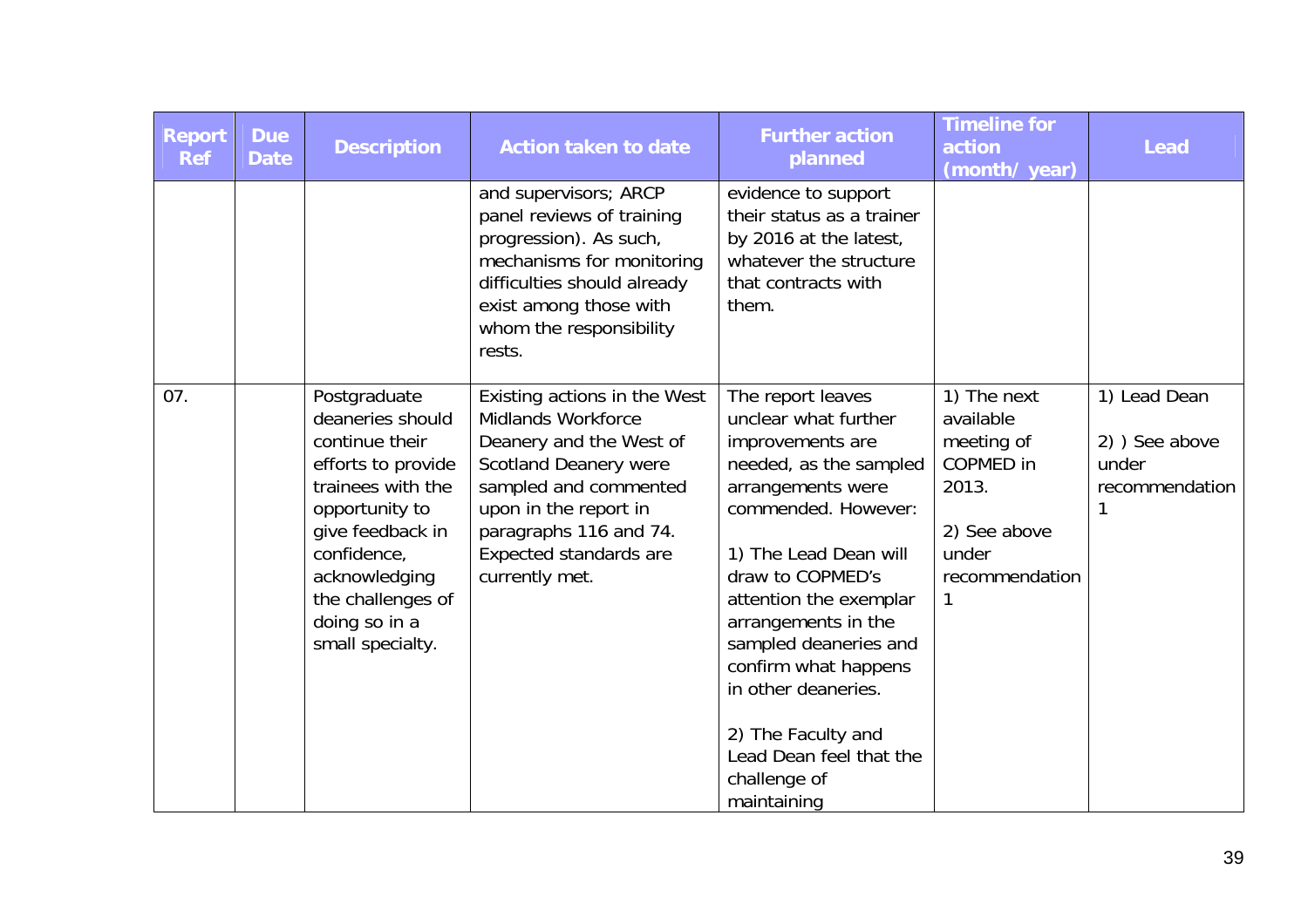| <b>Report</b><br><b>Ref</b> | <b>Due</b><br><b>Date</b> | <b>Description</b> | <b>Action taken to date</b> | <b>Further action</b><br>planned                                                                                                                                                                                                                                                                                                                                                                                                                                               | <b>Timeline for</b><br>action<br>(month/ year) | <b>Lead</b> |
|-----------------------------|---------------------------|--------------------|-----------------------------|--------------------------------------------------------------------------------------------------------------------------------------------------------------------------------------------------------------------------------------------------------------------------------------------------------------------------------------------------------------------------------------------------------------------------------------------------------------------------------|------------------------------------------------|-------------|
|                             |                           |                    |                             | confidentiality, which is<br>ever present in a very<br>small specialty, would<br>be more easily<br>underpinned if<br>contracts were let on a<br>national basis, drawing<br>on national resources to<br>explore particular local<br>problems. Part of the<br>action is therefore to<br>work towards a national<br>school and lead LETB,<br>as set out in<br>recommendation 1<br>above.<br>3) The Faculty to<br>explore providing an<br>email address for<br>trainees to provide |                                                |             |
|                             |                           |                    |                             | feedback on their<br>training.                                                                                                                                                                                                                                                                                                                                                                                                                                                 |                                                |             |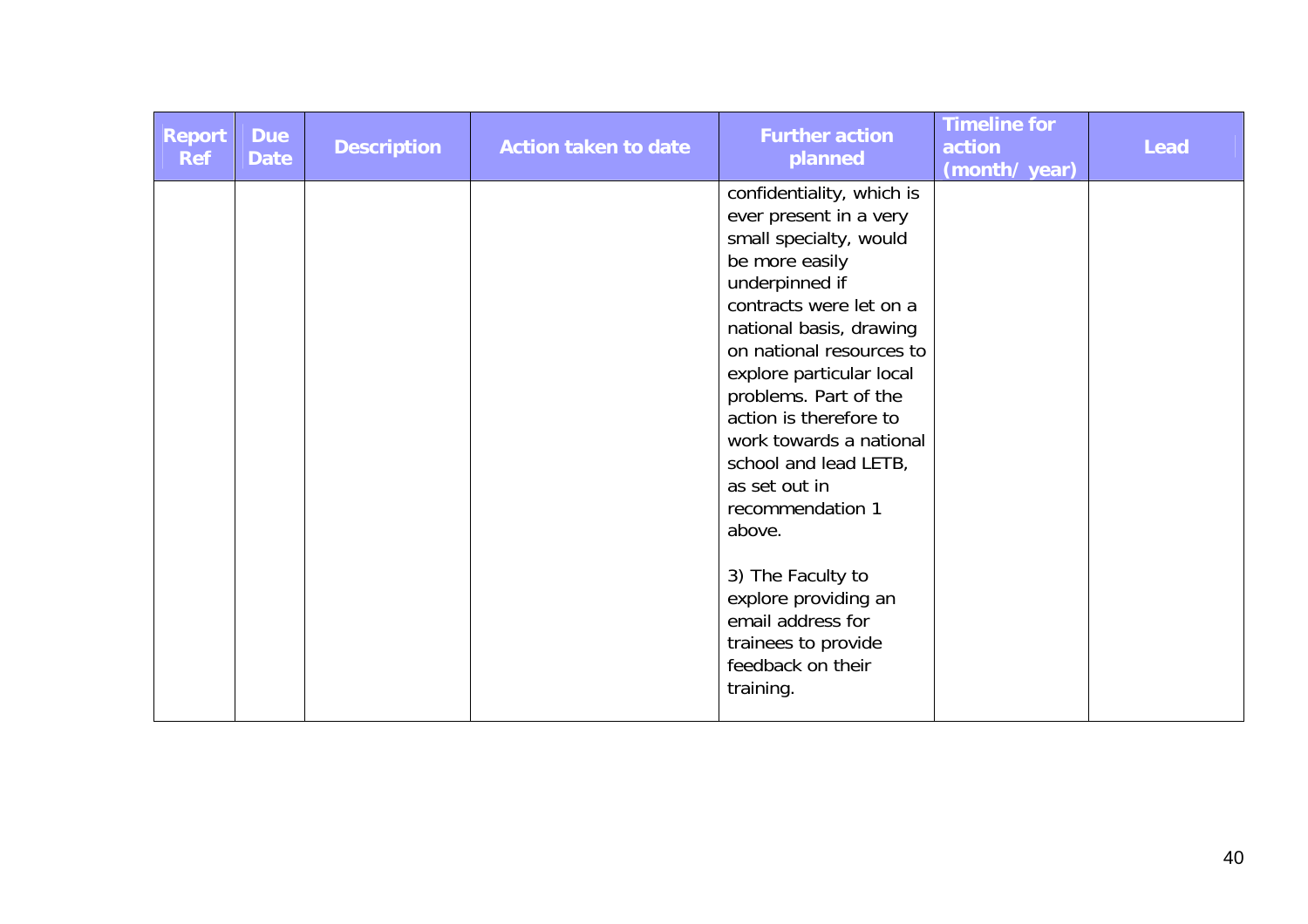| <b>Report</b><br><b>Ref</b> | <b>Due</b><br><b>Date</b> | <b>Description</b>  | <b>Action taken to date</b>    | <b>Further action</b><br>planned | <b>Timeline for</b><br>action<br>(month/year) | <b>Lead</b>     |
|-----------------------------|---------------------------|---------------------|--------------------------------|----------------------------------|-----------------------------------------------|-----------------|
| 08.                         |                           | 1) Postgraduate     | 1) Existing actions in the     | 1) The Lead Dean will            | 1) The next                                   | 1) Lead Dean    |
|                             |                           | deaneries should    | <b>West Midlands Workforce</b> | draw to COPMED's                 | available                                     |                 |
|                             |                           | ensure that those   | Deanery and the West of        | attention the exemplar           | meeting of                                    | 2) (i) Lead     |
|                             |                           | trainers with       | <b>Scotland Deanery were</b>   | arrangements in the              | COPMED in                                     | Dean; (ii)      |
|                             |                           | educational         | sampled and commented          | sampled deaneries and            | 2013                                          | Director of     |
|                             |                           | responsibilities    | upon in the report in          | confirm what happens             |                                               | Training FOM;   |
|                             |                           | are recruited,      | paragraphs 117-119.            | in other deaneries.              | 2) (i) The next                               | (iii) see above |
|                             |                           | trained and         | <b>Expected standards are</b>  |                                  | available                                     |                 |
|                             |                           | appraised           | currently met.                 | 2) (i) The Lead Dean             | meeting of                                    | 3) FOM Director |
|                             |                           | appropriately.      |                                | will draw to COPMED's            | COPMED in                                     | of Training     |
|                             |                           |                     | 2) Because the specialty is    | attention the concern            | 2013; (ii) By                                 |                 |
|                             |                           | 2) Postgraduate     | so very small, many players    | expressed and                    | December 2013;                                |                 |
|                             |                           | deaneries and the   | wear several "hats", which     | investigate how roles            | (iii) see above                               |                 |
|                             |                           | FOM should          | is potentially confusing but   | and responsibilities are         | under                                         |                 |
|                             |                           | ensure that         | inevitable. RSAs are the       | defined, clarified and           | recommendation                                |                 |
|                             |                           | where               | Faculty's appointed agents;    | allocated. (ii) The FOM          | 1                                             |                 |
|                             |                           | consultants have    | as such their roles are        | will undertake a review          |                                               |                 |
|                             |                           | multiple roles that | defined by the Faculty.        | whether clearer advice           | 3) By December                                |                 |
|                             |                           | there are clear     | They are appointed by the      | can be given to RSAs             | 2013                                          |                 |
|                             |                           | responsibilities    | Faculty's SAC. They apply in   | and in the Training              |                                               |                 |
|                             |                           | assigned to those   | open competition. Certain      | Handbook. (iii) More             |                                               |                 |
|                             |                           | roles and that      | minimal criteria are           | fundamentally, the               |                                               |                 |
|                             |                           | support is          | required and a job             | Faculty and Lead Dean            |                                               |                 |
|                             |                           | provided to those   | description is supplied when   | will seek to reduce the          |                                               |                 |
|                             |                           | individuals.        | posts are advertised           | number of overlapping            |                                               |                 |
|                             |                           |                     | (Appendix 3 of the FOM         | roles by developing              |                                               |                 |
|                             |                           | 3) The FOM          | response). There is            | plans for a unified              |                                               |                 |
|                             |                           | should also         | significant support: they are  | national school and              |                                               |                 |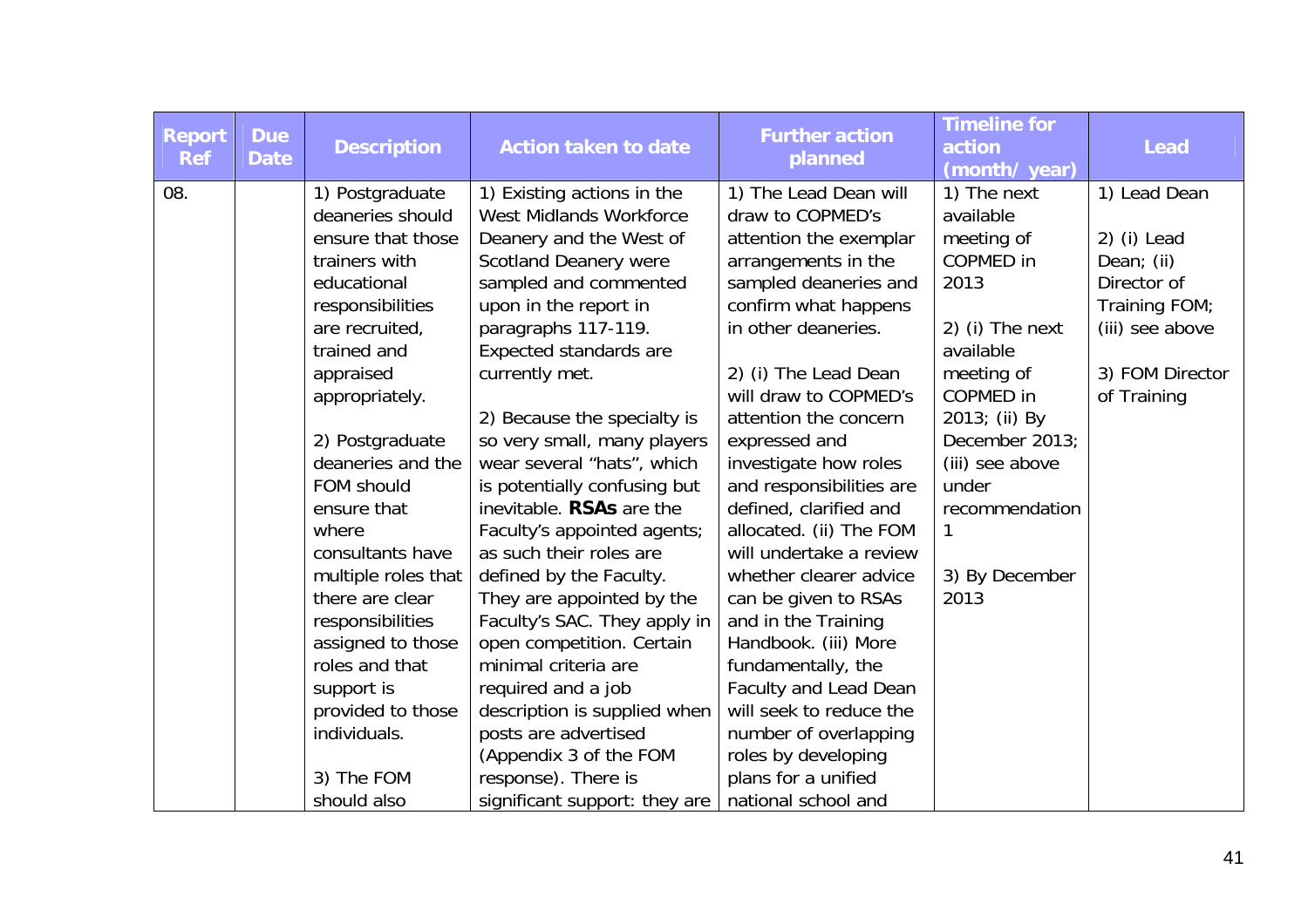| <b>Report</b><br><b>Ref</b> | <b>Due</b><br><b>Date</b> | <b>Description</b>                                                                                                                                                                                                                                      | <b>Action taken to date</b>                                                                                                                                                                                                                                                                                                                                                                                                                                                                                                                                                                                                                                                                                                                    | <b>Further action</b><br>planned                                                                                                                                                                                                                                                                                                                                                                                                                                                                                   | <b>Timeline for</b><br>action<br>(month/year) | <b>Lead</b> |
|-----------------------------|---------------------------|---------------------------------------------------------------------------------------------------------------------------------------------------------------------------------------------------------------------------------------------------------|------------------------------------------------------------------------------------------------------------------------------------------------------------------------------------------------------------------------------------------------------------------------------------------------------------------------------------------------------------------------------------------------------------------------------------------------------------------------------------------------------------------------------------------------------------------------------------------------------------------------------------------------------------------------------------------------------------------------------------------------|--------------------------------------------------------------------------------------------------------------------------------------------------------------------------------------------------------------------------------------------------------------------------------------------------------------------------------------------------------------------------------------------------------------------------------------------------------------------------------------------------------------------|-----------------------------------------------|-------------|
|                             |                           | ensure that all<br>Regional<br><b>Specialty Advisors</b><br>are aware of their<br>roles and<br>responsibilities,<br>as set out in the<br>role description,<br>and put in place a<br>process for the<br>monitoring and<br>appraisal of those<br>in post. | briefed regularly by the<br>Faculty in e-mail<br>correspondence and at<br>twice yearly face-to-face<br>meetings; the Faculty office<br>maintains contact as issues<br>arise; there is<br>correspondence between<br>RSAs and their professional<br>lead in the Faculty, the<br>Director of Training, over<br>matters of concern to either<br>party and when an RSA<br>seeks advice.<br>By contrast, TPDs, chairs<br>of local STCs, college<br>members serving on<br>ARCP panels, and<br>educational and clinical<br>supervisors are agents of<br>the deaneries whose roles<br>are defined by deaneries;<br>the Faculty's specialty<br>Training Handbook defines<br>the qualifications and<br>experience expected of<br>educational and clinical | lead LETB with<br>rationalisation of<br>functions (see above)<br>including the<br>appointment and<br>training of trainers.<br>3) The FOM will design<br>and introduce a system<br>of three-yearly<br>performance appraisal<br>for its RSAs. RSAs were<br>notified of the need in<br>December 2012.<br>4) Consideration to be<br>given to how to support<br>trainers in industry $-$ a<br>new national school<br>would need to consider<br>how to support trainers<br>from industry and<br>military as well as NHS. |                                               |             |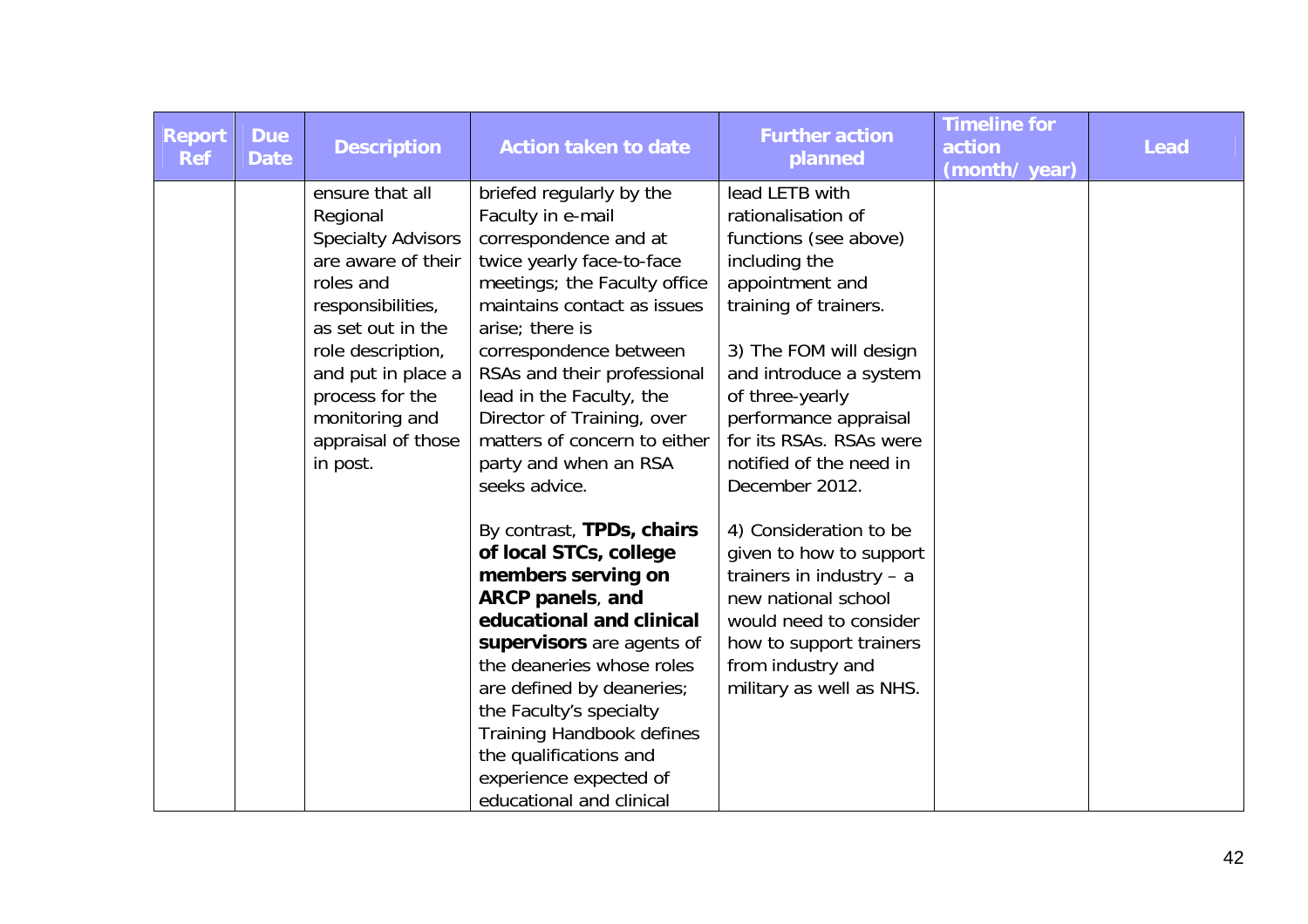| Report<br><b>Ref</b> | <b>Due</b><br><b>Date</b> | <b>Description</b> | <b>Action taken to date</b>                                                                                                                                                                                                                                                                                                                                                                      | <b>Further action</b><br>planned | <b>Timeline for</b><br>action<br>(month/year) | <b>Lead</b> |
|----------------------|---------------------------|--------------------|--------------------------------------------------------------------------------------------------------------------------------------------------------------------------------------------------------------------------------------------------------------------------------------------------------------------------------------------------------------------------------------------------|----------------------------------|-----------------------------------------------|-------------|
|                      |                           |                    | supervisors, as a guide to<br>stakeholders. As<br>appointments other than of<br>RSAs are made by<br>deaneries, their<br>specifications may in theory<br>vary by deanery, as for<br>other disciplines. The FOM<br>assumes that clear job<br>descriptions and support<br>mechanisms exist, although<br>the report found some<br>inconsistency in relation to<br>support for TPDs (para<br>$121$ ). |                                  |                                               |             |
|                      |                           |                    | 3) Please see above. (i)<br>RSAs already have job<br>descriptions and (ii) there<br>are many existing support<br>mechanisms for them (this<br>is acknowledged in para 40<br>of the report). Hitherto the<br>FOM has not considered it<br>necessary to appraise and<br>reappoint RSAs (its agents)<br>as they have a maximum<br>term of office; performance                                       |                                  |                                               |             |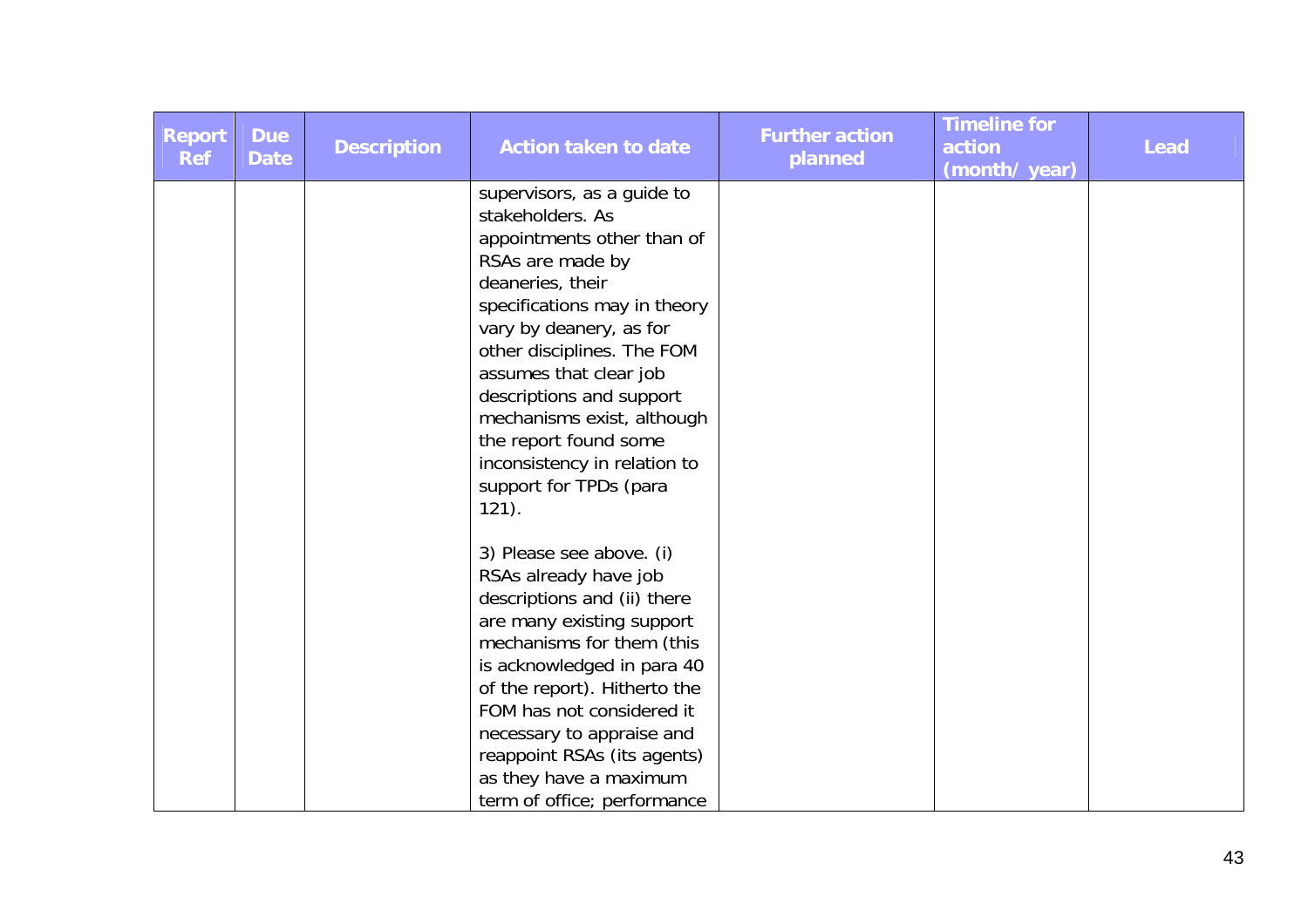| <b>Report</b><br><b>Ref</b> | <b>Due</b><br><b>Date</b> | <b>Description</b> | Action taken to date                                                                                                                                                                                                                              | <b>Further action</b><br>planned | <b>Timeline for</b><br>action<br>(month/ year) | <b>Lead</b> |
|-----------------------------|---------------------------|--------------------|---------------------------------------------------------------------------------------------------------------------------------------------------------------------------------------------------------------------------------------------------|----------------------------------|------------------------------------------------|-------------|
|                             |                           |                    | standards have appeared<br>high with no apparent<br>problems; and, lacking<br>economies of scale, the<br>FOM actively seeks to<br>minimise additional<br>administration so that<br>limited manpower can be<br>targeted at training<br>priorities. |                                  |                                                |             |

### **Good practice**

| <b>Report</b><br><b>Ref</b> | <b>Due</b><br><b>Date</b> | <b>Description</b>                                                                  | <b>Details of</b><br>dissemination | <b>Any further</b><br>developments<br>planned to enhance<br>the area of good<br>practice                                                      | <b>Timeline for</b><br>action (month/<br>year) | <b>Lead</b>              |
|-----------------------------|---------------------------|-------------------------------------------------------------------------------------|------------------------------------|-----------------------------------------------------------------------------------------------------------------------------------------------|------------------------------------------------|--------------------------|
| Para 9                      |                           | In the West<br>Midlands three F2<br>training posts                                  |                                    | 1) To be discussed at<br>COPMeD.                                                                                                              |                                                | 1) Lead Dean             |
|                             |                           | have been<br>created to<br>provide<br>foundation<br>doctors with<br>exposure to the |                                    | 2) This is an initiative<br>that the new national<br>school should consider<br>emulating, to be<br>discussed by the forward<br>working group. |                                                | 2) Academic<br>Dean, FOM |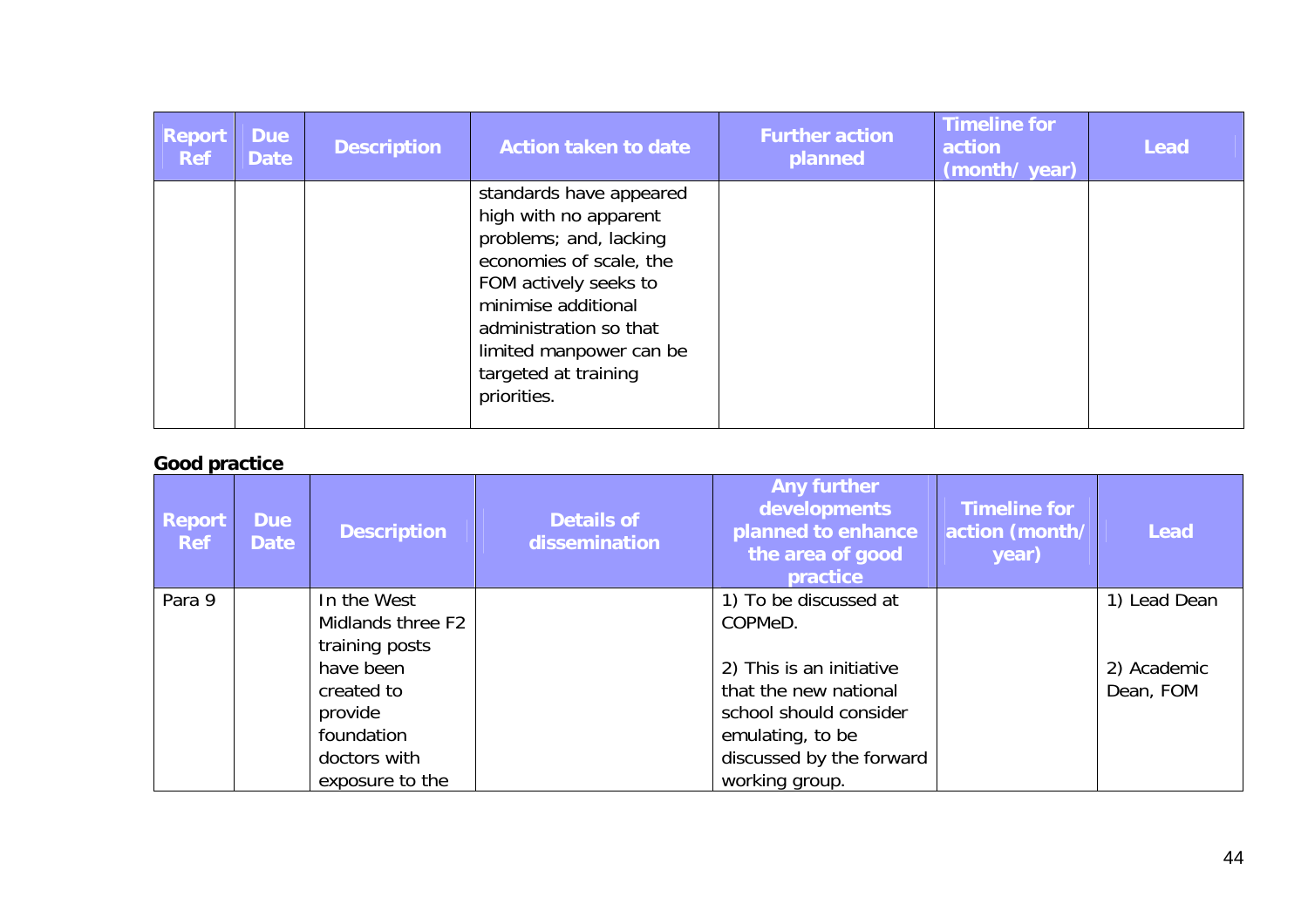| <b>Report</b><br><b>Ref</b> | <b>Due</b><br><b>Date</b> | <b>Description</b>                                                                                 | <b>Details of</b><br>dissemination | <b>Any further</b><br>developments<br>planned to enhance<br>the area of good<br>practice | <b>Timeline for</b><br>action (month/<br>year) | <b>Lead</b> |
|-----------------------------|---------------------------|----------------------------------------------------------------------------------------------------|------------------------------------|------------------------------------------------------------------------------------------|------------------------------------------------|-------------|
|                             |                           | specialty. This<br>was initiated in<br>August 2011 and<br>has been<br>extended again<br>this year. |                                    |                                                                                          |                                                |             |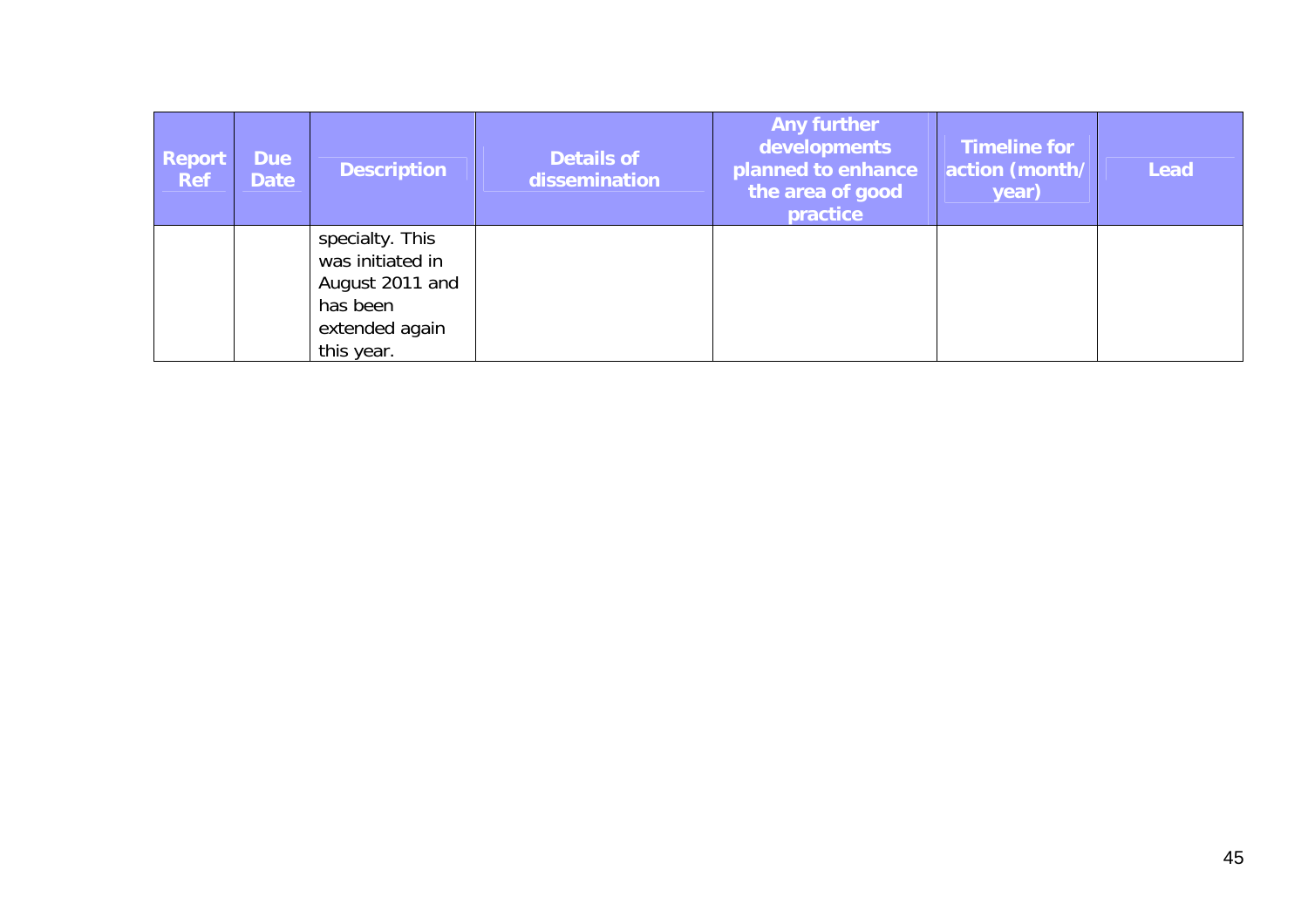#### **Response by the Faculty of Occupational Medicine to the Small Specialties Thematic Review: Quality Assurance Report on Occupational Medicine**

1. The Faculty welcomes this review into quality assurance of specialist training in occupational medicine. At a time of increasing demand nationally for high quality occupational health services, such a report is timely and valuable. How best to develop the future consultant workforce and how best to provide specialty trainees with high quality training are matters of considerable priority to the Faculty, and – we suggest – to government.

2. It is reassuring to note that the review finds no concerns relating to patient safety, no significant shortfalls in educational supervision or provision, and no areas of non-compliance with GMC training standards. It is encouraging that a number of activities were considered to represent "potential good practice", despite the difficulties the review team had in confirming all of these by triangulation (an acknowledged difficulty and initial motivation for the review). The Faculty is pleased particularly to note that many trainees were enthusiastic about their training experience.

3. Substantial differences exist in the arrangements and resources for training for occupational medicine, a discipline often practised outwith the NHS, relative to counterparts in large, exclusively NHS-based specialties. Inevitably, therefore, the Faculty has identified several points of nuance and misunderstanding within the report which bear comment. Major and contextualising issues are taken up in the body of our response; Appendix 1 also addresses a few misunderstandings at the margin.

4. We focus, however, on the main challenges as we see them facing specialty training in occupational medicine; and the actions the Faculty favours and will seek to promote in relation to the review"s recommendations.

### **Recruitment**

5. The review notes a sustained and significant shortfall in recruitment to training over the past few years (paragraph 59, GMC report). It also recommends further work by the Faculty and other players to promote the specialty (recommendation 1) and suggests consideration of national rather than local recruitment (recommendation 4).

6. Several factors have contributed to this shortfall in recruitment, including the downturn in the general economy and financial pressures on employers within and outside the NHS; the outsourcing of occupational health by industrial employers and the tendency of outsourced providers not to train; and the growing stringency of training requirements, which have proved especially off-putting to industrial organisations that see training as a non-core optional activity. Formerly, training posts in industry were among the best in the speciality, both in quality and in breadth of experience but such posts in England largely go unsubsidised by deaneries, in contrast to those in the NHS.

7. Paradoxically, the decline arises despite increasing recognition nationally that high quality occupational health provision is strategically important to government, employers, the national economy, and the public health, including that of an ageing workforce. Arresting the decline is vital, to underpin the future provision of accredited specialists and specialist advice to workers (patients), employers and government. The Faculty of Occupational Medicine undertook a needs assessment in 2011 which identified the circumstances in which a specialist is likely to be required (rather than an allied health professional) and which estimated the national number needed to train to ensure a sufficient continuing supply. This number is small in absolute terms (37 new specialists per year), but above the long-run average of new CCTs (27 per year) and well above the numbers entering training since 2008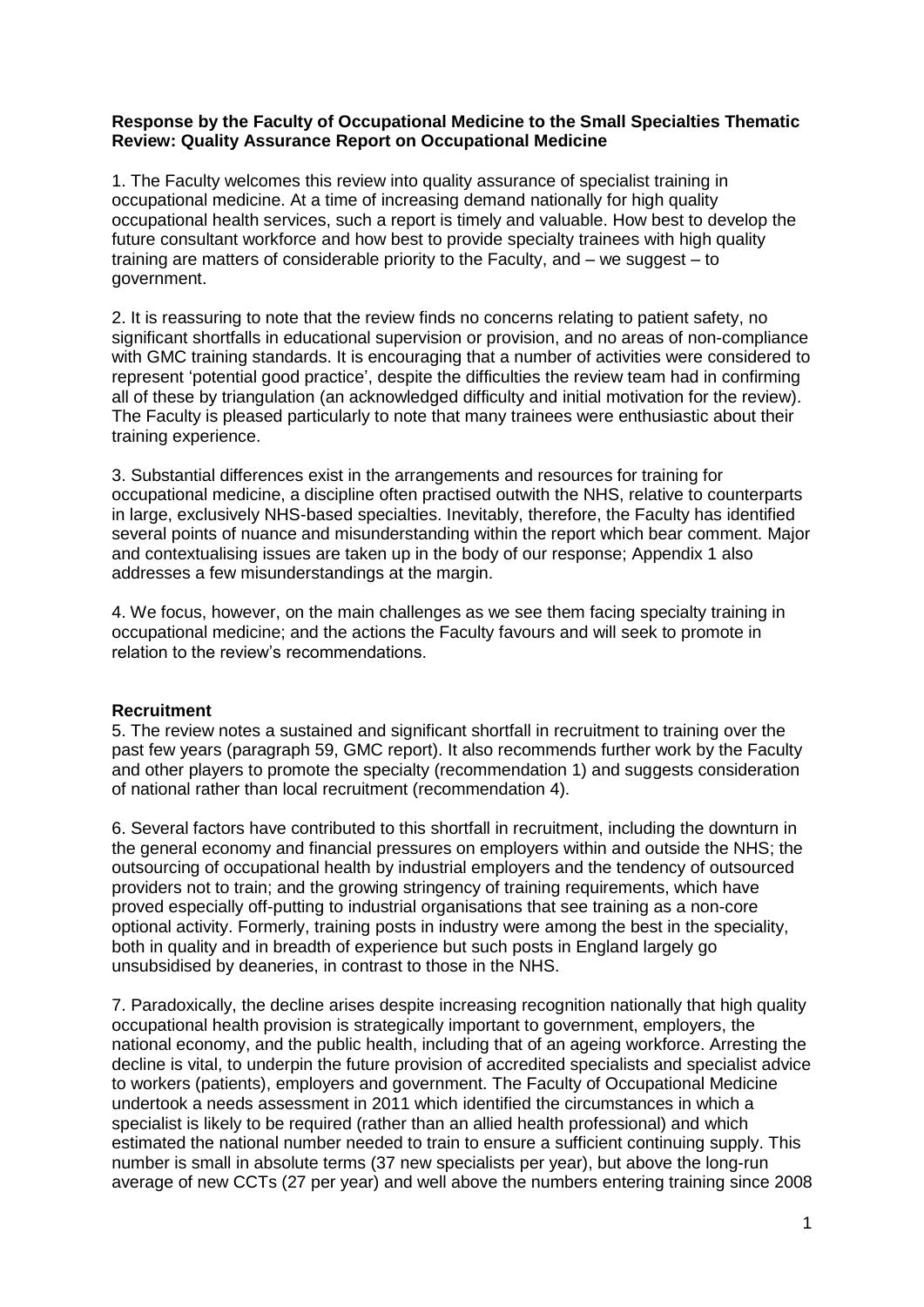#### (14-15 per year).

8. The Centre for Workforce Intelligence has forecast that the number of full-time equivalent NHS consultants in occupational medicine will rise over the next eight years (paragraph 57, GMC report). The Faculty has contested this estimate, believing it to be deeply misleading: with present recruitment rates running at only 50% of their long-term average, and the number of doctors in training lower than at any time since 1997, projections for a rise in specialist supply in the short-term are implausible. Rather, a major priority exists in stabilising the recruitment base and then trying to grow it.

9. This has been recognised by the GMC in its first recommendation. The Faculty already has several initiatives underway to promote the specialty (e.g. paragraph 65, GMC report), but we think that more radical action is needed. Later in this response we propose ways in which the 1<sup>st</sup> and 4<sup>th</sup> recommendations might be met.

### **Resources**

10. Occupational medicine is a small specialty, limited (as noted above) in its funding, but especially in its human resources. The large and increasing variety of roles demanded in training (e.g. Faculty officers, examiners, members of STCs, regional representatives of college, training programme directors, chairs of ACPs, educational supervisors, clinical supervisors) ill fit a specialty with a finite small supply of unpaid Members and Fellows volunteering time to support the training base. Remarkably, it has been estimated that some 50% of our membership have engaged in specialty training in some capacity – a higher proportion, we suspect, than in many if not all other disciplines.

11. Necessarily, the burden of that cover leads to volunteers wearing several "hats" – sometimes acting for the employer as an educational supervisor, sometimes for the Faculty as an examiner, sometimes for deaneries and local educational providers, and not unusually, in several such capacities, either at the same time or with overlap. Not surprisingly, the role of the Regional Specialist Adviser (RSA) has been somewhat misunderstood in this report (although helpfully challenged). We comment on this in our response to recommendation 8.

12. A pressing issue is how to make effective use of the available supply of willing and qualified volunteers; division of roles between more helpers and placing additional demands on those helpers is not sustainable in the long run. In seeking to promote best standards in training, the Faculty, the deaneries, and local educational providers share in common the challenge that the specialty lacks economies of scale. A good case exists, therefore, for structural reform.

13. We believe that such reform would be the most efficient and best way to address almost all of the recommendations arising from the GMC"s review. We develop this thinking below in the form of a partially enacted action plan.

### **Quality management issues & communications**

14. A very small specialty, with few and sometimes no trainees per deanery, is relatively less visible to those responsible for quality management at local level. As the review correctly notes, the Faculty sometimes experiences difficulty in abstracting data from deaneries about specialty trainees, while the two-way flow of information is not always optimal (paragraph 81; recommendation 2).

15. We imagine that for deaneries the relative effort of monitoring and promulgating standards (recommendation 3) is great, since, in common with the Faculty, there are no offsetting economies of scale. We imagine the challenge for them may be greater also, when training arrangements are non-standard (e.g. training programmes in industry) and when the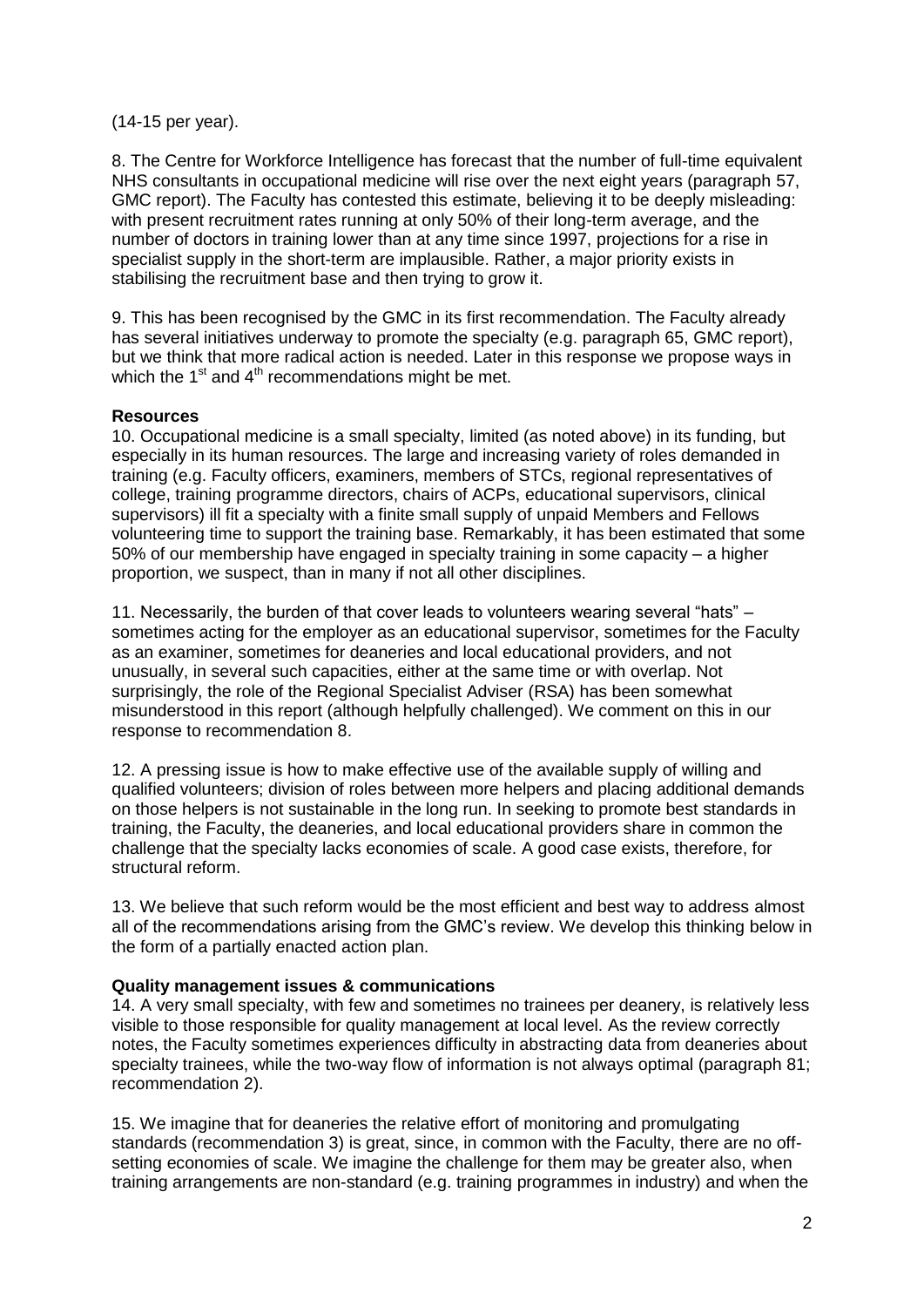specialists available to support them are few in number, doubling up their functions (recommendation 8).

16. These factors reinforce the argument for structural reform as a means of addressing identified challenges. Later we set out our intended actions.

#### **Support for the MFOM dissertation**

17. Unusually among medical specialties, the Faculty requires its specialty trainees to complete a dissertation. We think this necessary for various reasons. Briefly, consultant occupational physicians have responsibility for workforces as well as the individuals in their clinics; and they advise managers who discharge health and safety responsibilities, fund well-being initiatives, and adopt health-related policies that impact on workforces. Often the specialist must provide practical evidence-based advice in unique circumstances, and with limited or no input from the DH, secondary care experts, NICE, and the HSE; the capacity to assemble and critically appraise relevant evidence, and to marshal coherent arguments influencing deployment of resources, are pointers which distinguish the specialist from the generalist.

18. The dissertation represents a challenge to trainees and delays in submission for assessment contribute not infrequently to delays in completion of training. There are many reasons for this, some relating to available support and some personal to the trainees themselves. Membership regulations permit a relevant MSc to be submitted in lieu of a thesis written for purpose and in recent times about 50% of submissions have been of this kind; clearly, trainees fortunate enough to be funded to this level will receive good support in preparation for this assessment. For other trainees, as indicated in the review, levels of support and academic mentorship can vary. In 2009-11 a greater proportion of trainees from industry received MSc sponsorship than trainees from the NHS, a factor that needs to be considered going forwards. The disparity may reflect differential access to funding, but may also in part reflect selection (some universities seek to filter and enrol the academically stronger candidates into their courses) or self-selection and motivation.

19. To ensure that trainees outwith MSc courses are not unduly disadvantaged, the Faculty (i) lays on preparation events for all-comers, (ii) provides feedback on the outline protocols of trainees writing dissertations for purpose, and (iii) from 2007, widened the field of admissible topics to include those within the compass of trainees unable to access MSc supervision (e.g. a substantial review or substantial audit). Additionally, some deaneries offer additional support to trainees who need it (paragraph 111, GMC report).

20. The GMC review team recommends that the Faculty should "consider developing a process to monitor and provide additional support for trainees who are experiencing difficulties with their dissertation" (recommendation 6). We agree that such a function is necessary and important.

21. We highlight that the responsibility and funding for this lie with local educational providers, deaneries, and their agents (e.g. educational supervisors, TPDs, ARCP panels) and that arrangements for periodic review are integral to approved programmes (e.g. educational planning meetings between trainees and supervisors; ARCP panel reviews of training progression). As such, mechanisms for monitoring difficulties should already exist among those with whom the responsibility rests. The Faculty also monitors statistics relating to problems with the dissertation (and made some available to the review team), provides the support described above, and offers all trainees an open invitation to discuss their dissertation problems with the Chief Examiner for this unit of assessment.

22. Nonetheless, we think more resource can be brought to bear, and take this up below.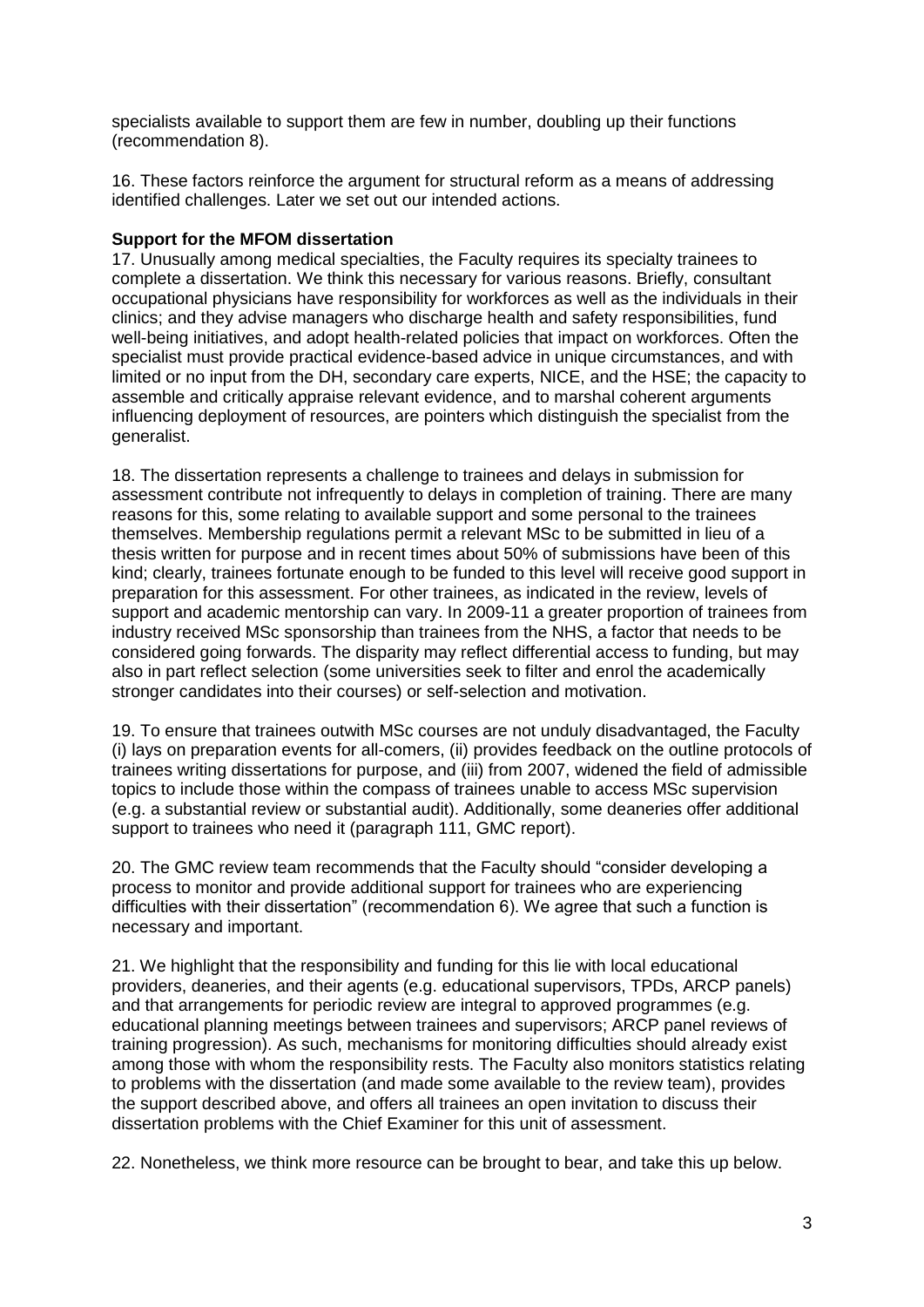### **A new national school for occupational medicine and lead LETB**

23. At several stages during the review, and in correspondence with the visit team, the Faculty has made the case for developing a new body with centralised control of training contracts, which would assume overall national responsibility for specialty training. We assume, for simplicity of account, that this would best be configured as a new national school within a lead national LETB, although alternative structures may conceivably offer similar advantages.

24. Such a configuration would greatly assist quality assurance and improvement of specialty training, and address many of the issues identified above and drawn out by this review. Specifically, such a national school would make it easier to: (1) advertise expected standards; (2) harmonise standards across different local educational providers (LEPs); (3) police expected standards (collect comparative data, identify problems and address them at an early stage); (4) develop cost-effective policies for quality management and quality improvement at local level; (5) implement a uniform recruitment policy; and (6) support training by LEPs which train infrequently. A central body (7) could also develop an in-depth knowledge of training in the specialty (in contrast to deaneries with few trainees that represent a small occasional part of the business); (8) it should improve two-way communications between deanery and Faculty (and between the deanery and GMC); and (9) would potentially be sparing of membership manpower – a more efficient and sustainable position. Additionally, (10) a body with greater critical mass for training in occupational medicine could serve to increase the specialty"s profile and act as a proactive focus of recruitment. Importantly, also, it would bring (11) more latitude to deal with trainees in difficulty, (12) more flexibility to support part-time training, and (13) greater scope to organise rotational attachments and to let contracts with trainers from industry. Economies of scale could lever additional funding, which in turn could be used (14) to support industrial attachments and (15) to let block contracts with academic institutions, improving support for the MFOM dissertation. A national entity would also be easier for the GMC to inspect and to hold accountable, consistent with the GMC"s own mandate on efficient targeting of inspection resources.

25. Many of the review"s recommendations would best be addressed by working towards this goal. Specific examples are given below.

26. **Recommendations 1 and 4:** It would be easier and more efficient for the Faculty and deaneries to work together to promote the specialty and to maximise and harmonise recruitment if a national school and single LETB assumed overall responsibility for recruitment, producing a visible national focus for recruitment. It would be relatively straight forward for the Faculty and such a body to integrate these functions. For example, the Faculty"s Director of Training and Chair of the Faculty"s Specialist Advisory Committee (SAC) would be a board member of the new school and the new head of school a member of the Faculty"s SAC.

27. **Recommendation 2:** The two-way flow of information would quickly improve. By contrast, the Faculty has sometimes failed, despite repeated attempts, to obtain all of the information it needs from the many deaneries to which it presently relates. In the short-term, in tackling recommendation 2, we will work with the Lead Dean to improve existing avenues of communication; but a new national school would offer a much tighter, better model for flow of quality-related and other data.

28. **Recommendation 3:** Although this is a recommended action on deaneries, we venture to suggest that a school which lets central contracts with LEPs would exercise tighter, more uniform control over quality management, both within and outside the NHS, than is presently achievable.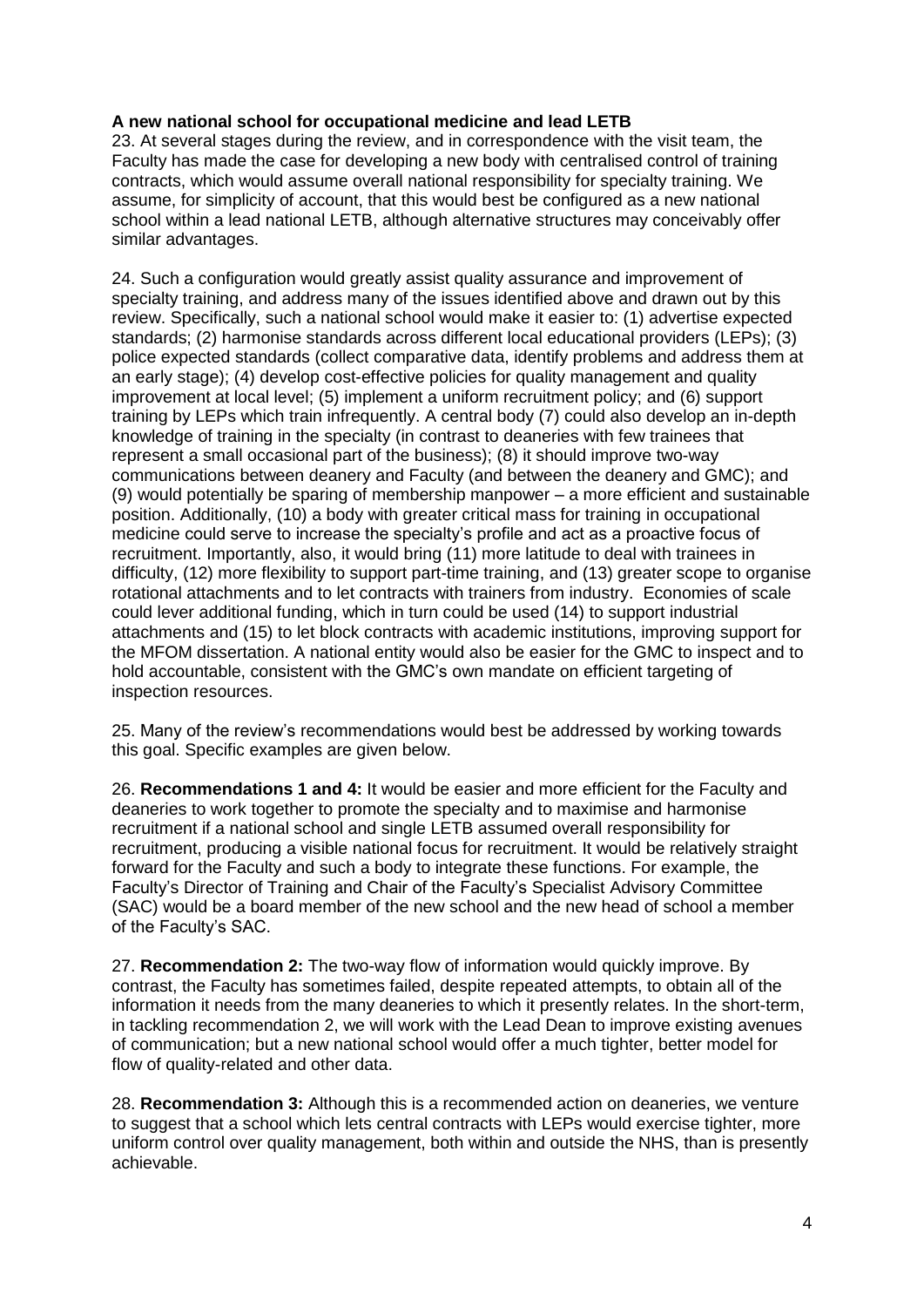29. The Faculty has no special concerns about the quality of training in industry; but we do recognise the importance of preserving these posts, the rich education value they bring, and the desirability of improving opportunities for rotational training – ideally, including experience in industry. At present, with few exceptions, industry funds all of the industrial training posts in England, and this in turn hampers the freedom of deaneries to dictate terms without threatening the viability of training. If funding came from NHS resources, within integrated rotational programmes, tighter contracts could be issued, since the NHS would become the customer. We would hope and expect that a national school and lead national LETB would leverage funding for the industrial component of training, supported by the Faculty. Plans of this kind have already been discussed (see below).

30. **Recommendation 5:** Although this is a recommended action on deaneries, we venture to suggest that information from ARCPs would be shared with the Faculty more surely and effectively if there were a single body with oversight of ARCPs and training to which the Faculty could relate, and if a close working relationship existed between the head of that body and the Faculty"s SAC.

31. **Recommendation 6:** It is said in paragraph 120 of the GMC report that the Faculty"s Training Handbook omits to mention the role of educational supervisors in supporting trainees with their dissertation. This is incorrect, as pointed out previously in correspondence – Appendix 2 lists again the guidance that is already provided. Nonetheless, there is a need to garner more support for trainees preparing for the dissertation and for their supervisors. An important further improvement, going forwards, will be to maximise opportunities for formal academic supervision. As mentioned above, responsibility for this and for its funding, rests with deaneries; but the advent of a new national school would underpin better support, more uniformity of provision, and ideally, the prospect that all trainees will in future be funded to take a university MSc (as happens in public health medicine). The Faculty supports this ambition, subject to availability of funding; exploration of this should be undertaken at an early stage in the life of the new national school. (We believe that additional costs to the School might significantly be offset if present delays to completion of training were in future avoided.)

32. **Recommendation 7:** This is a recommended action on deaneries. The Faculty is pleased to hear how well current arrangements for confidential feedback are working in the two exemplar deaneries (paragraph 116, GMC report). We suggest that the challenge of maintaining confidentiality, which is ever present in a very small specialty, would be more easily accomplished if contracts were let on a national basis, by a bigger entity that could draw on national resources to explore particular local problems.

33. **Recommendation 8:** The recommendation in relation to recruitment, training, and appraisal of trainers is addressed to deaneries, and we agree that they hold these responsibilities. The Faculty supplies guidelines (e.g. expected qualifications and experience) and remains happy to continue doing so. It should be noted that in practice, potential trainers, especially from industry, tend to volunteer themselves after identifying a training need within their organisation; in effect, the choice is to accept or refuse approval of the post or programme (having tested whether the appropriate standard has or could be met).

34. We appreciate the sense behind the GMC standard that all trainers should be trained as trainers and assessed in relation to their training activities. We are concerned, however, that the requirement could lead some employers to withdraw support for training altogether, especially in industry, where costs will be weighed against alternatives, such as contractedout services by non-training commercial providers. We would hope that a central body for letting training contracts would be able to bring additional resource to bear to address the training and appraisal needs of trainers, especially those outwith the NHS, for whom there is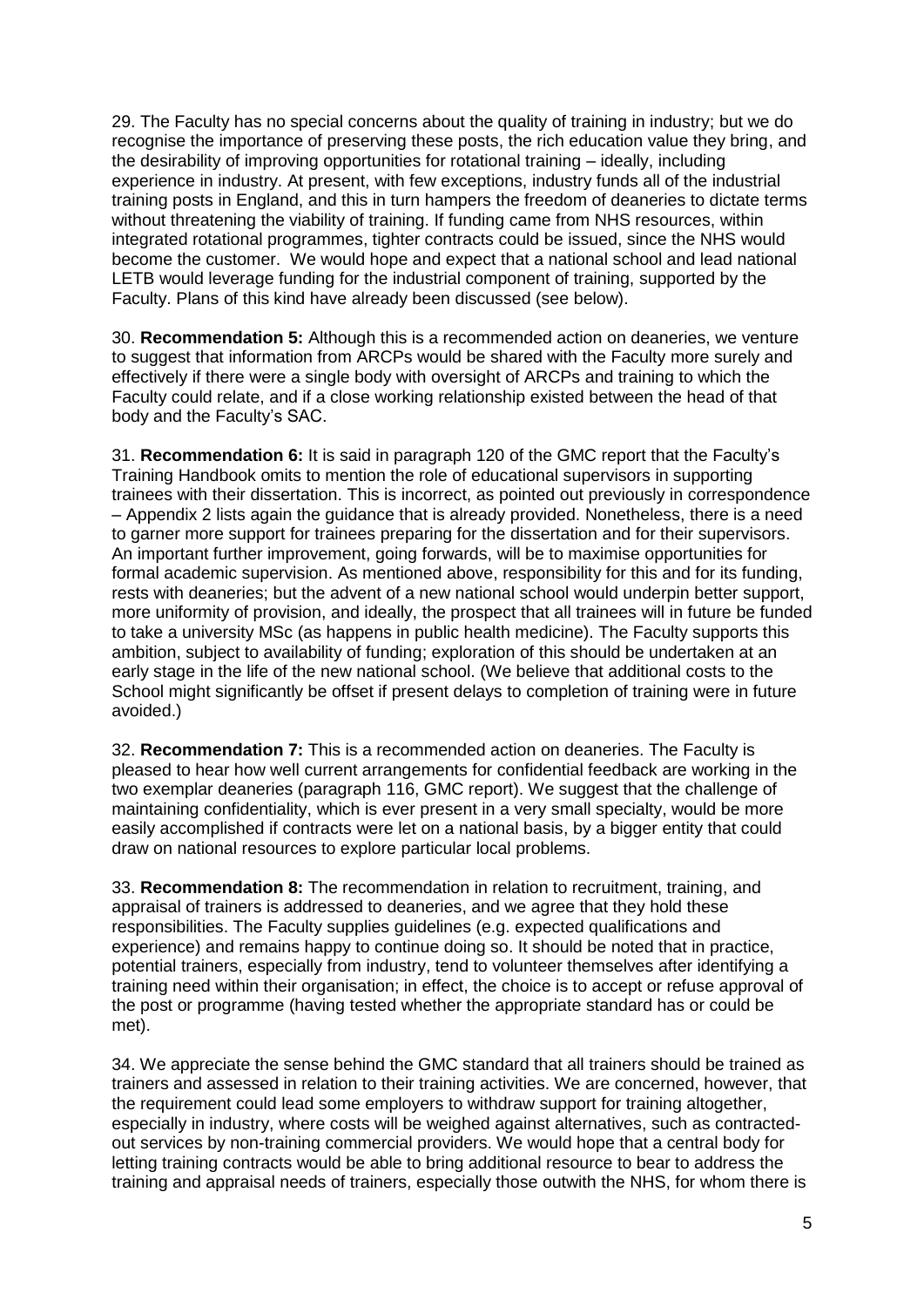presently no funding, only an employing organisation's goodwill.

#### **An action plan**

35. The Faculty intends working with other major stakeholders to further the development of a new single national body with centralised control of training contracts, to assume overall national responsibility for specialty training. It is envisaged that recommendations 1, 2, 3, 4, 5 (in part), 6, 7, and 8 (in part) will be addressed through this mechanism.

36. The Board of the Faculty of Occupational Medicine, Royal College of Physicians London, has endorsed this goal. It has been embedded in the Faculty's objectives for 2013/2014, although work on it commenced as early as 2012.

37. The plan is being coordinated for the Faculty by the Academic Dean (currently Professor Keith Palmer), the Director of Training (currently Dr Ian Aston), and members of the Faculty's SAC. These officers are responsible to the Faculty's Board through its Executive Committee and will report progress against the objective to the Executive and Board.

38. The Lead Dean, Liz Hughes, a member of the Faculty"s SAC, endorses the goal and is collaborating pro-actively with the Faculty to develop and lead planning from the deanery side. She has been championing it among a wide range of stakeholders.

39. In the latter part of 2012, the Lead Dean discussed the model extensively with COPMED in an open business session and in one-to-one meetings with many of the English Deans, as well as at a meeting of English Deans. Derek Gallen, representing Wales (and chair of COPMED), also welcomed such a plan. A near complete consensus has been established in favour of a new national school and lead LETB for occupational medicine, which would cover all NHS and industrial specialty trainees in England and Wales.

40. The Lead Dean also discussed with the Director of NES, the Postgraduate Dean from Northern Ireland, and the Defence Dean, the option to develop a configuration which would incorporate StRs in Scotland, Northern Ireland and trainees from the Armed Services. This model would seem more challenging to accomplish in the short-term. Moreover, a national deanery already exists for trainees from the Armed Services, while Scotland is well configured. Therefore, effort will be focused on establishing a workable English and Welsh template, complete integration being a longer-term ambition.

41. At present, only one school of occupational medicine exists, based in the London Deanery. (Elsewhere, occupational medicine is embedded in other schools – e.g. of public health or general medicine.) The head of the London School, Professor John Harrison, has secured agreement to bid to establish a national school of occupational medicine, congruent with these proposals. A working group from the London School is being established, with representation from the Faculty and in liaison with the Lead Dean, who is acting as an advisor.

42. Reconfiguration within the NHS is likely to see the London Deanery replaced by a central hub and three LETBs, which are presently undergoing a process of authorisation. Assuming authorisation in a few months time, Dr Diana Hamilton from the nascent London South LETB has offered, in principle, to consider acting as lead LETB host to a new London-based national school.

43. Clearly, many details will need to be considered before such a radical new arrangement can be firmly set in place. Commissioning of medical education is in a degree of flux, with various structures being discussed (e.g. different models of a Lead Provider sub-contracting with other local providers). In a year"s time more of these details will be fixed. Assuming, however, a new national school and a lead LETB, we expect that action will be taken on the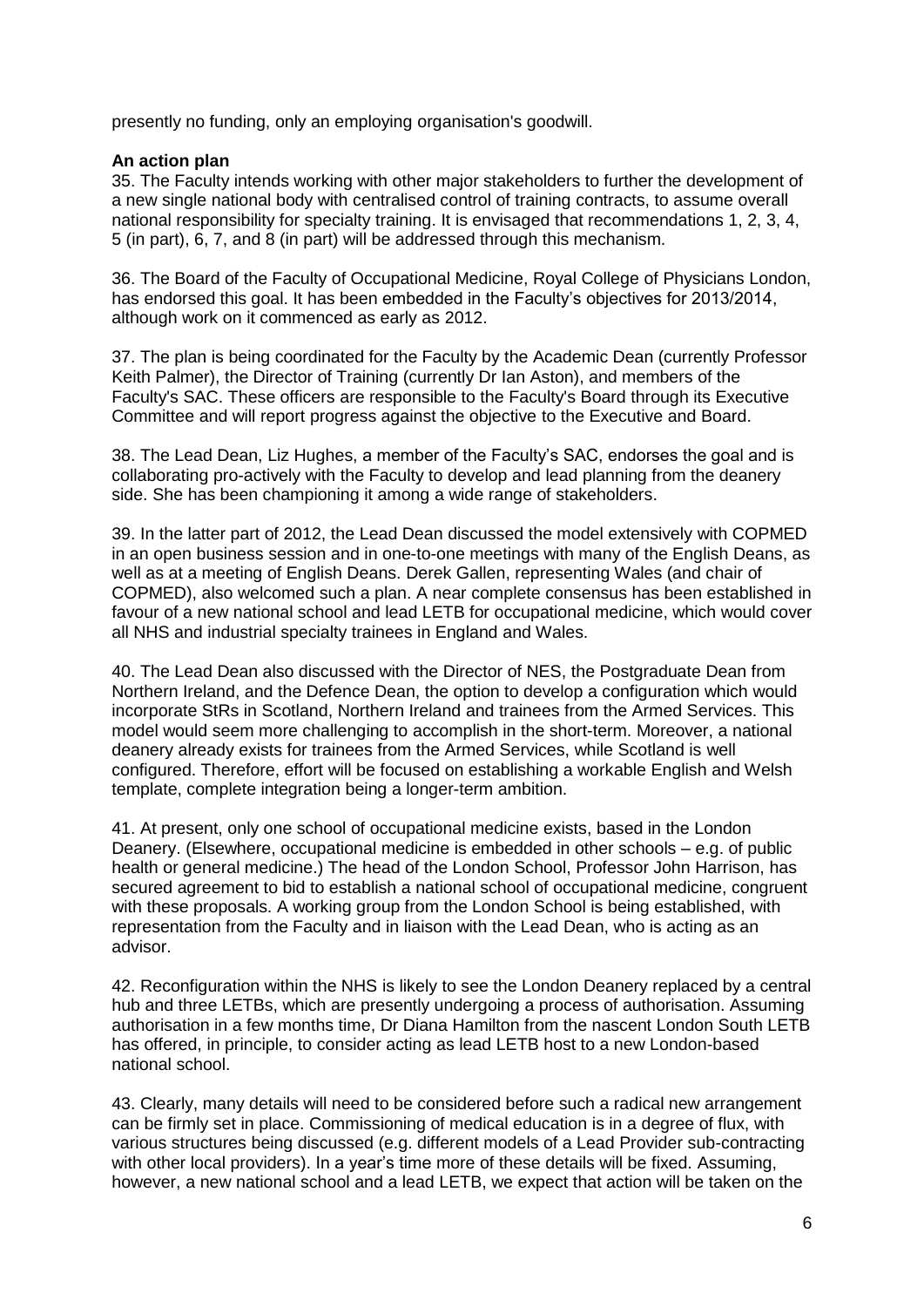GMC"s recommendations relating to: promotion of the specialty (recommendation 1), flow of quality data between stakeholders (recommendation 2), quality management processes (recommendation 3), national recruitment (recommendation 4), information sharing regarding outcomes and feedback (recommendation 5), support for educational supervisors and trainees preparing for the dissertation (recommendation 6), opportunities for confidential feedback (recommendation 7), and recruitment, training and appraisal of educational supervisors (recommendation 8). Inevitably, responsibilities for this will be shared; but the Faculty officers, Lead Dean, and present head of London School are all mindful of these needs and intend embedding them in future plans.

#### *Other actions*

44. It is recognised that our action plan should not be wholly contingent on major change, in case attempts to establish a new school are delayed; also, to cover trainees whose parent deaneries may not participate in the first wave of consolidation. Moreover, a number of the GMC"s recommendations can be, and are being addressed in other ways; some are relatively simple to accomplish, others less so, or less well achievable without restructuring. We offer below, therefore, additional elements of the action plan, which are at varying stages of execution.

#### **Recommendation 1**

45. WHAT: The Faculty"s Academic Dean and the Lead Dean have spoken with Dean Royles, Director of NHS Employers and Patrick Mitchell, Director of National Programmes Medical Education, Health Education England (HEE) about national recruitment; HEE has pledged a staff representative to work with the Faculty and Lead Dean on national recruitment and the specialty"s profile. WHEN: With immediate effect. HEE also supports the development of a national school/lead LETB as a vehicle around which to build a recruitment strategy over the next few years.

#### **Recommendation 2**

46. WHAT: The Faculty will write again to deaneries, through the Lead Dean, highlighting current problems in the flow of quality data; we will ask the Lean Dean to raise this with her colleagues through COPMED and will continue to monitor the situation. WHEN: The initial actions will be fixed at the next available SAC meeting in 2013.

#### **Recommendation 3**

47. This is an action on deaneries. WHAT: The Lead Dean has agreed to discuss the issues of quality management raised by the report with COPMED. WHEN: At the next available meeting of COPMED in 2013.

#### **Recommendation 4**

48. WHAT & WHEN: (i) We support reinstatement of national recruitment, within the context of a single recruiting body. The issue will be discussed between the Faculty and Lead Dean at the next available SAC meeting in 2013, although a final decision on it may be held over until a clearer picture emerges regarding establishment of a national school. (ii) We reiterate that explicit recruitment templates already exist and are promulgated by the Faculty"s SAC to ensure a consistency of approach and standard of recruitment; this allows some time to reflect on the optimal arrangement. However, the Lead Dean will check and confirm with her counterpart in the Armed Services that there is harmonisation of recruitment standards (and ideally, a matching timetable). (iii) The Lean Dean will remind her colleagues in COPMED about the responsibility for externality and lay input into the ARCP and ask them to raise formal processes and report back on them. Initial discussions will be held at the next available meeting in 2013.

### **Recommendation 5**

49. WHAT: The Lead Dean has agreed to raise the matter at COPMED and remind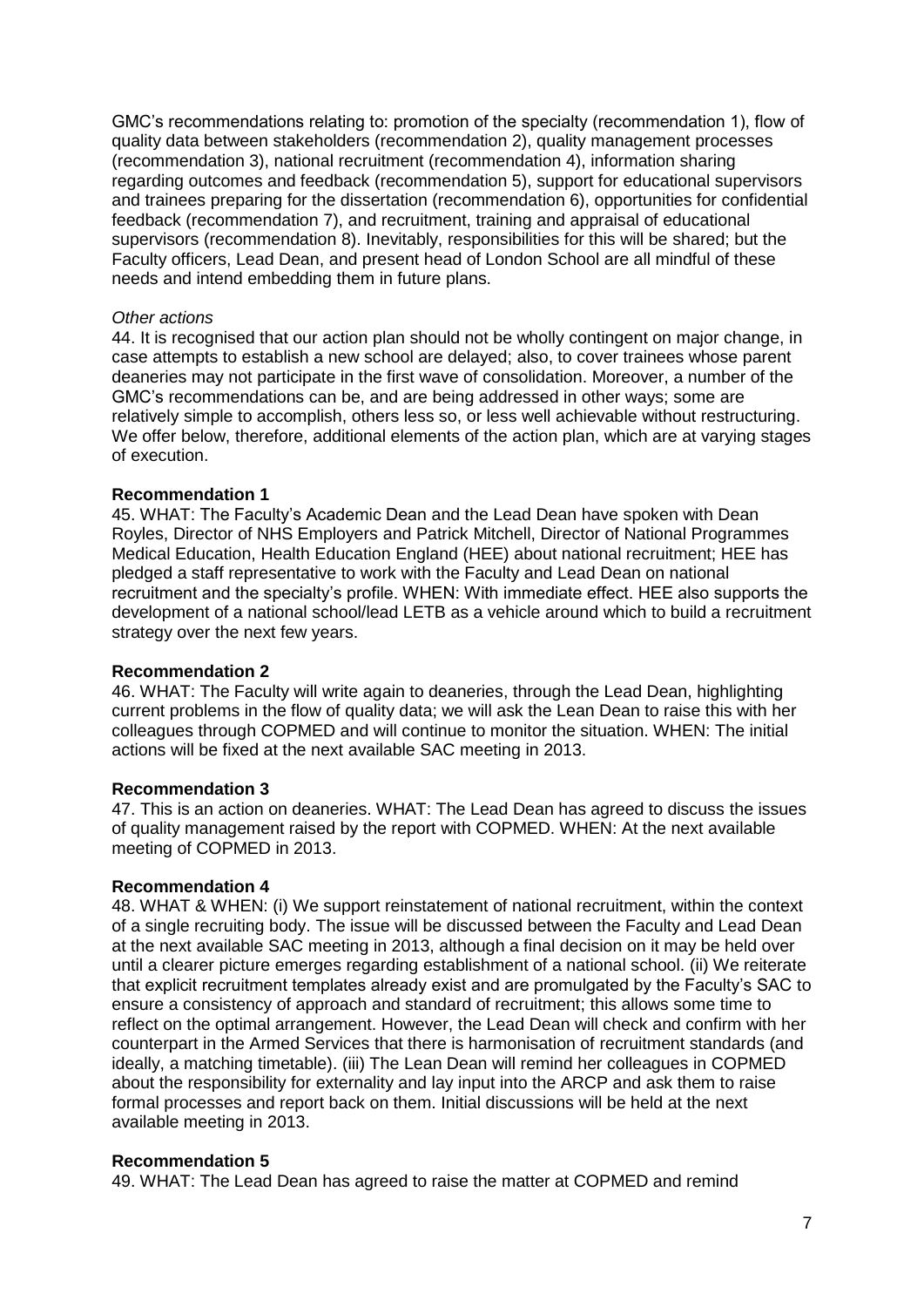deaneries of this responsibility. WHEN: At the next available meeting of COPMED in 2013.

### **Recommendation 6**

50. We stress that educational supervisors already receive extensive guidance from the Faculty on their role in supporting trainees, generally and with regard to the dissertation – e.g. Appendix 2. WHAT & WHEN: However, (i) by May 2013 we will amend Section 2 of the Training Handbook, as suggested in paragraph 112 of the GMC report to repeat and reinforce existing advice to trainers; (ii) in 2012, while the GMC's review was progressing, the Chief Examiner for this unit of assessment instituted a regular series of training newsletter briefings to all stakeholders on different aspects of dissertation preparation – this support will continue; (iii) the Faculty will explore with deaneries, via the Lead Dean, mechanisms for monitoring trainees in difficulty with their dissertation – this will be discussed at the next available SAC meeting in 2013 and then at the next available COPMED meeting; (iv) In 2012 the Faculty developed a more detailed framework of time-related milestones for assessment of dissertations within ARCPs. The Lead Dean will promulgate this via COPMeD to all Deaneries at the next available meeting in 2013 and it will be featured in a training newsletter (in February 2013). The measure should raise awareness of the target timetable among stakeholders (trainees, trainers and ACRP panels) and thereby help to identify trainees who need further help with the dissertation at an earlier stage.

### **Recommendation 7**

51. This is an action on deaneries. WHAT: The Lead Dean has agreed to draw to COPMED"s attention the exemplar arrangements for providing trainees with the opportunity to give feedback in confidence in the sampled deaneries and confirm what happens elsewhere. WHEN: At the next available meeting of COPMED in 2013. Additionally, (although an action on deaneries), the Faculty will offer trainees an e-mail contact so that they can raise concerns in confidence with the Faculty"s Director of Training or Deputy should they wish; the facility will be advertised via the training newsletter and the Board"s trainee representative; this action will be completed in 2013.

### **Recommendation 8**

52. We feel the issue of "hats" and job descriptions is misunderstood. We offer these comments, suggestions and actions.

53. Regional Specialist Advisors (RSAs) are the Faculty"s appointed agents; as such their roles must be defined by the Faculty. Since Training Programme Directors, chairs of local STCs, college members serving on ARCP panels, and educational supervisors are agents of the deaneries, their roles should be defined by deaneries. However, the Faculty"s specialty Training Handbook lists the qualifications and experience we expect educational and clinical supervisors to possess as a guide to assist deaneries and other stakeholders; and we are open to supporting deaneries wherever possible. Closer links between the Faculty and a new national body for training would further clarity these roles; more fundamentally, it would offer the prospect of reducing the number of "hats" worn and making more efficient use of limited specialist manpower.

54. RSAs and their deputies are appointed by the Faculty"s SAC. They apply in open competition. Certain minimal criteria are required and a job description is supplied when posts are advertised (Appendix 3). They are briefed regularly by the Faculty in e-mail correspondence and at twice yearly face-to-face meetings; the Faculty office maintains contact as issues arise; there is correspondence between RSAs and their professional lead in the Faculty, the Director of Training, over matters of concern to either party and when an RSA seeks advice. We stress that a support structure already exists for these agents of the Faculty. (This is acknowledged in paragraph 38 of the report but expressed as unconfirmed in the last sentence of paragraph 79, while recommendation 8 appears to call for support, as if more is needed.)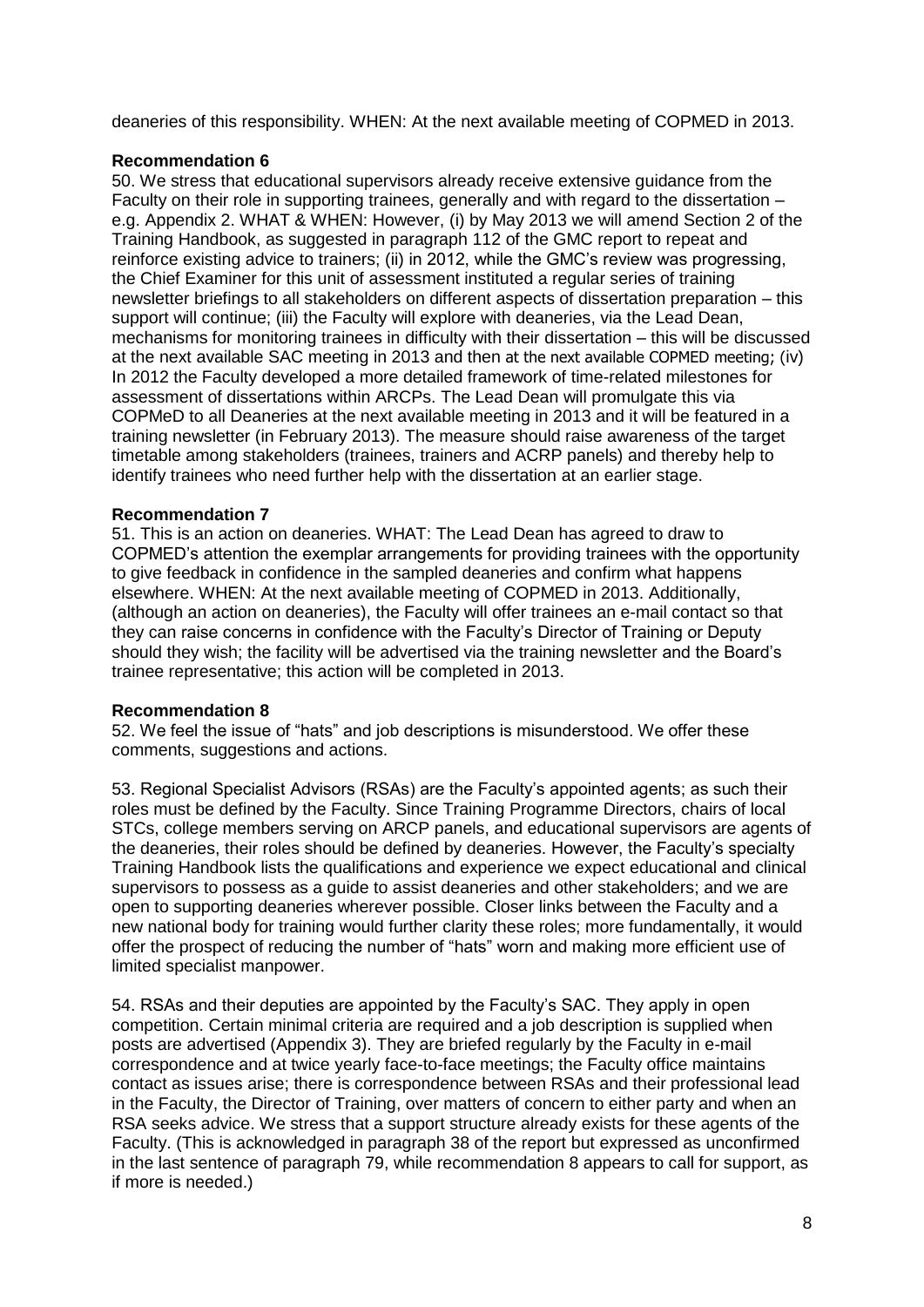55. These Faculty appointments exist for two primary reasons: (i) to provide intelligence to the Faculty on local training arrangements and needs, and (ii) more fundamentally, as a resource (college expert) made available to deaneries to be used as the deaneries require.

56. Formerly, before the advent of PMETB, RSAs also had a third primary responsibility, for the formal inspection and approval of training posts. Under current arrangements deaneries, rather than the Faculty, carry this responsibility. Quite often deaneries use RSAs to advise on standards and share in visits, as previously, and we welcome this. (Paragraph 96 of the GMC"s report is mistaken, however, in supposing that we can insist that RSAs regularly visit posts as a term of their appointment with us; similarly, paragraph 82 is wrong in supposing that RSAs will *de facto* know automatically of the appointment of every educational supervisor – the Faculty is amending this aspect of the job description, given that we have no formal requirement for this information, which in any case comes to us by other routes.)

57. We have not considered it necessary hitherto to appraise and reappoint RSAs, as: (i) their supply is strictly limited (adverts attract relatively few applications); (ii) they have a maximum term of office; (iii) performance standards have always appeared high; (iv) we are not aware of problems in practice (e.g. complaints from deaneries, concerns of the Director of Training); (iv) lacking economies of scale, we actively seek to minimise additional administration, so that limited manpower can be targeted at training priorities.

58. We recognise, however, that with the advent of revalidation, RSAs will value appraisal in relation to their college work as well as for other aspects of their medical practice. WHAT: The Faculty will therefore design and introduce a system of three-yearly performance appraisal for its RSAs. WHEN: We notified RSAs of the need for appraisal in December 2012; we will introduce the new system during 2013.

59. While a job description for RSAs has long existed (Appendix 3), we recognise that not all RSAs who were interviewed could recall this. WHAT: We will remind RSAs again of their roles and responsibilities. WHEN: At each appraisal. Responsibility for this will rest with the professional lead for RSAs, who is the Faculty"s Director of Training.

Professor Keith Palmer Academic Dean (on behalf of the Faculty of Occupational Medicine)

March 8<sup>th</sup> 2013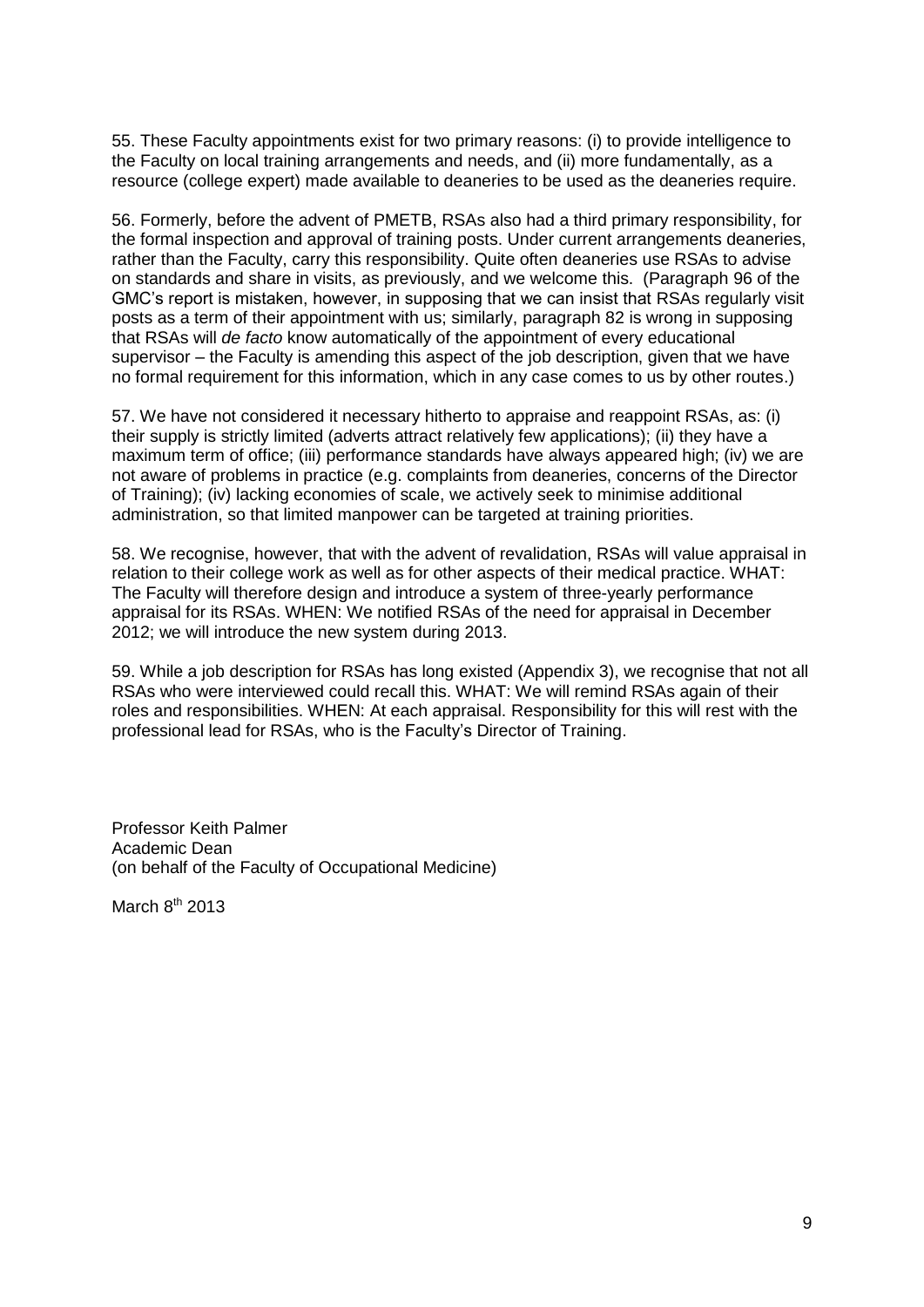### **Appendix 1: Additional comments** *(Paragraph numbers refer to the GMC report)*

**Para 58.** Training posts in the NHS are under threat; but not because of movement of trainees or specialists between sectors. Rather, the pressure is felt because NHS trusts are also outsourcing occupational health services to contractors who do not find it economic to train.

**Para 79**. We are surprised that the review team were not able to explore the support available to RSAs, as extensive comment was made on this by the Faculty when reviewing an earlier draft of this review report – see our response above and see Appendix 3.

**Para 88.** The Faculty has not encouraged random periodic inspections hitherto, as manpower in a small specialty appears too limited and stretched to further this ideal.

**Para 108**. It is not clear to us that industrial trainees are at a disadvantage; as noted, a higher proportion of them are funded to the level of MSc, which may be to their advantage. Anecdotally, trainees from industry enjoy unusually good IT facilities, and their ARCP outcomes are not significantly different from trainees who come from other employment sectors.

**Para 110.** As mentioned in a previous response, trainees who undertake an MSc are not asked to submit a protocol because they receive the required level of advice from the university with which they are training. The option to submit an outline exists for non-MSc trainees to ensure that they have a *similar opportunity* to have input at the design stage from those with research experience.

**Para 113.** As highlighted in an earlier response to the reviewers, although a slightly lower proportion of trainees viewed their clinical and educational supervision as favourable relative to other specialties in the 2012 NTS, differences were trivial and not statistically significant; as judged by the NTS, occupational medicine is more favourably viewed by trainees in several respects – e.g. the last three national surveys recorded higher mean scores than other specialties for: adequate experience, access to educational resources, feedback, local teaching, access to study leave, and acceptable workload; the 2010 survey reported that 92.6% of trainees in occupational medicine had consultant supervision as compared with 68.4% across all specialties, reflecting that clinical supervision is typically delivered in a oneto-one relationship between a trainee and a consultant; the 2012 survey records that 85% of trainees believed that they "have (or will have) the opportunity to participate in research" in their post. Trainees also value a regular work schedule with minimal or no out of hours work. We think the NTS statistics provide evidence of a supportive training environment with a number of notable strengths and advantages that are not captured by the report.

**Para 115**. Most trainees also belong to the Society of Occupational Medicine, which hosts local and national meetings. In a small specialty, these give an excellent forum for trainees to meet their peers and consultant colleagues.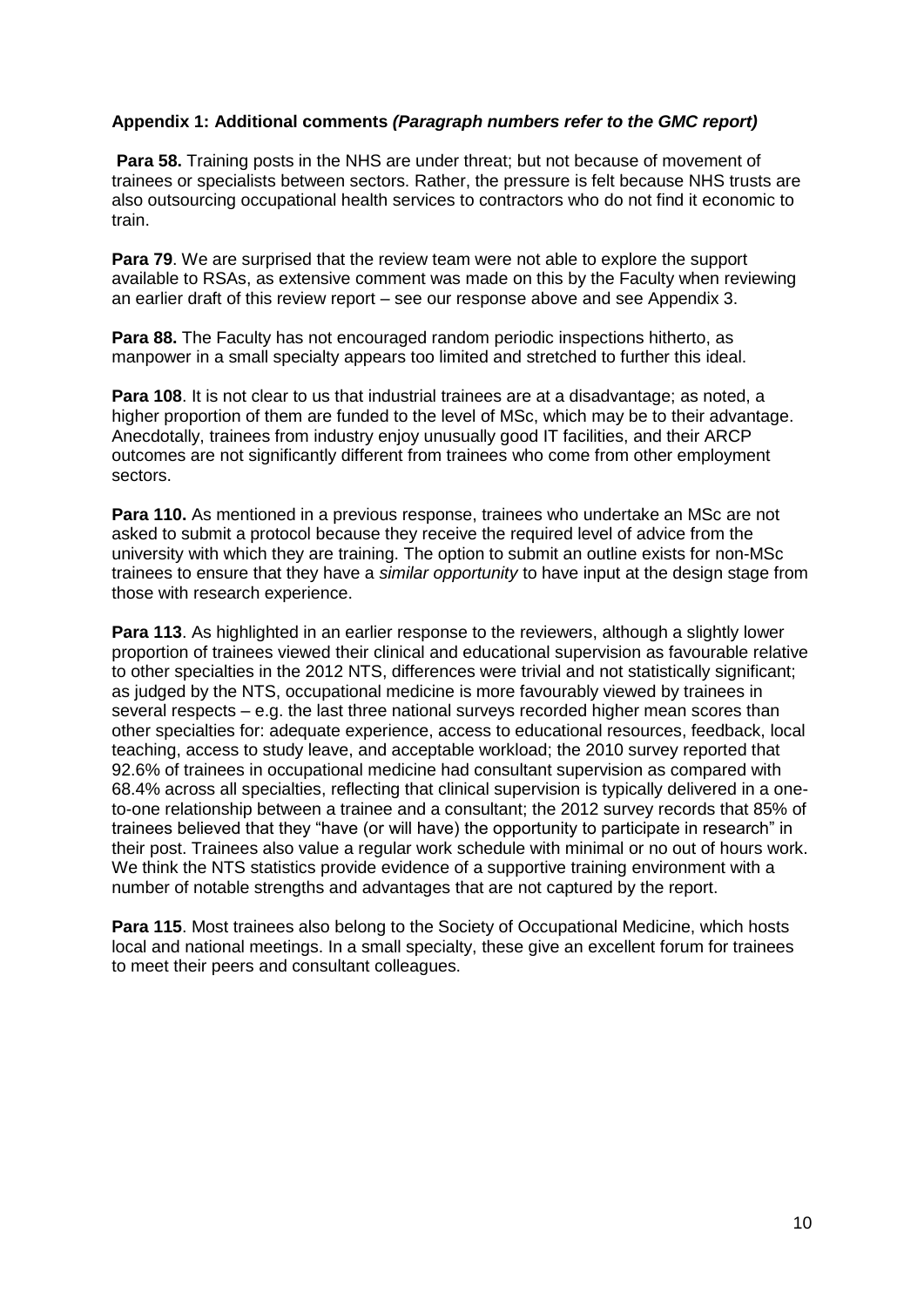#### **Appendix 2: Handbook references to the responsibility of educational supervisor in relation to the dissertation**

LINK TO SPECIALTY TRAINING HANDBOOK 4<sup>th</sup> EDITION [http://www.fom.ac.uk/education/speciality-training/training-handbooks-for-occupational](http://www.fom.ac.uk/education/speciality-training/training-handbooks-for-occupational-medicine/specialty-training-handbook-4th-edition-april-2008)[medicine/specialty-training-handbook-4th-edition-april-2008](http://www.fom.ac.uk/education/speciality-training/training-handbooks-for-occupational-medicine/specialty-training-handbook-4th-edition-april-2008) LINK FROM THAT WEBPAGE TO HANDBOOK GUIDANCE FOR STAKEHOLDERS ON THE DISSERTATION [http://www.fom.ac.uk/wp-content/uploads/t\\_rdissguid.pdf](http://www.fom.ac.uk/wp-content/uploads/t_rdissguid.pdf)

p3

### **SUBMITTING THE OUTLINE PROPOSAL**

**…."**You should discuss your thoughts about the dissertation with your **educational supervisor**. They will be an important source of professional advice and an important link with the management structure of your employing organisation. If your study will involve access to workers and workplaces you will be advised about what is feasible within the organisation. You can identify and discuss any ethical issues and ensure that the necessary resources will be made available to you."

P4

### **WRITING THE DISSERTATION**

"If you are in higher specialist training, your **educational supervisor** must be involved, and will be a valuable source of advice and encouragement."

P9

### **SUMMARY OF ROLES AND RESPONSIBILITIES**

### **The educational supervisor**

"The educational supervisor should encourage early identification of a research topic and submission of the outline proposal. Progress on this is likely to feature in the Annual Review of Competencies Progression (ARCP) or RITA review, and the Faculty recommends an outline proposal to have been submitted no later than the end of the 18th month of full‐time training (or part‐time equivalent).

The **supervisor** should ensure that any project is realistic and that there will be adequate resources to sustain the work until completion.

Progress with the dissertation should be monitored, via regular formal meetings. This will allow problems to be identified at an early stage and solutions identified. It may be helpful for the **supervisor** to alert the Chief Examiner (Research Methods) to problems that will affect the project significantly.

There is an expectation that the **supervisor** will advise the candidate on the quality of the final submission, although the final responsibility for the standard of the final submission rests with the candidate.

**Educational supervisors** who do not feel well versed to supervise their trainee"s dissertation should discuss with the trainee *how adequate support and supervision can be brought to bear* (eg, they may wish the trainee to enroll with an academic centre or an independent academic supervisor)."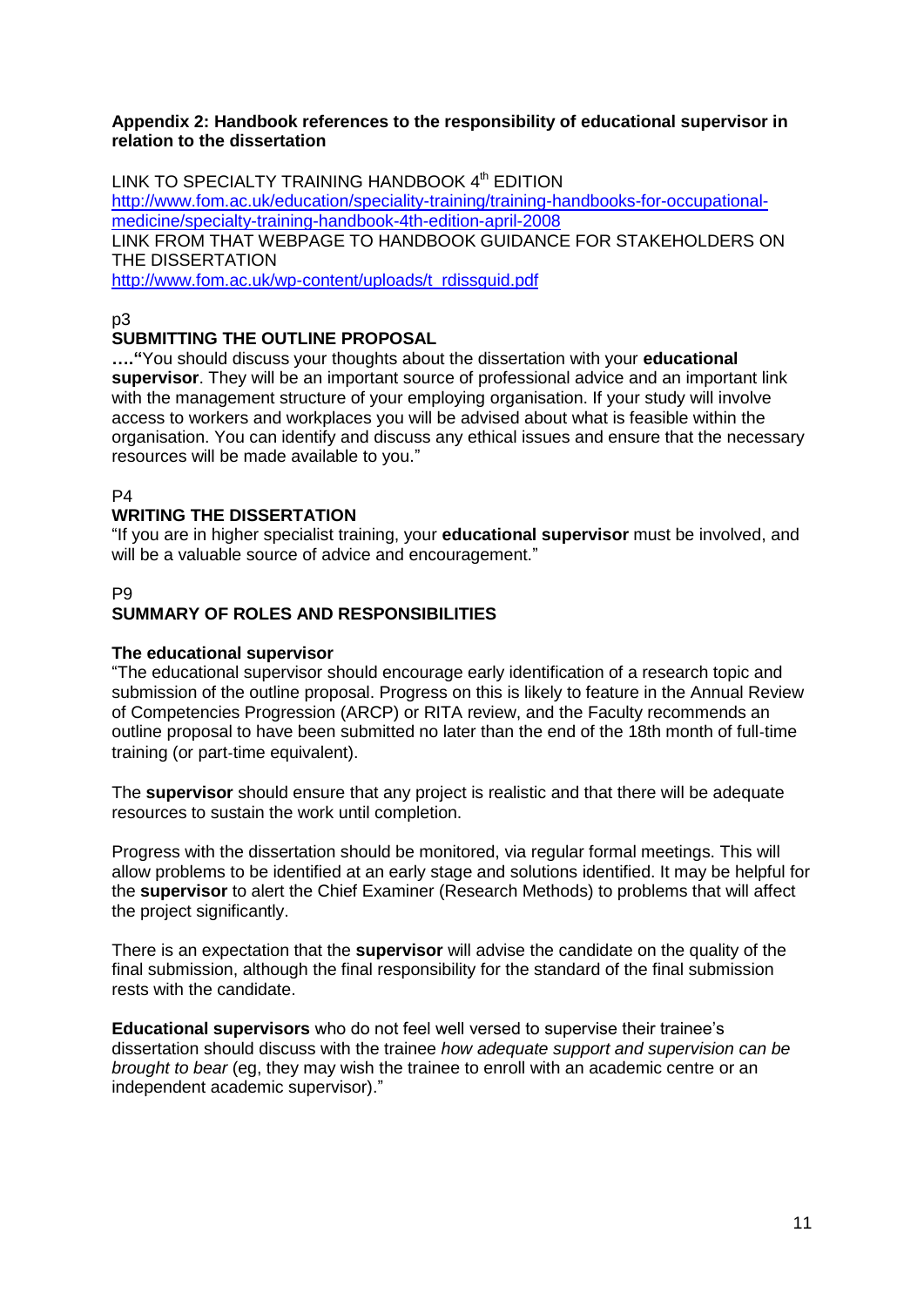### **Appendix 3: Recent job advertisement – Regional Specialist Advisor**

### **REGIONAL SPECIALTY ADVISERS and DEPUTIES**

**Applications** are invited for these honorary roles within the Faculty. These should be made on the [application form](../../../../Website/Phewinternet%20site%202012/Forms/fomgenappform2012.doc) and returned, together with a brief CV, to emma.coxsmith@fom.ac.uk by **Friday 19 October 2012**.

#### **The vacancies for Regional Specialty Advisers and Deputies are as follows:**

- Northern Deputy RSA  $\bullet$
- $\bullet$ South of Scotland - RSA
- North West Thames (North West/West London, Hertfordshire and Bedfordshire) RSA & Deputy (The Deputy position will be available from December 2012)
- South West Thames (South West London, Surrey and West Sussex) RSA and Deputy
- North East Thames (Essex, North East London, East London and City of London)  $\bullet$

Please read the following information before making your application.

#### **Roles and Responsibilities**

Regional Specialty Advisers and their deputies are appointed by the Faculty Specialty Advisory Committee (SAC) to assist in the process of specialty training in occupational medicine in the regions, and to represent the Faculty locally. Their appointment is initially for three years, which may be extended to six years on the recommendation of the SAC.

The Faculty indemnifies RSAs for the performance of their work for the Faculty, as outlined below:

#### **1. Faculty Representation**

RSAs represent the Faculty in their region in all matters related to specialty medical training in occupational medicine. They are therefore expected to have appropriate knowledge of specialty training, and the Faculty's processes and procedures, and to keep up-to-date with any changes.

#### **2. Principal responsibilities**

The Regional Specialty Adviser:

- Advises the Faculty on the process of education and training in occupational medicine in their region, and on any particular problems that the region may be experiencing;
- Is responsible for advising employers on the establishment of training posts, and carries out the initial approval of the post before it can receive GMC recognition;
- Advises the Faculty on the appointment of educational supervisors;
- Provides advice to prospective and current trainees on the training process, and assists with careers fairs and other events where Faculty representation is required;
- Reviews job descriptions and advertisements for Specialty Registrar and NHS Consultant appointments, acts as a member of the Advisory Appointments Committee for StR and Consultant appointments when invited, and reports back to the Faculty;
- Should attend the twice yearly RSA meetings of the Faculty, usually held in May and December;
- Should attend (when requested) training post inspection visits.

### **3. Postgraduate Deanery Specialty Training Committee**